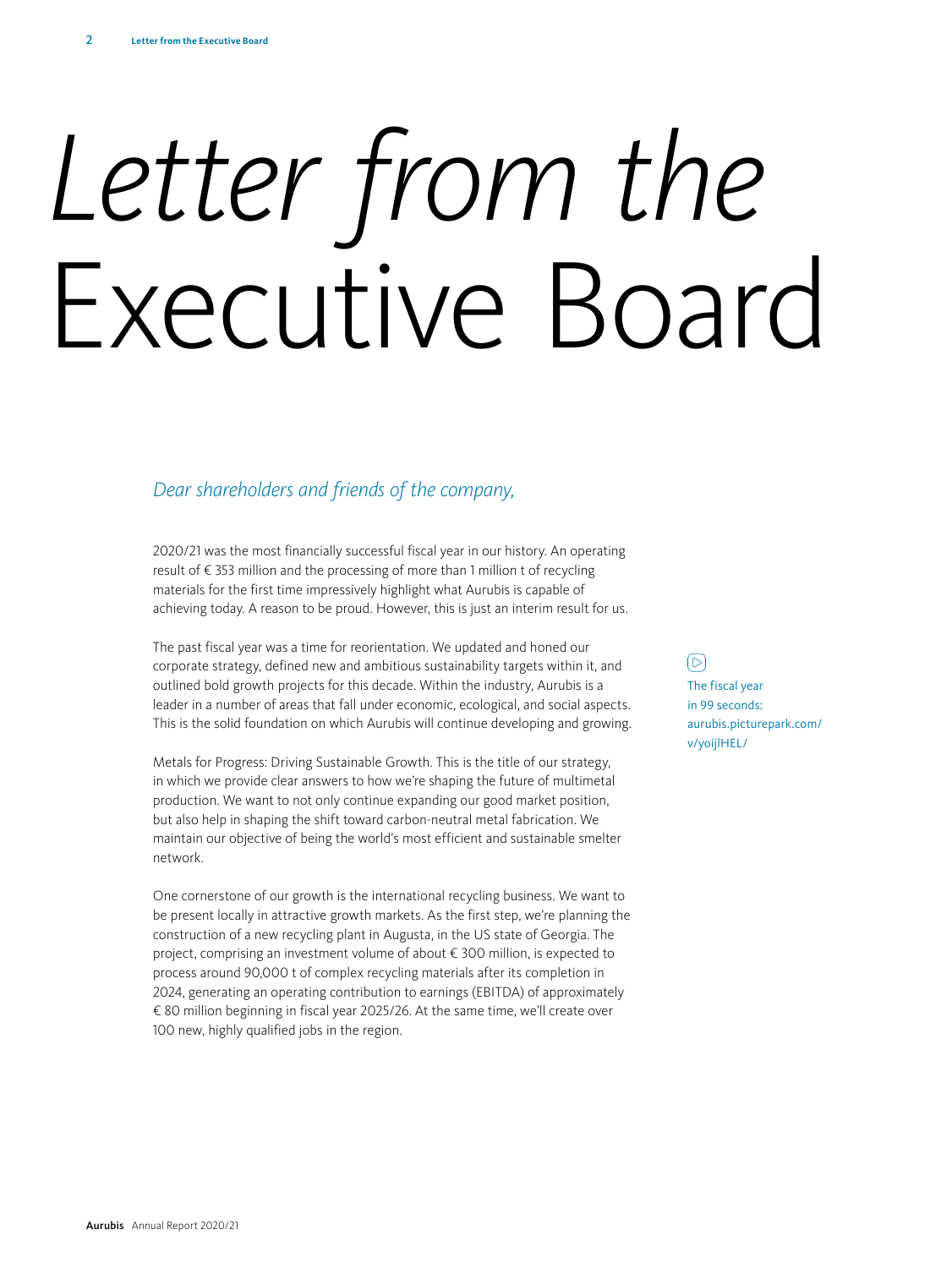

Dr. Heiko Arnold *Chief Operating Officer* Rainer Verhoeven *Chief Financial Officer*

Roland Harings *Chief Executive Officer*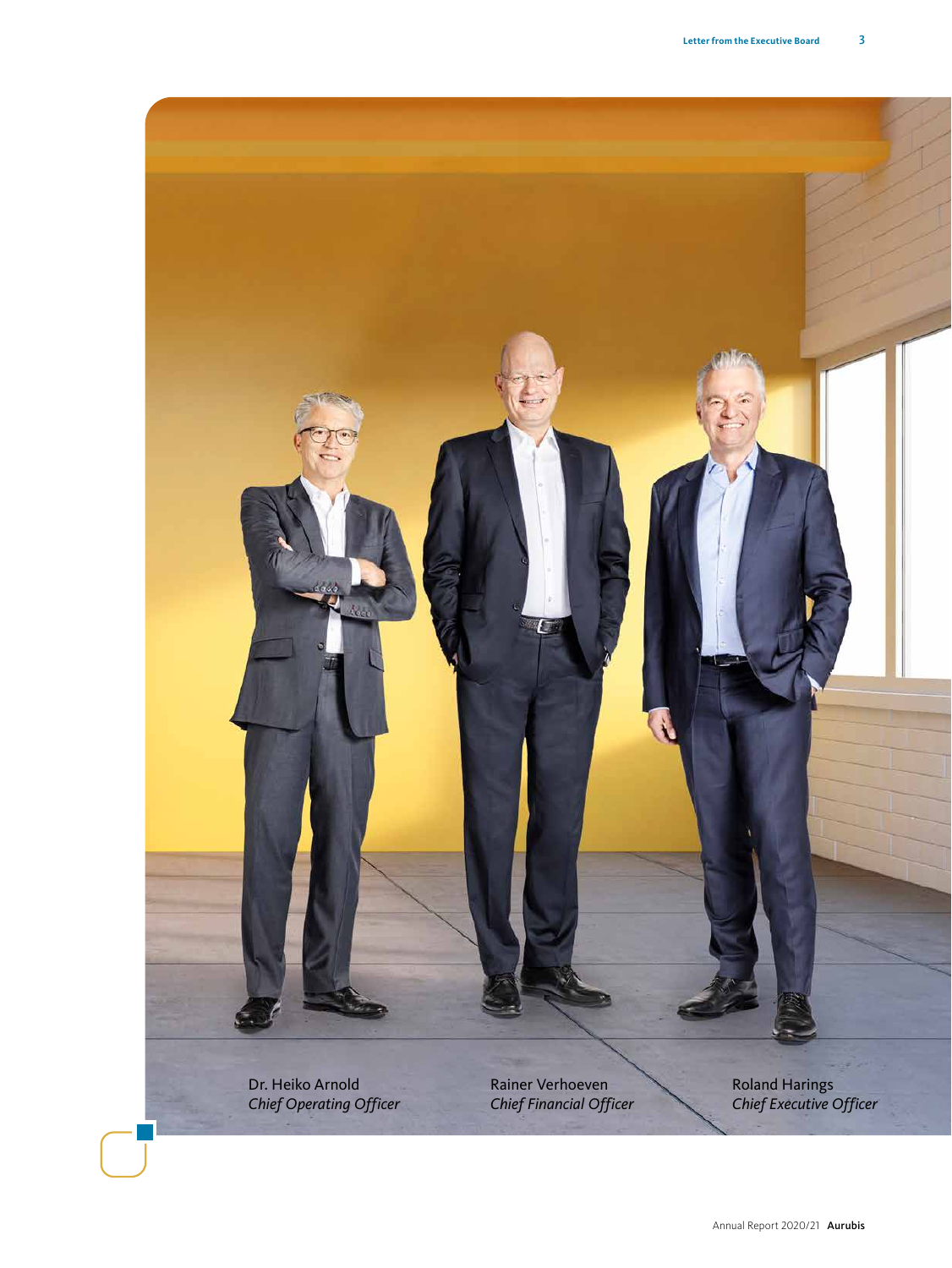The US recycling market and Aurubis are an ideal fit. Our expertise in the environmentally sound processing of complex recycling materials is met with a local supply that's growing by 5% annually. The North American market for recycling multimetals containing copper now encompasses roughly 6 million t of materials that have mainly been exported to Asia or landfilled up to now. In the US, too, the topic of recycling is taking on momentum. A growing awareness among American consumers for sustainable resource use, coupled with increasing regulations, is causing recycling rates to rise. Aurubis will be the first company ever to establish extensive processing capacities for complex recycling materials in the US market.

Our new US recycling plant is a gain in every respect. For the environment and society because, first, we contribute to reducing the global carbon footprint thanks to short logistics routes; second, we keep valuable natural resources in the material cycle while maintaining the highest environmental standards; and third, we create local jobs. For our customers and society because we are developing multimetal recycling on site as a key material recipient, creating added value for them as a result. And for Aurubis because we're positioning ourselves at the right time, with purpose, in an attractive growth market with competitive conditions.

We announced another growth project in July: ASPA, which stands for Advanced Sludge Processing by Aurubis. With an investment of € 27 million in a state-of-the-art hydrometallurgical facility at the Beerse site, we will be able to better process precious metal-rich anode sludge in the future. This accumulates in the copper tankhouse as a valuable intermediate product and contains gold, silver, and tin, to name a few examples. When the project is concluded, we will recover more of the metals contained in the anode sludge faster and more efficiently. This helps us strengthen the circular economy in Europe especially. ASPA is an impressive example of how the successful integration of the former Metallo Group into the smelter network creates crucial synergies. Synergies that we will continue to identify and leverage in the future.

 $\boxed{\triangleright}$ [Video about our strategy:](https://aurubis.picturepark.com/v/nAprUtnI/) [aurubis.picturepark.com/](https://aurubis.picturepark.com/v/nAprUtnI/) [v/nAprUtnI/](https://aurubis.picturepark.com/v/nAprUtnI/)

"Aurubis will be the first company ever to establish extensive processing capacities for complex recycling materials in the US market."

– Roland Harings, CEO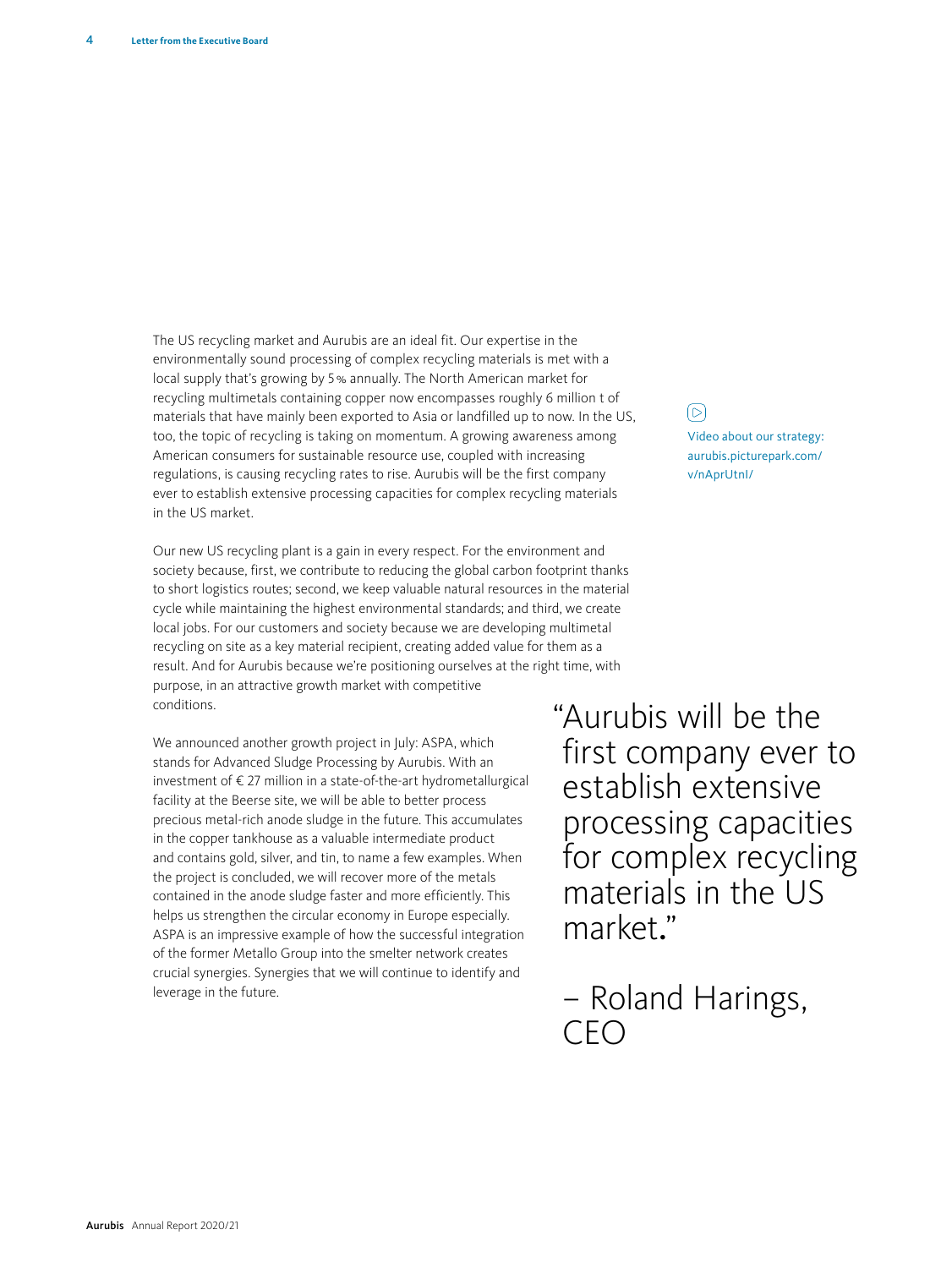During the past fiscal year, we demonstrated how an innovative energy source can be used in the metal industry. We have successfully carried out tests with hydrogen in place of natural gas in our anode furnace at the Hamburg plant since May 2021. For us, the use of this energy source therefore isn't a laboratory vision anymore, but is already being tested on an industrial scale. By consistently using hydrogen, Aurubis could reduce its CO<sub>2</sub> emissions from the Hamburg anode furnace alone by about 6,200 t per year. This reduction could be multiplied many times over throughout the Group. However, the truth is that hydrogen isn't cost-efficient yet. The costs are many times higher than the costs to source natural gas. We've demonstrated that the innovations for carbon-neutral metal production exist. Now it's up to policymakers to create the right overall conditions.

A flagship project for environmental protection was commissioned in primary copper production at the Hamburg site in October 2021. Over the last two years, we have invested about € 85 million in an impressive exhaust system with innovative, ultra-fine filters. It leads to another significant reduction in diffuse dust emissions and puts us in a position to remain well below target and limit values. Our smelter in Hamburg was already one of the cleanest in the industry. With the new facility, we're setting new international standards in environmentally friendly primary copper production.

Whether it's the validation of our targets by the Science Based Targets initiative as one of the first companies in our industry, the certification of our Bulgarian site pursuant to the standards of The Copper Mark, or the construction of the largest solar plant for internal use in Bulgaria, our variety of sustainability measures are being noticed. We're pleased that Aurubis was honored with Platinum status from the renowned rating agency EcoVadis in 2021. We therefore belong to the best one percent of our sector worldwide when it comes to sustainability. A team success and a calling card. We will use this more confidently in our product marketing in the future with our new product label Tomorrow Metals. With Aurubis products,

"Our smelter in Hamburg was already one of the cleanest in the industry. With the new facility, we're setting new international standards."

– Dr. Heiko Arnold, COO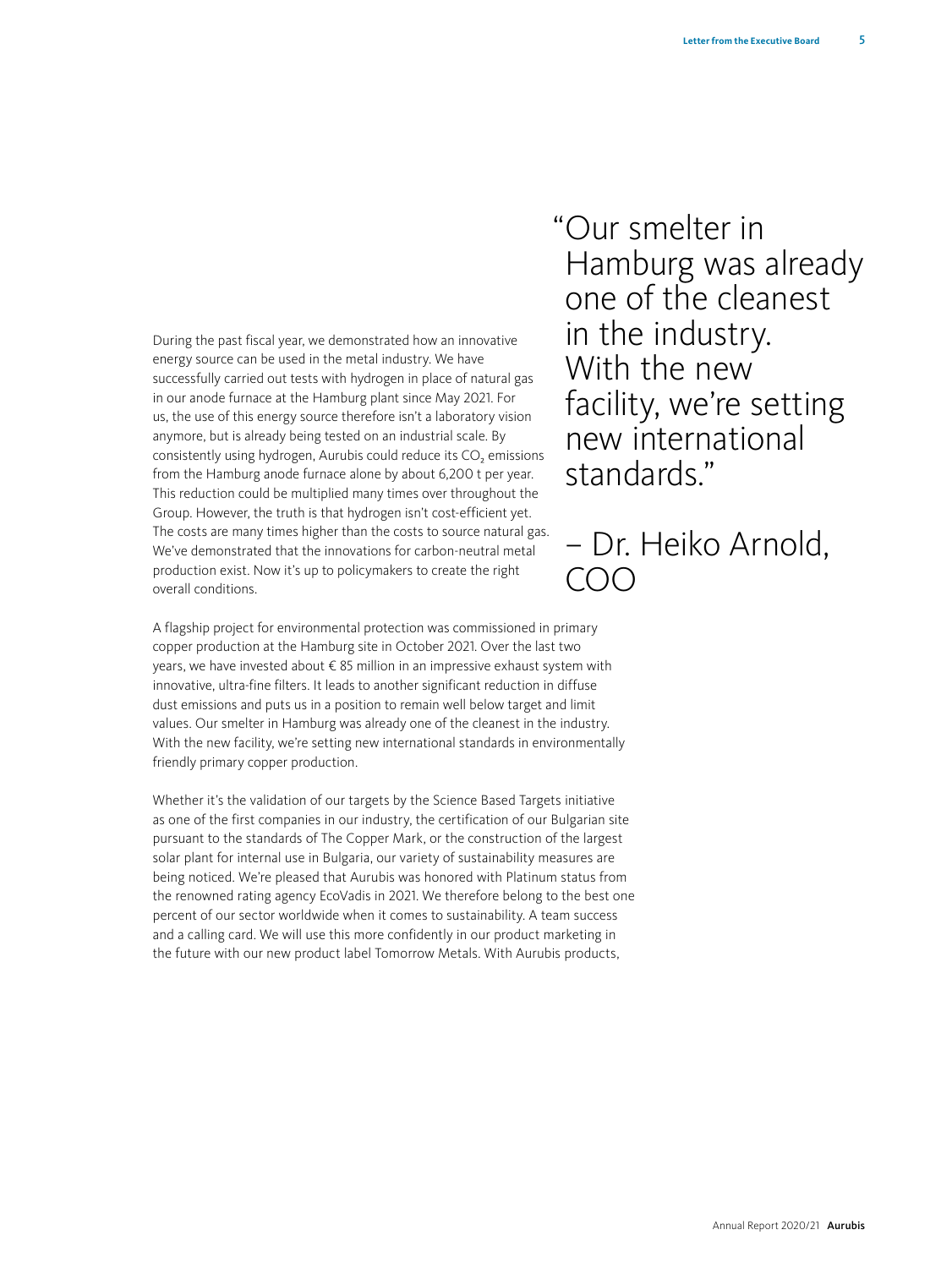we always ensure the best sustainability standards in the industry for our customers. It's a promise that we don't make only to our customers.

Some of the news during the fiscal year wasn't quite as positive. This included the flooding of our Stolberg site following severe weather. What had been built up over decades was destroyed in hours. The plant was evacuated in time and no employees were injured. We promptly decided that we would rebuild the site and resume delivery to our customers as quickly as possible. Without our employees on site and the strong, immediate, uncomplicated support from the Aurubis Group, however, this wouldn't have been possible. We would therefore like to express our deepest thanks to all of the colleagues who were involved and acknowledge this extraordinary achievement.

From a financial perspective, 2020/21 was an outstanding year. This hadn't been expected at the start of the fiscal year, which had continued to be influenced by the COVID-19 pandemic, supply chain bottlenecks, and rising energy prices. In addition to the very good performance of our plants, additional synergies from the integration of the former Metallo Group, and the consistent implementation of our Performance Improvement Program, we were also supported by a robust market environment. Strong increases in refining charges for copper scrap and other recycling materials positively impacted our earnings in particular. Furthermore, we benefited from a very good metal result with strongly increased metal prices, especially for copper, nickel, and tin. High demand for our products likewise contributed to the positive overall development.

"From a financial perspective, 2020/21 was an outstanding year. The final result stands at € 353 million, an increase of about 60% compared to the previous year."

– Rainer Verhoeven,  $CFO$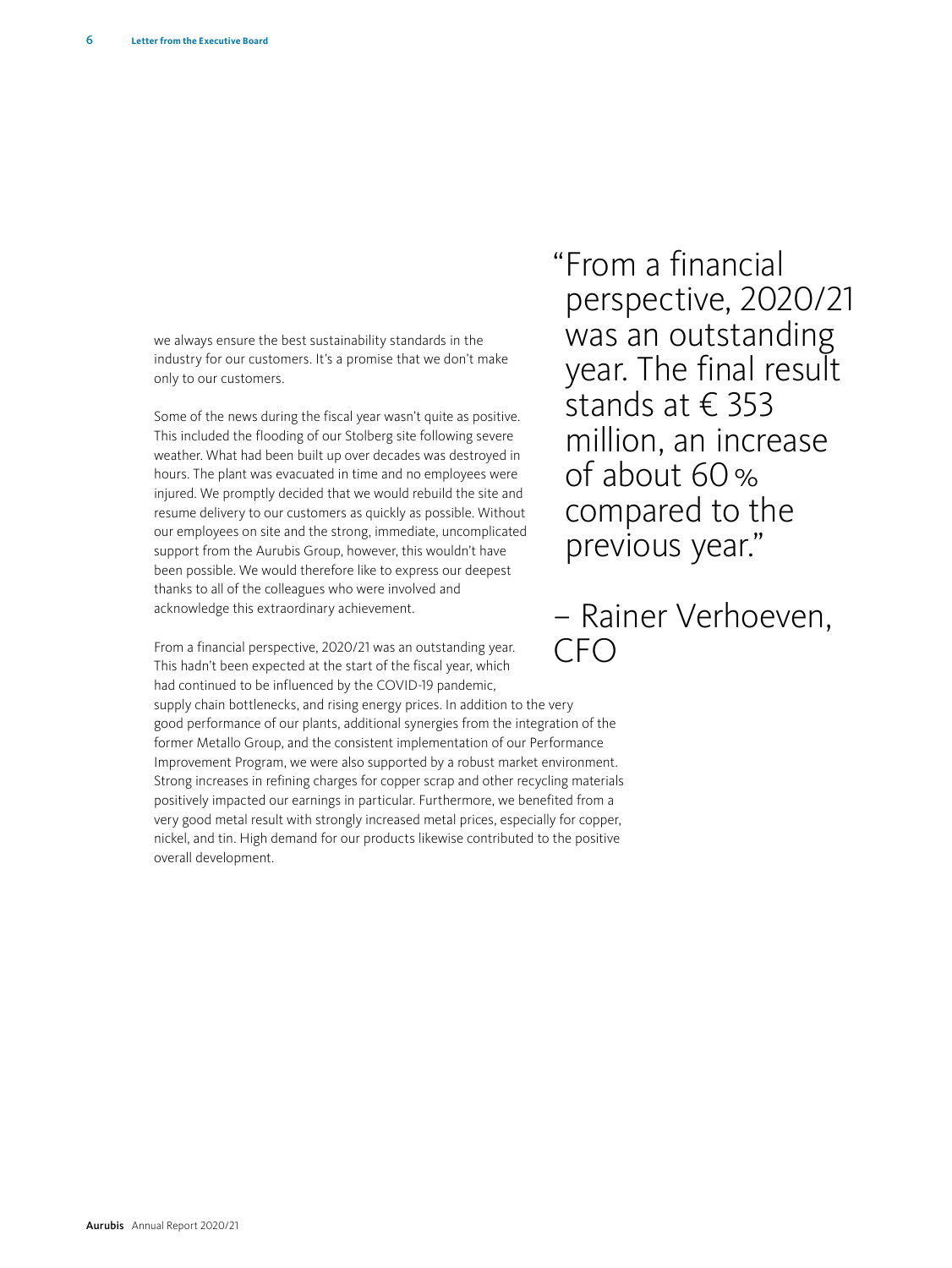The final result stands at € 353 million, an increase of about 60% compared to the previous year. The operating return on capital employed rose as well and reached 15.6%, or 6.3 percentage points higher than in 2019/20. With this result, we significantly exceeded our forecast for the fiscal year. We're staying ambitious in 2021/22 and want to build on the best year in the company's history, even in an environment of sharply increasing costs and energy prices. Concretely, we expect to generate an operating EBT of € 320 million to € 380 million for the current fiscal year.

The success of the past fiscal year is based on the performance and dedication of our employees. They accomplished great things in another fiscal year that was impacted by COVID-19. This achievement deserves our utmost appreciation and gratitude.

We've zeroed in on further growth, fully in line with our strategy Metals for Progress: Driving Sustainable Growth. Steps such as the successful integration of the former Metallo Group, ASPA, and our recycling plant in the US prove this in impressive fashion. We conduct ourselves with the knowledge that Aurubis produces valuable metals, keeping them in the value cycle and thus conserving raw material supplies. Our production processes are among the most environmentally sound in the world, and we fulfill the highest international standards when it comes to our supplier and customer relationships.

We also have the financial strength to implement our strategic ideas promptly and with a sense of purpose. Our products, our metals, are the foundation for clean, forward-looking technologies and a modern, more environmentally friendly, and ultimately better future for all of us.

Roland Harings Dr. Heiko Arnold Rainer Verhoeven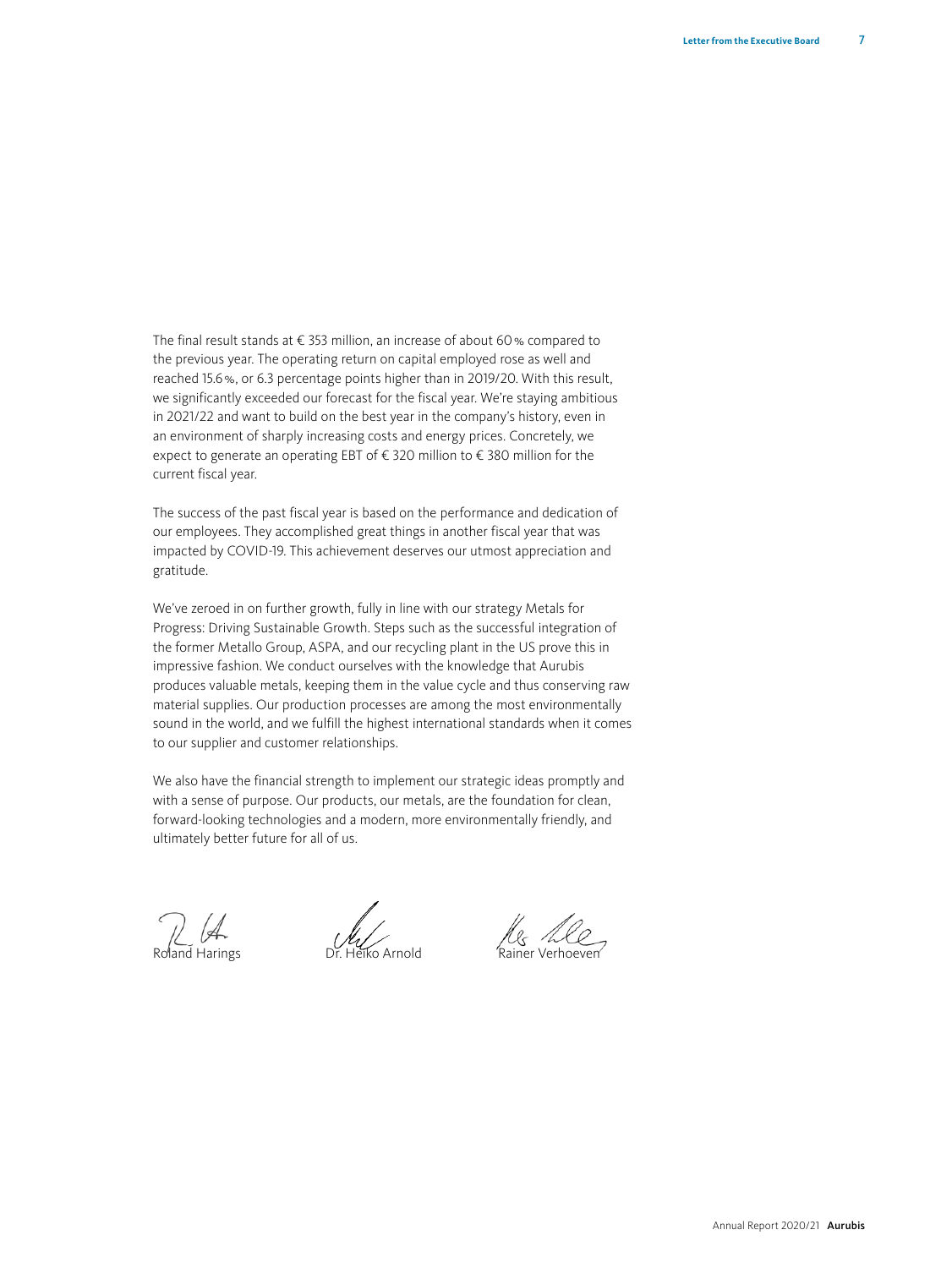# Executive Board

#### Roland Harings, Hamburg

Born: June 28, 1963, German citizen Executive Board Chairman and Director of Industrial Relations Appointed from May 20, 2019 to June 30, 2027

#### Dr. Heiko Arnold, Hamburg

Born: May 7, 1966, German citizen Chief Operating Officer Appointed from August 15, 2020 to August 14, 2023

- » Aurubis Belgium NV/SA, Brussels, Belgium1 Director since August 1, 2021
- » Aurubis Bulgaria AD, Pirdop, Bulgaria1 Board of Directors since September 2, 2021
- » Aurubis Italia Srl, Avellino, Italy1 Chairman of the Board of Directors since September 16, 2021
- » Metallo Group Holding NV, Beerse, Belgium1 Chairman of the Board of Directors since August 1, 2021
- » Metallo Belgium NV, Beerse, Belgium1 Chairman of the Board of Directors since August 1, 2021
- » Metallo Spain S.L.U., Berango, Spain1 Chairman of the Board of Directors since August 1, 2021

#### Dr. Thomas Bünger, Lüneburg (until September 30, 2021)

Born: July 2, 1968, German citizen Chief Operating Officer until August 14, 2020 Chief Technology Officer from August 15, 2020 to September 30, 2021

Appointed from October 1, 2018 until September 30, 2021

- » Aurubis Belgium NV/SA, Brussels, Belgium1 Director until July 30, 2021
- » Aurubis Bulgaria AD, Pirdop, Bulgaria1 Board of Directors until September 2, 2021
- » Aurubis Italia Srl, Avellino, Italy1 Chairman of the Board of Directors until September 15, 2021
- » Metallo Group Holding NV, Beerse, Belgium1 Chairman of the Board of Directors until July 31, 2021
- » Metallo Belgium NV, Beerse, Belgium1 Chairman of the Board of Directors until July 31, 2021
- **»** Metallo Spain S.L.U., Berango, Spain<sup>1</sup> Chairman of the Board of Directors until July 31, 2021

#### Rainer Verhoeven, Hamburg

Born: December 2, 1968, German citizen Chief Financial Officer Appointed from January 1, 2018 to December 31, 2025

» Aurubis Belgium NV/SA, Brussels, Belgium1

Chairman of the Board of Directors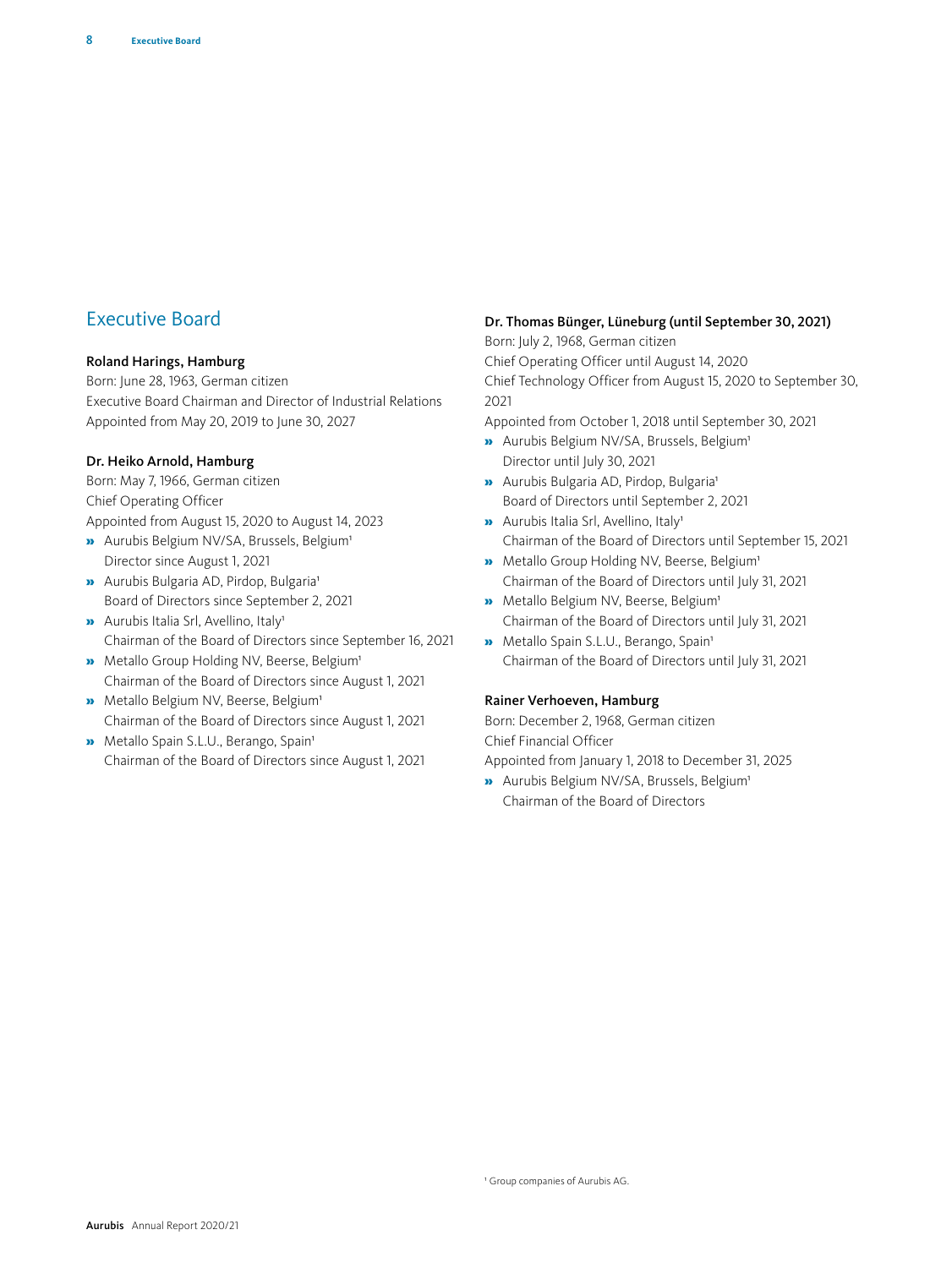# Supervisory Board

Detailed résumés of the Supervisory Board members are available on our Group website [www.aurubis.com/en/about-us/management/supervisory-board](https://www.aurubis.com/en/about-us/management/supervisory-board).

#### Prof. Dr. Fritz Vahrenholt, Hamburg

Chairman of the Supervisory Board Currently no professional occupation

» Encavis AG, Hamburg 1 Member of the Supervisory Board

#### Stefan Schmidt, Lüdinghausen<sup>2</sup>

Deputy Chairman of the Supervisory Board Head of Operations at the Aurubis AG Recycling Center, Lünen » No further offices

Deniz Filiz Acar, Hamburg<sup>2</sup>

Instructor for Commercial Trainees Deputy Head of Training in the HR Training department, Hamburg

» No further offices

#### Andrea Bauer, Dortmund

Chief Financial Officer of Nobian B.V., Amersfoort, Netherlands, since September 1, 2021

- » technotrans SE, Sassenberg 1 Member of the Supervisory Board
- » noventi SE, Munich Member of the Supervisory Board

#### Christian Ehrentraut, Lünen<sup>2</sup>

Deputy Shift Leader in Smelting Operations, KRS/MZO Works Council member in Lünen, relieved of duty Chairman of the General Works Council

» No further offices

#### Prof. Dr.-Ing. Heinz Jörg Fuhrmann, Salzgitter, until September 30, 2021

Chairman of the Executive Board of Salzgitter AG, Salzgitter, 1 until June 30, 2021

- » Hüttenwerke Krupp Mannesmann GmbH, Duisburg 3 Chairman of the Supervisory Board until July 15, 2021
- » Ilsenburger Grobblech GmbH, Ilsenburg 3 Chairman of the Supervisory Board until June 30, 2021
- » Ilsenburger Grobblech GmbH, Ilsenburg, and Salzgitter Mannesmann Grobblech GmbH, Mülheim/Ruhr3 Chairman of the Joint Advisory Committee until June 30, 2021
- » KHS GmbH, Dortmund3 Chairman of the Supervisory Board until June 30, 2021
- » Mannesmann Precision Tubes GmbH, Mülheim/Ruhr3 Chairman of the Supervisory Board until June 30, 2021
- » Peiner Träger GmbH, Peine 3 Chairman of the Supervisory Board until June 30, 2021
- » Salzgitter Flachstahl GmbH, Salzgitter<sup>3</sup> Chairman of the Supervisory Board until June 30, 2021
- » Salzgitter Mannesmann Grobblech GmbH, Mülheim/Ruhr3 Chairman of the Supervisory Board until June 30, 2021
- » Salzgitter Mannesmann Handel GmbH, Düsseldorf3 Chairman of the Supervisory Board until June 30, 2021
- » Öffentliche Lebensversicherung Braunschweig, Braunschweig Member of the Supervisory Board
- » Öffentliche Sachversicherung Braunschweig, Braunschweig Member of the Supervisory Board
- » TÜV Nord AG, Hanover Member of the Supervisory Board

1 Stock exchange-listed company.

<sup>2</sup> Elected by the employees

3 Group companies of Salzgitter AG.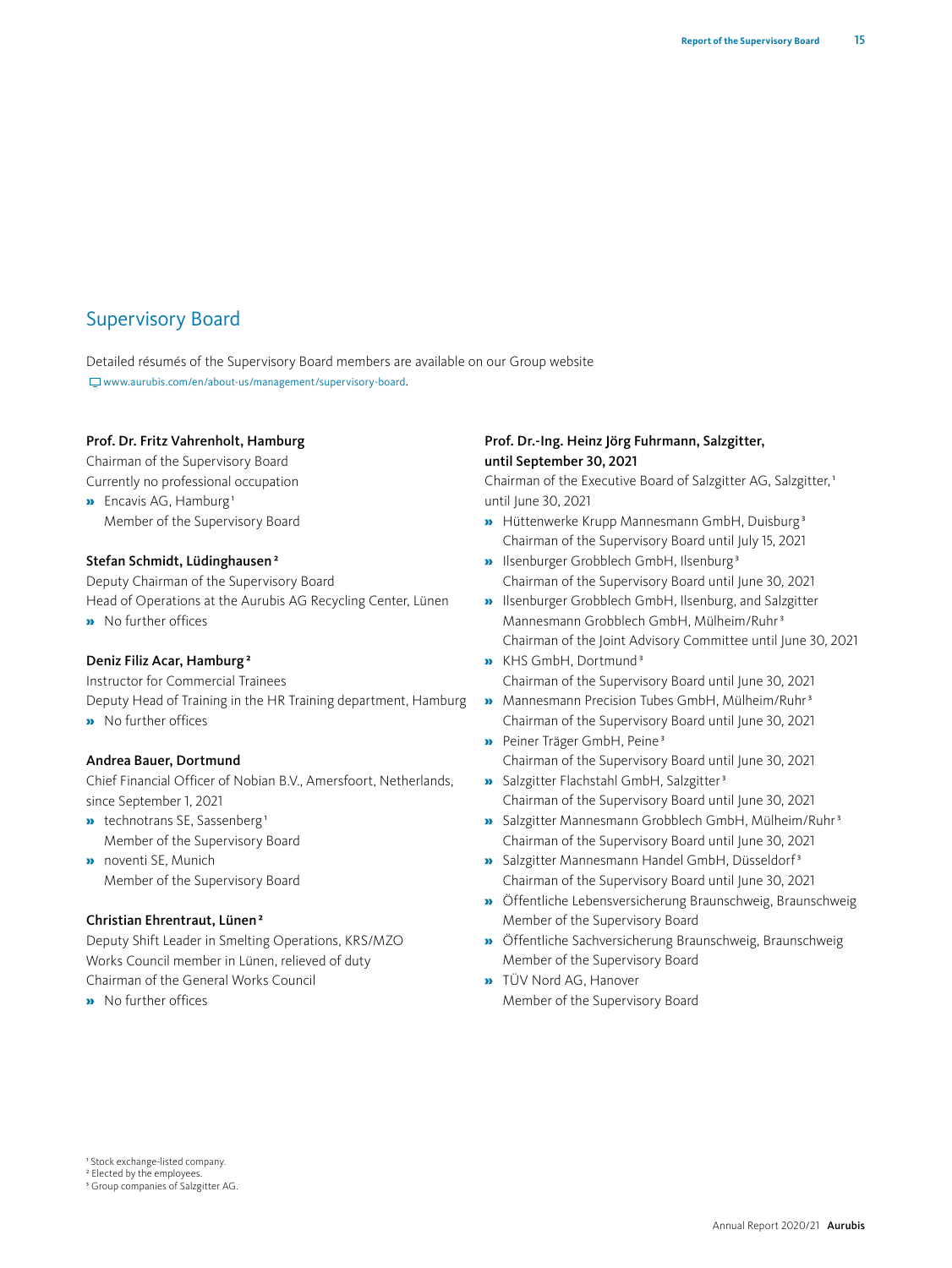#### Prof. Dr. Karl Friedrich Jakob, Dinslaken

Currently no professional occupation

- » Albert-Schweitzer-Einrichtungen für Behinderte gGmbH, Dinslaken
- Member of the Supervisory Board » RWTÜV GmbH, Essen
- Member of the Supervisory Board
- » TÜV Nord AG, Hanover Member of the Supervisory Board
- » Universitätsklinikum Essen, Essen Member of the Supervisory Board

#### Gunnar Groebler, Hamburg, since October 1, 2021

(court-appointed until the Annual General Meeting 2022) Chairman of the Executive Board of Salzgitter AG, Salzgitter, 1 since July 1, 2021

- » Ilsenburger Grobblech GmbH, Ilsenburg 3 Chairman of the Supervisory Board
- » Ilsenburger Grobblech GmbH, Ilsenburg, and Salzgitter Mannesmann Grobblech GmbH, Mülheim/Ruhr3 Chairman of the Joint Advisory Committee
- » KHS GmbH, Dortmund3 Member of the Supervisory Board<sup>2</sup>
- » Mannesmann Precision Tubes GmbH, Mülheim/Ruhr3 Member of the Supervisory Board<sup>2</sup>
- » Peiner Träger GmbH, Peine 3 Chairman of the Supervisory Board
- » Salzgitter Flachstahl GmbH, Salzgitter<sup>3</sup> Chairman of the Supervisory Board
- » Salzgitter Mannesmann Grobblech GmbH, Mülheim/Ruhr3 Chairman of the Supervisory Board
- » Salzgitter Mannesmann Handel GmbH, Düsseldorf3 Chairman of the Supervisory Board
- » Semco Maritime A/S, Esbjerg, Denmark Member of the Board of Directors

#### Jan Koltze, Hamburg<sup>2</sup>

District Manager of the Mining, Chemical, and Energy Industrial Union Hamburg/Harburg

- » Beiersdorf AG, Hamburg 1 Member of the Supervisory Board
- » ExxonMobil Central Europe Holding GmbH, Hamburg Member of the Supervisory Board
- » Maxingvest AG, Hamburg Member of the Supervisory Board

#### Dr. Stephan Krümmer, Hamburg

Currently no professional occupation

» No further offices

#### Dr. Elke Lossin, Buchholz in der Nordheide<sup>2</sup>

Manager of the Analytical Laboratory at Aurubis AG, Hamburg » No further offices

#### Dr. Sandra Reich, Gräfelfing

Independent business consultant

» Chancen eG, Berlin Member of the Supervisory Board

#### Melf Singer, Schwarzenbek 2

Day Shift Foreman of the Acid Plant at Aurubis AG, Hamburg

» No further offices

<sup>1</sup> Stock exchange-listed company.

<sup>&</sup>lt;sup>2</sup> Elected by the employees

<sup>3</sup> Group companies of Salzgitter AG.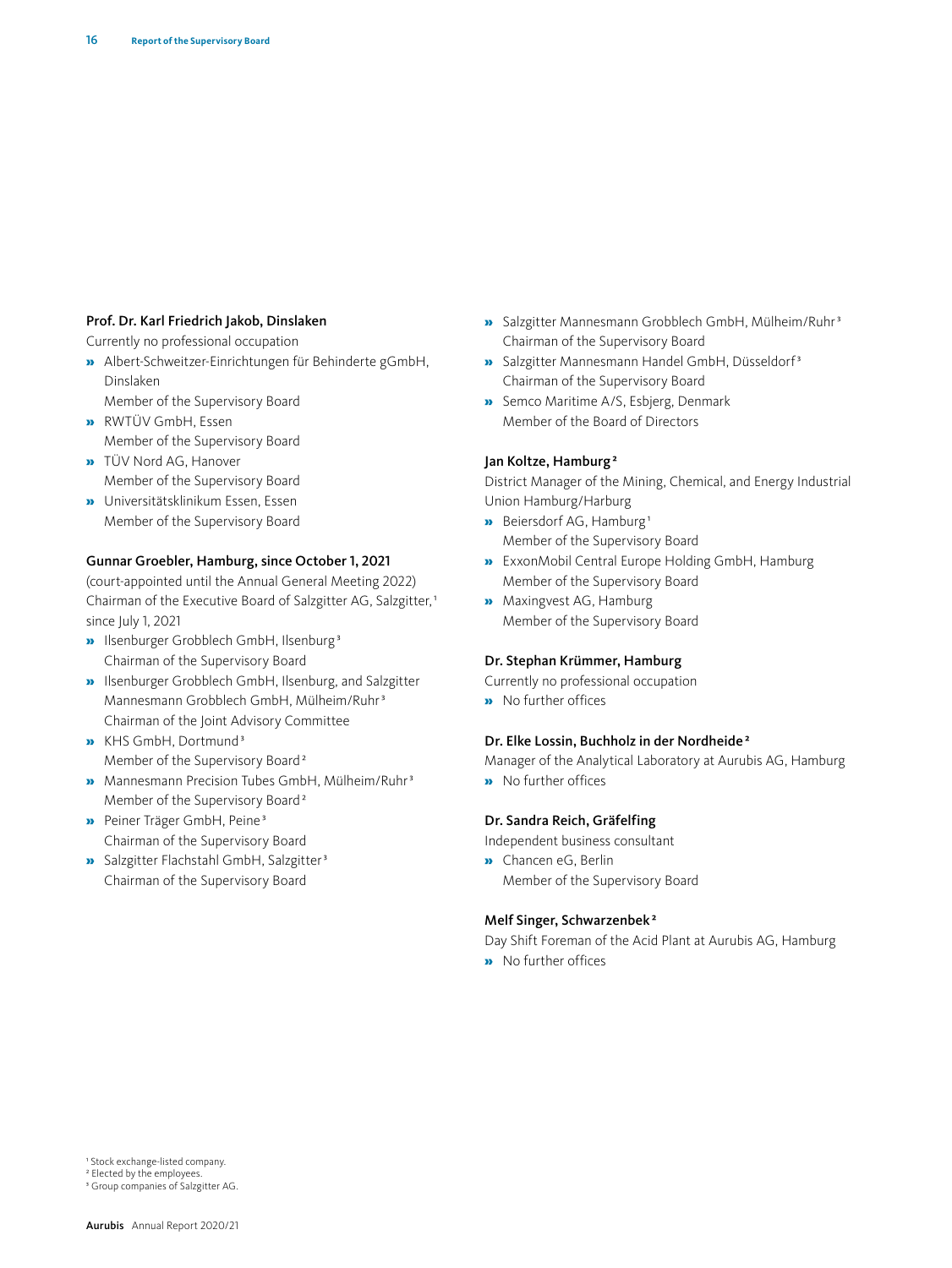# Supervisory Board committees

#### Conciliation Committee in accordance

#### with Section 27 (3) of the German Codetermination Act

Prof. Dr. Fritz Vahrenholt (Chairman) Stefan Schmidt (Deputy Chairman) Andrea Bauer Christian Ehrentraut

#### Audit Committee

Dr. Stephan Krümmer (Chairman) Prof. Dr.-Ing. Heinz Jörg Fuhrmann, until September 30, 2021 Gunnar Groebler, since October 1, 2021 Jan Koltze Dr. Elke Lossin Dr. Sandra Reich Melf Singer

#### Personnel Committee

Prof. Dr. Fritz Vahrenholt (Chairman) Deniz Filiz Acar Andrea Bauer Prof. Dr.-Ing. Heinz Jörg Fuhrmann, until September 30, 2021 Gunnar Groebler, since October 1, 2021 Jan Koltze Stefan Schmidt

#### Nomination Committee

Prof. Dr. Fritz Vahrenholt (Chairman) Prof. Dr.-Ing. Heinz Jörg Fuhrmann, until September 30, 2021 Gunnar Groebler, since October 1, 2021 Prof. Dr. Karl Friedrich Jakob Dr. Stephan Krümmer

#### Technology Committee

Prof. Dr. Karl Friedrich Jakob (Chairman) Christian Ehrentraut Dr. Stephan Krümmer Stefan Schmidt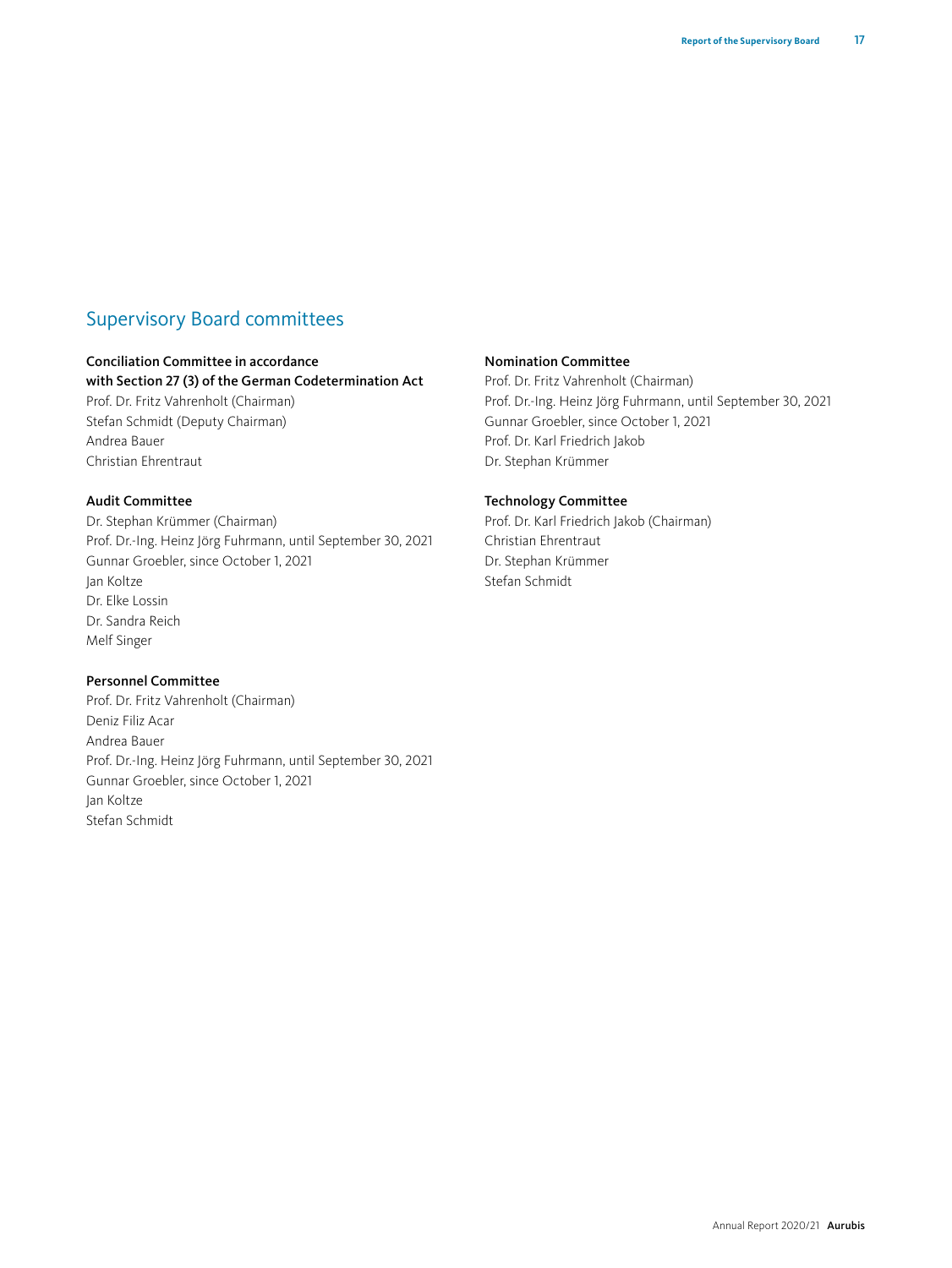# Report of the Supervisory Board



PROF. DR. FRITZ **VAHRENHOLT** Aurubis AG Supervisory Board Chairman

Dear Shareholders,

The Aurubis Group generated outstanding operating earnings before taxe[s \(operating EBT](#page--1-0)  $\overline{Q}$  Glossary, page 215) of  $\epsilon$  353 million in fiscal year 2020/21 – the best annual result in the company's history. In a fiscal year that was subject to unique uncertainties due to the coronavirus pandemic, the remarkable achievements of our employees, management, and Executive Board deserve our special recognition.

Key factors that particularly influenced the operating result during the reporting period included strong increases in refining charges for copper scrap and other recycling materials, as well as a very good metal result with significantly higher metal prices. Positive contributions to earnings from the Performance Improvement Program (PIP) as well as notably improved demand for various copper products and sulfuric acid also supported the result. At the same time, continued high energy costs weighed on the result. Aurubis had a good ongoing supply of both copper concentrates and recycling materials during the fiscal year. While concentrate throughput was negatively impacted by a planned

maintenance shutdown at the Pirdop site, the Aurubis Group achieved a considerably higher throughput of copper scrap and other recycling materials, due in part to the consolidation of the Beerse and Berango sites.

Aurubis is well positioned and resilient. Nevertheless, the Executive Board and the Supervisory Board continuously scrutinize the path the company is taking. Together, we see the potential to make Aurubis even more successful. We want to realize this potential with a revised strategy. In this respect, the further development of the strategy is crucial in setting the course for Aurubis' future.

#### **COLLABORATION BETWEEN THE SUPERVISORY BOARD AND EXECUTIVE BOARD**

The joint target of the Executive Board and Supervisory Board is to increase the enterprise value of Aurubis AG and its Group companies over the long term.

The Supervisory Board was included in all decisions of fundamental importance for the company. With respect to company management, the Supervisory Board and its committees also closely supervised, carefully monitored, and advised the Executive Board in 2020/21, and performed the functions incumbent upon it by law, the Articles of Association, and rules of procedure. The Supervisory Board is confident that the company was managed lawfully and appropriately.

The Supervisory Board was continuously informed in detail about the Group's earnings and employment developments, the individual segments, and the company's financial position. The Executive Board provided comprehensive explanations for any deviations from planned business performance and discussed the corresponding measures with the Supervisory Board.

The chairman of the Supervisory Board was also in contact with the Executive Board, notably the Executive Board chairman, outside of the meetings and communicated with them about current developments.

In a written monthly report, the Executive Board informed the Supervisory Board about the corporate strategy, the planning process, important business transactions in the company and the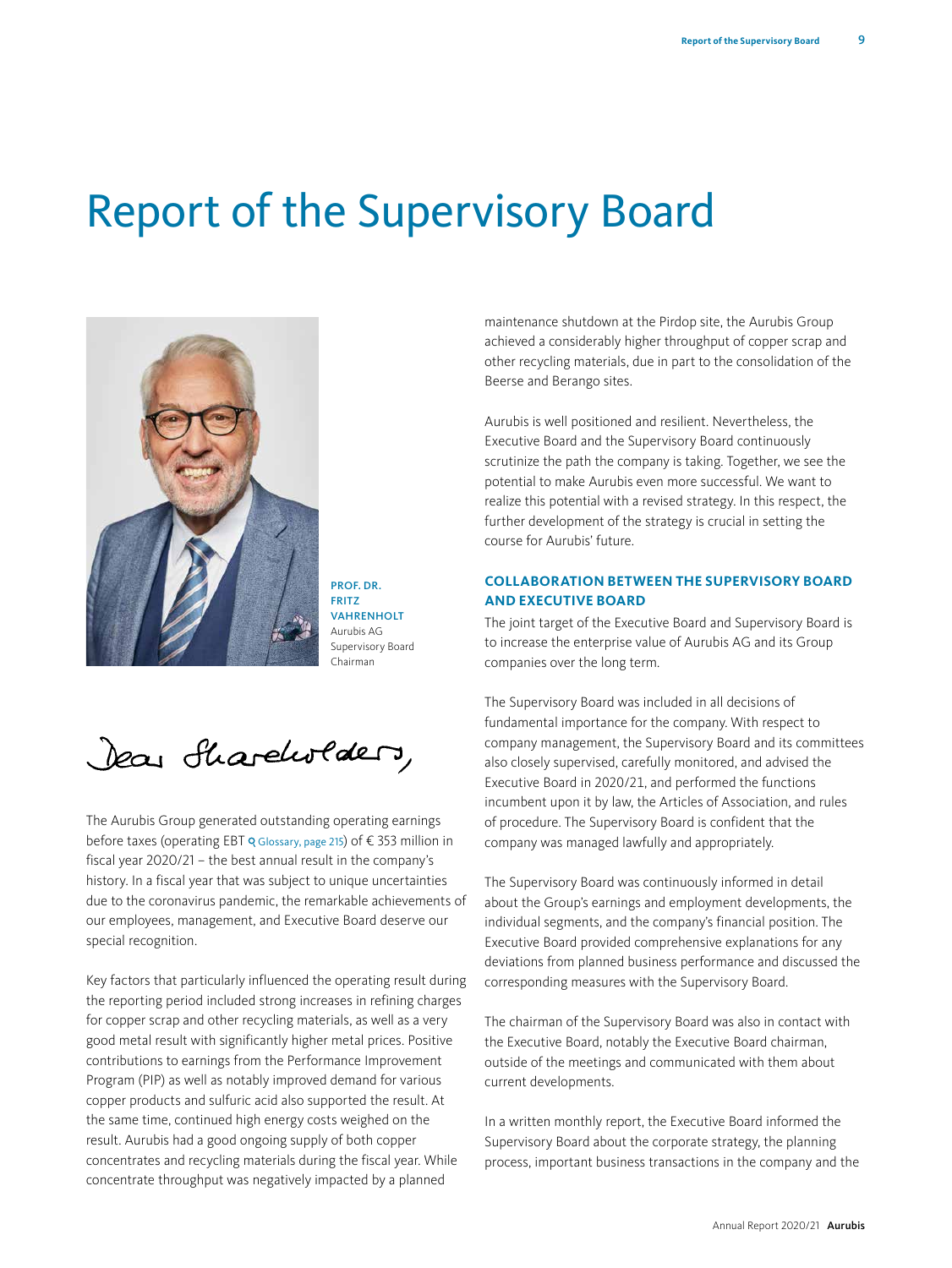Group, the associated opportunities and risks, and issues of compliance Q [Glossary, page 212.](#page--1-0)

The Supervisory Board discussed all the transactions that were of importance for the Group in detail on the basis of the Executive Board's reports.

The Supervisory Board passed the Executive Board's proposed resolutions after thorough review and consultation.

#### **CONSULTATIONS IN THE SUPERVISORY BOARD**

There were four scheduled Supervisory Board meetings and one extraordinary meeting in fiscal year 2020/21. Three resolutions were adopted by written consent in lieu of a meeting. The participation rate for the Supervisory Board members in Supervisory Board meetings was 100 %. The Executive Board was not present for part of all five Supervisory Board meetings. Because of the contact restrictions due to the coronavirus pandemic, some meetings of the Supervisory Board or its committees took place virtually as video conferences.

The following tables show the members' participation rate for Supervisory Board meetings and for the respective committee meetings.

#### Individual disclosure for meeting participation

|                                          | Number of<br>meetings<br>attended                   | Percentage of<br>meetings<br>attended |  |
|------------------------------------------|-----------------------------------------------------|---------------------------------------|--|
| <b>Supervisory Board members</b>         | 4 scheduled meetings and<br>1 extraordinary meeting |                                       |  |
| Prof. Dr. Fritz Vahrenholt<br>(Chairman) | 5/5                                                 | 100%                                  |  |
| Stefan Schmidt<br>(Deputy Chairman)      | 5/5                                                 | 100%                                  |  |
| Deniz Filiz Acar                         | 5/5                                                 | 100%                                  |  |
| Andrea Bauer                             | 5/5                                                 | 100%                                  |  |
| Christian Ehrentraut                     | 5/5                                                 | 100%                                  |  |
| Prof. Dr.-Ing. Heinz Jörg Fuhrmann       | 5/5                                                 | 100%                                  |  |
| Prof. Dr. Karl Friedrich Jakob           | 5/5                                                 | 100%                                  |  |
| Jan Koltze                               | 5/5                                                 | 100%                                  |  |
| Dr. Stephan Krümmer                      | 5/5                                                 | 100%                                  |  |
| Dr. Elke Lossin                          | 5/5                                                 | 100%                                  |  |

|                                              | Number of<br>meetings<br>attended      | Percentage of<br>meetings<br>attended |
|----------------------------------------------|----------------------------------------|---------------------------------------|
| Dr. Sandra Reich                             | 5/5                                    | 100%                                  |
| Melf Singer                                  | 5/5                                    | 100%                                  |
| <b>Personnel Committee</b>                   | 2 meetings                             |                                       |
| Prof. Dr. Fritz Vahrenholt<br>(Chairman)     | 2/2                                    | 100%                                  |
| Deniz Filiz Acar                             | 2/2                                    | 100%                                  |
| Andrea Bauer                                 | 2/2                                    | 100%                                  |
| Prof. Dr.-Ing. Heinz Jörg Fuhrmann           | 2/2                                    | 100%                                  |
| Jan Koltze                                   | 717                                    | 100%                                  |
| Stefan Schmidt                               | 2/2                                    | 100%                                  |
| <b>Audit Committee</b>                       | 5 meetings                             |                                       |
| Dr. Stephan Krümmer (Chairman)               | 5/5                                    | 100%                                  |
| Prof. Dr.-Ing. Heinz Jörg Fuhrmann           | 5/5                                    | 100%                                  |
| Jan Koltze                                   | 5/5                                    | 100%                                  |
| Dr. Elke Lossin                              | 5/5                                    | 100%                                  |
| Dr. Sandra Reich                             | 5/5                                    | 100%                                  |
| Melf Singer                                  | 5/5                                    | 100%                                  |
| <b>Nomination Committee</b>                  | 1 meeting                              |                                       |
| Prof. Dr. Fritz Vahrenholt                   | 1/1                                    | 100%                                  |
| Prof. Dr.-Ing. Heinz Jörg Fuhrmann           | 1/1                                    | 100%                                  |
| Prof. Dr. Karl Friedrich Jakob               | 1/1                                    | 100%                                  |
| Dr. Stephan Krümmer                          | 1/1                                    | 100%                                  |
| <b>Technology Committee</b>                  | 4 meetings                             |                                       |
| Prof. Dr. Karl Friedrich Jakob<br>(Chairman) | 4/4                                    | 100%                                  |
| Christian Ehrentraut                         | 4/4                                    | 100%                                  |
| Dr. Stephan Krümmer                          | 4/4                                    | 100%                                  |
| Stefan Schmidt                               | 4/4                                    | 100%                                  |
| <b>Conciliation Committee</b>                | Did not meet during<br>the fiscal year |                                       |

The topics regularly covered in Supervisory Board meetings included the business performance, human resources in the Group, as well as the development of the results, the raw material markets, and the foreign exchange markets. The Supervisory Board also dealt with the financial situation and the status of capital expenditure. In particular, the Supervisory Board monitored the impact of the coronavirus pandemic on current business, the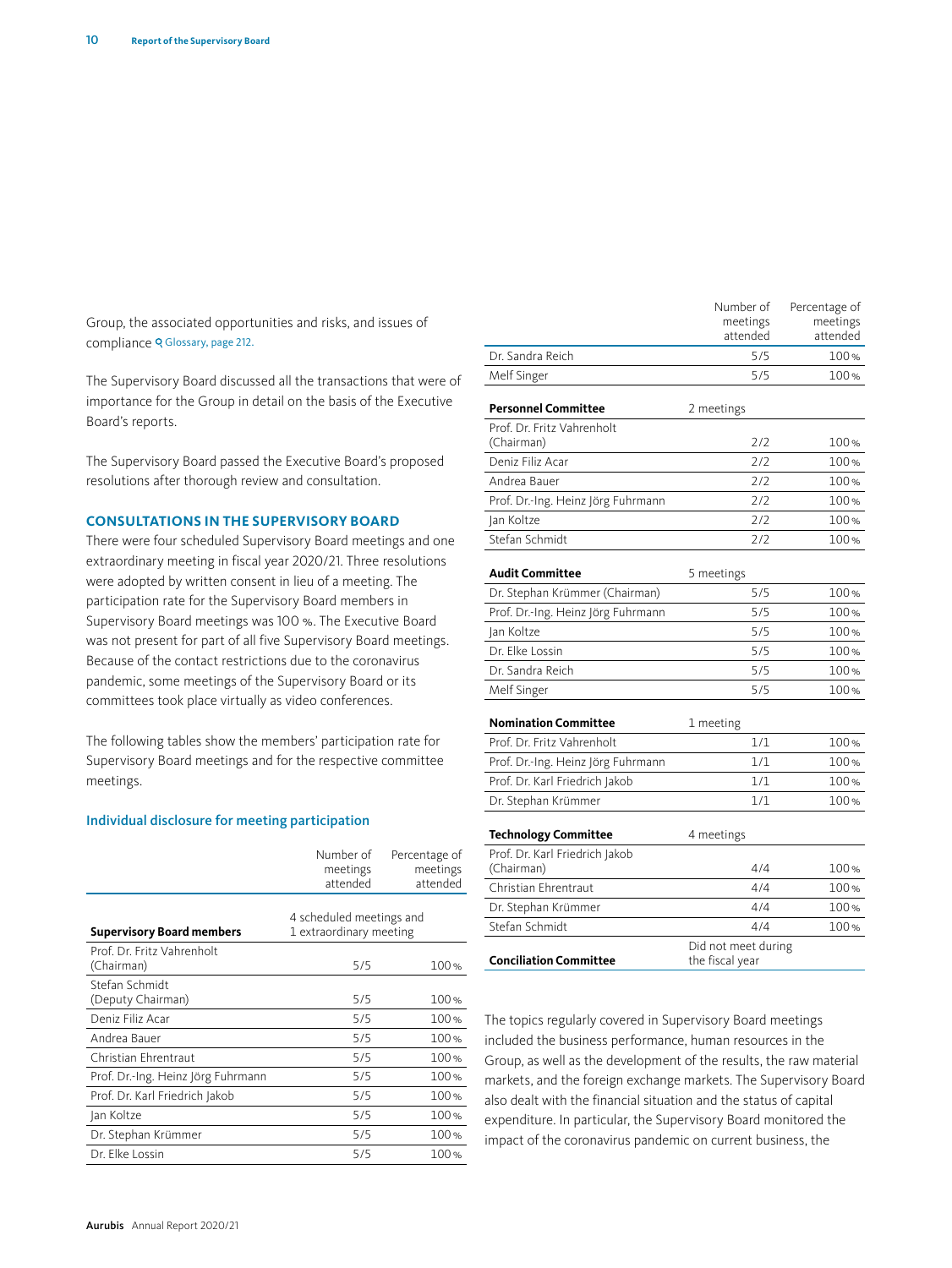further development of the Group strategy, and the Performance Improvement Program. During the meetings, the chairmen of the Nomination, Personnel, Audit, and Technology Committees reported on their work, the suggestions made, and the results achieved.

In the meeting on December 8, 2020, the Supervisory Board determined the compensation for the Executive Board members for fiscal year 2019/20 contingent on the established objectives. In the same meeting, consultations focused on the approval of the consolidated financial statements and the separate financial statements for Aurubis AG for 2019/20, including the Corporate Governance Report, and the preparations for the 2021 Annual General Meeting. The Supervisory Board addressed the status of the Performance Improvement Program.

In the meeting on February 24, 2021, the Executive Board reported on the current business and the revision of the Group strategy.

In the extraordinary meeting on April 22, 2021, the Supervisory Board dealt extensively with the further development of the Group strategy and approved the sale of Aurubis Netherlands BV, Zutphen, in addition to three slitting centers and Aurubis Middle East FZE, Dubai, to Intek Group S.p.A., the parent company of KME SE, under specific conditions.

In the meeting on June 2, 2021, the Supervisory Board approved the construction of the state-of-the-art recycling facility ASPA, a hydrometallurgical process to treat copper-nickel anode sludge at the site in Beerse, Belgium, as well as the second installment of investments for the planned shutdown in Hamburg in 2022. Likewise, the Board approved the first installment of the investment for shutdown also planned at the site in Pirdop, Bulgaria.

In the meeting on September 23, 2021, the Supervisory Board passed a resolution to appoint Roland Harings as Executive Board Chairman for another five years, from July 1, 2022 to June 30, 2027, following his current appointment. The Supervisory Board approved the budget and investment plans for 2021/22, as well as the new segment reporting and the project Industrial Heat 2. The Executive Board presented a slightly adjusted plan for the distribution of their responsibilities, which the Supervisory Board

approved. The Supervisory Board established the individual targets for the Executive Board for fiscal year 2021/22 and the target values for the performance cash plan. Moreover, the Supervisory Board's skills profile was adjusted. The Board also established the new target for a female member of the Executive Board (33.3 %) by September 30, 2026. Another focus of the Supervisory Board was the first presentation of the Diego project by the Executive Board (the construction of a greenfield recycling plant in the US).

In a circulation procedure, the Supervisory Board approved the declaration of conformity, the hiring of a high-level manager, and the restructuring of Aurubis Stolberg GmbH & Co. KG.

In the extraordinary meeting on November 10, 2021, during the new fiscal year 2021/22, the Supervisory Board approved the construction of a new multimetal recycling plant in Augusta (Richmond County) in the US state of Georgia.

#### **COMMITTEES**

The Supervisory Board has formed a total of five committees to fulfill its duties and effectively support the Supervisory Board's work in the meetings. The committees prepared the Supervisory Board's resolutions and topics to be considered in the meetings. The Conciliation Committee formed in accordance with Section 27 (3) of the German Codetermination Act (MitbestG) did not meet during the reporting year.

Statements on the composition and working procedures of the Supervisory Board and its committees can also be found in this year's declaration on corporate governance.

#### **WORK WITHIN THE PERSONNEL COMMITTEE**

The Personnel Committee met twice during the reporting period. In addition to developing a recommendation for establishing the individual Executive Board compensation targets, the committee also addressed the recommendation for achieving the targets. In the meeting on September 3, 2021, the Personnel Committee passed a resolution to recommend to the Supervisory Board the appointment of Roland Harings for an additional term, as well as to appropriately increase Executive Board compensation starting October 1, 2021.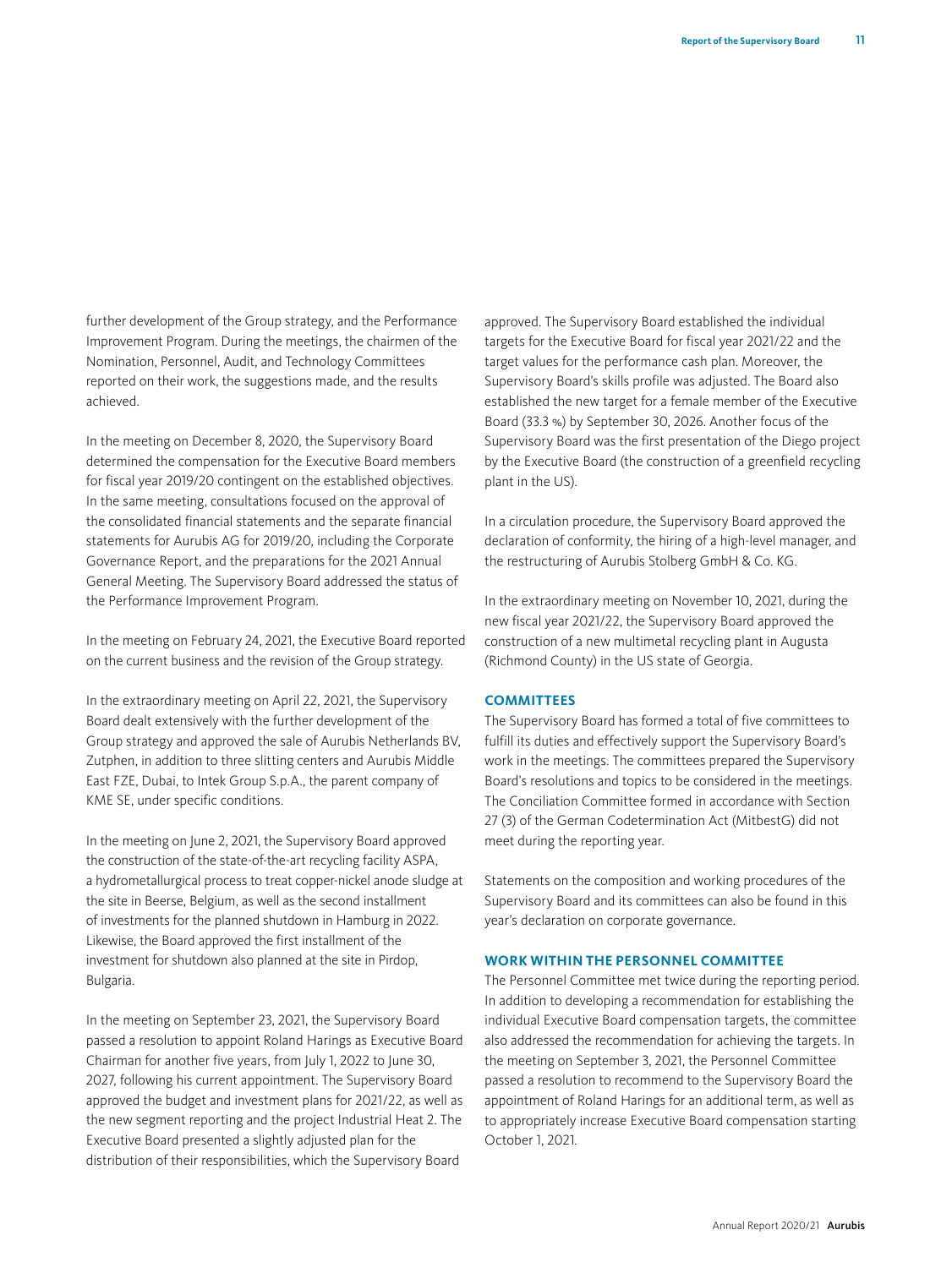#### **WORK WITHIN THE NOMINATION COMMITTEE**

After Prof. Dr. Fuhrmann stepped down from the Supervisory Board on September 30, 2021, the committee recommended Mr. Gunnar Groebler, the new Executive Board Chairman of Salzgitter AG, as a new Supervisory Board member.

#### **WORK WITHIN THE TECHNOLOGY COMMITTEE**

The Technology Committee met four times during the reporting period. Apart from overseeing various optimization and development projects, such as increasing plant availability, the committee was involved in the project to modernize the tankhouse at the Lünen site, and in the preparations for planning the shutdowns at the Hamburg site in 2022 and the Pirdop site in 2023. The Executive Board reported on the status of the project to reduce emissions in the area of the primary smelter (RWO) at the Hamburg plant and on the recycling project ASPA in Beerse. In the meeting on September 7, 2021, the discussion centered on the Diego project, as well as measures to prevent accidents in the Group.

#### **WORK WITHIN THE AUDIT COMMITTEE**

The Audit Committee met five times during the reporting period. In four of the meetings, the Audit Committee reviewed the quarterly reports, the separate financial statements, and the consolidated financial statements for the past fiscal year and discussed them with the Executive Board. The Audit Committee also addressed the accounting audit, the monitoring of the accounting process, the new segment reporting, and the effectiveness of the internal control system, risk management system, and internal auditing system. Furthermore, topics related to sustainability and compliance in the Group were also addressed. In its fifth meeting, the committee dealt with the budget and mid-term planning for fiscal year 2021/22.

The discussion also focused on supporting the Performance Improvement Program.

The Audit Committee recommended the auditing firm Deloitte GmbH Wirtschaftsprüfungsgesellschaft, Hamburg, to the Supervisory Board as auditor for fiscal year 2020/21.

In accordance with Section 107 (4) in connection with Section 100 (5) of the German Stock Corporation Act (AktG) and recommendation D.4 of the German Corporate Governance Code (DCGK) 2020, the Audit Committee chairman during the fiscal year, Dr. Stephan Krümmer, has special expertise and experience in the application of accounting principles, internal control procedures, and annual audits, which he has gathered over the course of his career. He is not a former member of the company's Executive Board.

An additional expert on the Audit Committee in accordance with Section 100 (5) of the German Stock Corporation Act (AktG) is Dr. Sandra Reich, who also has special expertise and experience in the application of accounting principles, internal control procedures, and annual audits.

Apart from the appointment of the auditors and the agreement of the fee with the auditors, the committee established its focal areas of the annual 2020/21 audit, specifically:

- » Auditing the accounting for inventories
- » Auditing the first-time ESEF reporting
- » Auditing the assets under construction with a focus on the investment management system

Before submitting the proposal for the election of the auditors, the Supervisory Board obtained the declaration from Deloitte GmbH Wirtschaftsprüfungsgesellschaft, Hamburg, on their independence. The audits were performed in accordance with German auditing regulations, taking into account the generally accepted standards for the audit of financial statements promulgated by the German Institute of Public Auditors (IDW); in addition, the International Standards on Auditing were also observed. The audits also covered risk management and compliance with reporting obligations on corporate governance in accordance with Section 161 of the German Stock Corporation Act (AktG).

The auditors' representatives attended two Audit Committee meetings and reported on the audit of the consolidated and separate annual financial statements.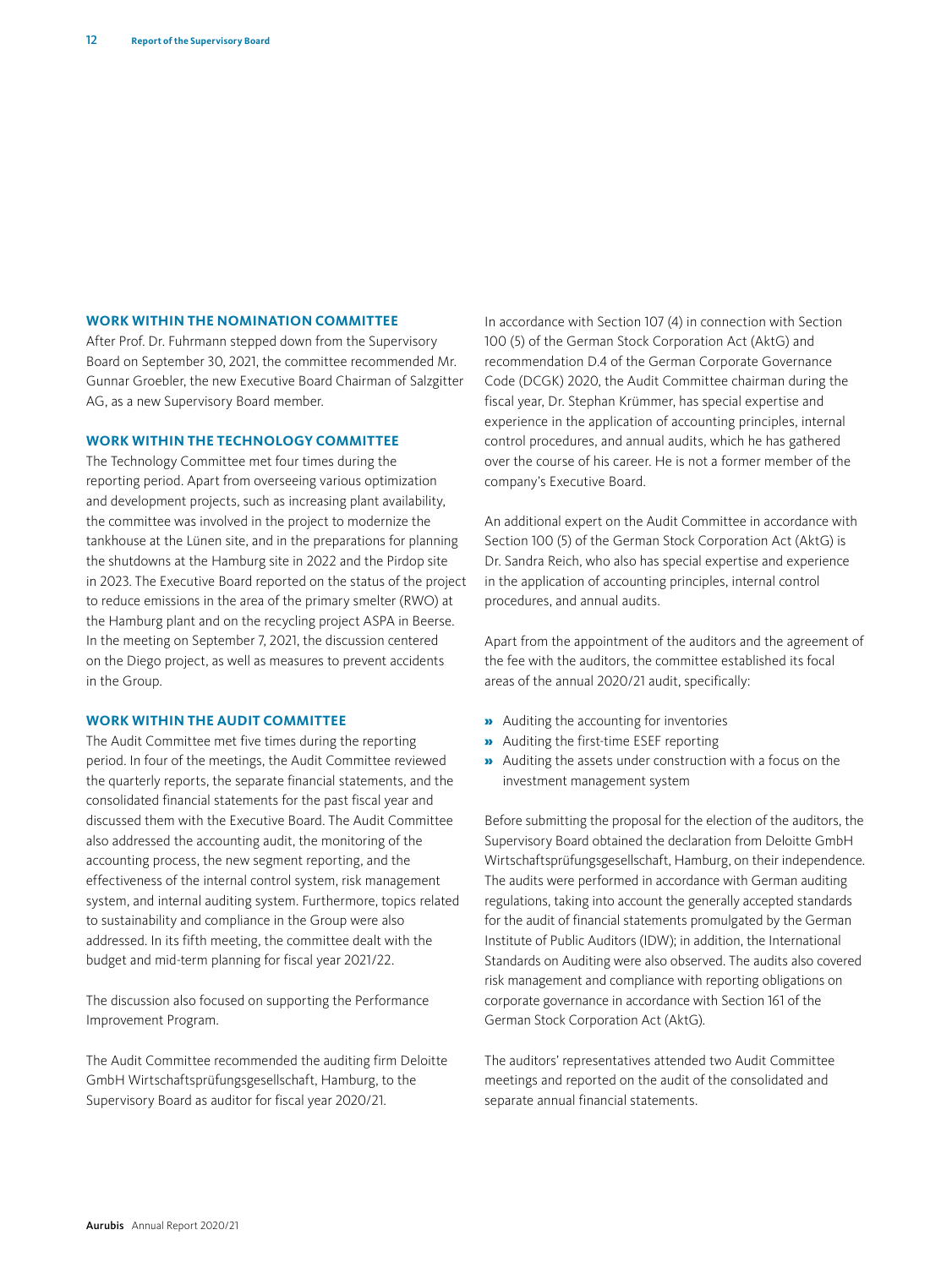#### **CORPORATE GOVERNANCE AND DECLARATION OF CONFORMITY**

A regular self-assessment was performed by the Supervisory Board at its meeting on September 23, 2021. Following a detailed discussion among members within the context of an official meeting and in open discourse, the Supervisory Board declared its efficiency.

The Executive Board and the Supervisory Board reported on corporate governance at Aurubis AG in accordance with Principle 22 of the December 16, 2019 version of the German Corporate Governance Code, in the declaration and report on corporate governance, which are both part of the Management Report.

On November 2, 2021, the Executive Board and Supervisory Board of Aurubis AG issued the updated Declaration of Conformity to the German Corporate Governance Code (DCGK) in accordance with Section 161 of the German Stock Corporation Act (AktG) and made it permanently accessible to the public at [www.aurubis.com](https://www.aurubis.com/en/). Aurubis AG complies with the Code recommendations with two exceptions. Additional information can be found in the Declaration of Conformity.

When taking office, the members of the Supervisory Board are trained by the Legal department and informed by the Executive Board about the special features of the company's business model, among other topics. Plant tours are planned as well. As needed, for example due to new regulatory requirements, the Supervisory Board members will be informed in more detail.

#### **CONFLICTS OF INTEREST**

There were no conflicts of interest among Executive Board or Supervisory Board members that should have been disclosed to the Supervisory Board or announced at the Annual General Meeting. There were no significant transactions with an Executive Board member or parties related to an Executive Board member.

#### **AUDIT OF THE SEPARATE FINANCIAL STATEMENTS OF AURUBIS AG AND THE CONSOLIDATED FINANCIAL STATEMENTS OF THE GROUP**

The company's financial statements prepared by the Executive Board in accordance with the German Commercial Code (HGB), the consolidated financial statements prepared in accordance with IFRS (International Financial Reporting Standards) for the fiscal year from October 1, 2020 to September 30, 2021, and the Combined Management Report for the company and the Group have been audited in accordance with the resolution passed at the company's Annual General Meeting on February 11, 2021 and the subsequent appointment of Deloitte GmbH Wirtschaftsprüfungsgesellschaft as auditors by the Supervisory Board. Auditor Ms. Annika Deutsch oversaw the audit of the Group and the company. The auditors have issued an unqualified auditors' report. Deloitte GmbH Wirtschaftsprüfungsgesellschaft, Hamburg, has been the appointed auditor since fiscal year 2018/19 and audited Aurubis for the third time.

The meeting of the Supervisory Board to approve the financial statements was held on December 1, 2021. All members of the Supervisory Board received copies of the financial statements, the audit reports, and the Executive Board's recommendation on the appropriation of the net earnings and all other documents in good time before this meeting. These documents were discussed in detail at the Supervisory Board meeting to approve the financial statements. The auditors participated in this meeting, reported in detail on how the audit had been performed and what their main audit findings were, and were available to provide the Supervisory Board with further information, discuss the documents, and make additional comments.

The Supervisory Board concurred with the results of the audit. This agreement was reached following a detailed discussion on the auditors' findings, and thorough consideration of the auditors' report and of the Executive Board's recommendation regarding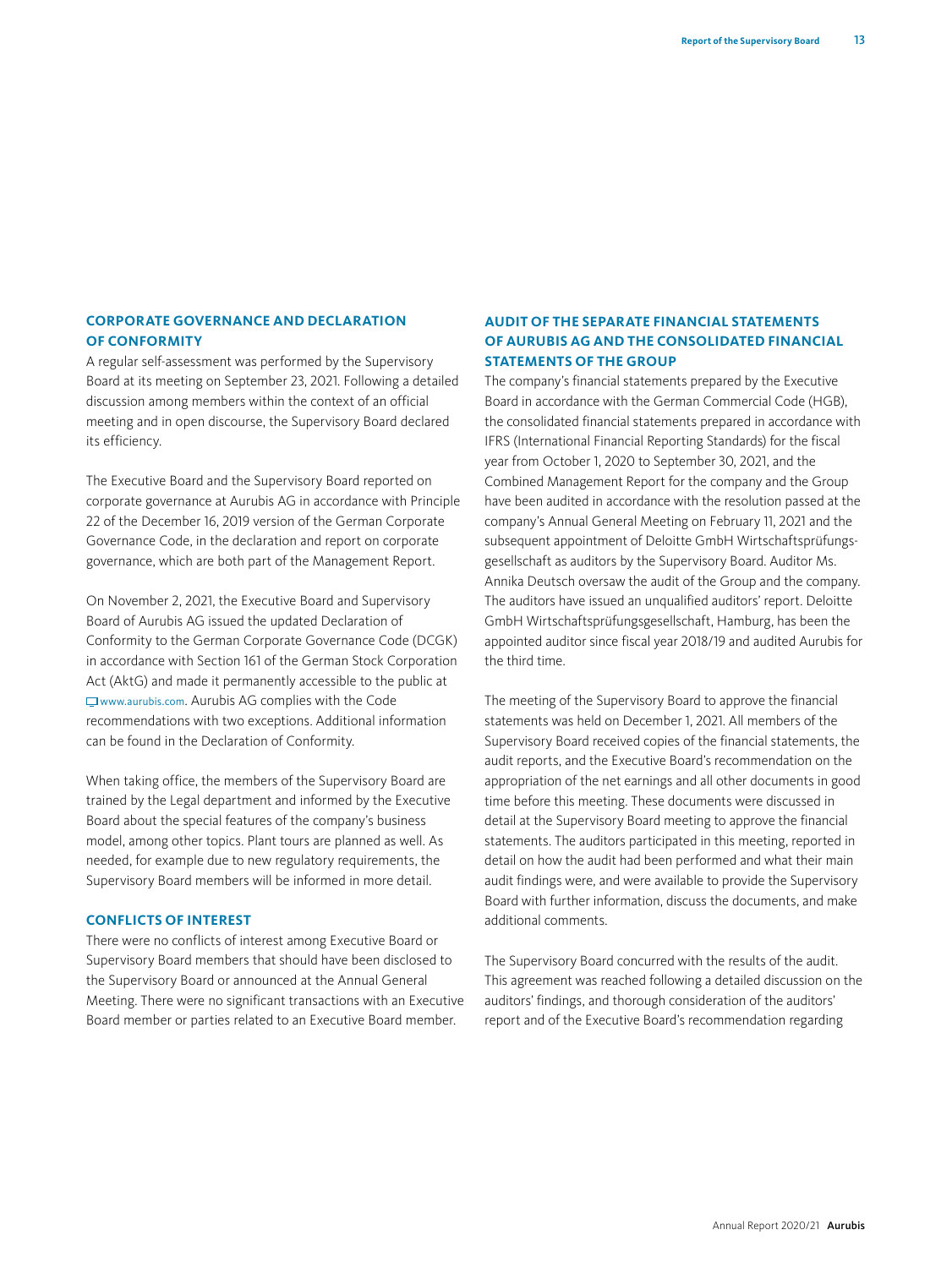the appropriation of the net income. It was also based on the Supervisory Board's own review of the separate financial statements of Aurubis AG, the consolidated financial statements, and the Combined Management Report for the company and the Group. The Supervisory Board concluded that no objections needed to be raised and, in accordance with the recommendations of the Audit Committee, approved the separate financial statements of Aurubis AG, which were thus adopted, as well as the consolidated financial statements and the Combined Management Report at the meeting on the financial statements. The Supervisory Board concurred with the Executive Board's recommendation on the utilization of the unappropriated earnings.

#### **AUDIT OF THE SEPARATE NON-FINANCIAL REPORT**

On the basis of their audit, the auditors did not raise any objections to the reporting and the satisfaction of the relevant statutory requirements, and provided an unqualified audit opinion with limited assurance that the separate Non-Financial Report is in accordance with Sections 315b and 315c in connection with Sections 289b to 289e of the German Commercial Code (HGB).

On behalf of the Supervisory Board, KPMG AG conducted a substantive audit of the separate Non-Financial Report for Aurubis AG.

#### **CHANGES IN THE SUPERVISORY BOARD AND EXECUTIVE BOARD**

Prof. Dr.-Ing. Heinz Jörg Fuhrmann, who retired as planned after the age-related expiration of his employment contract with Salzgitter AG, stepped down from his Supervisory Board mandate at Aurubis AG on September 30, 2021. At the recommendation of the Nomination Committee and the request of the Executive Board, the District Court of Hamburg appointed Mr. Gunnar Groebler, Executive Board Chairman of Salzgitter AG since July 1, 2021, as a new Supervisory Board member effective October 1, 2021. The court appointment expires at the close of the next Annual General Meeting. At the Annual General Meeting, the Supervisory Board will propose that Mr. Gunnar Groebler be elected to the Supervisory Board as a shareholder representative for the period until the close of the Annual General Meeting during which the decision on the approval of the Supervisory Board members for fiscal year 2021/22 (October 1, 2021 to September 30, 2022) is to be made.

Former CTO Dr. Thomas Bünger departed from the Executive Board on September 30, 2021. We would like to thank Prof. Dr. Fuhrmann and Dr. Bünger for their achievements for the benefit of the company.

Hamburg, December 1, 2021

The Supervisory Board

Prof. Dr. Fritz Vahrenholt

Chairman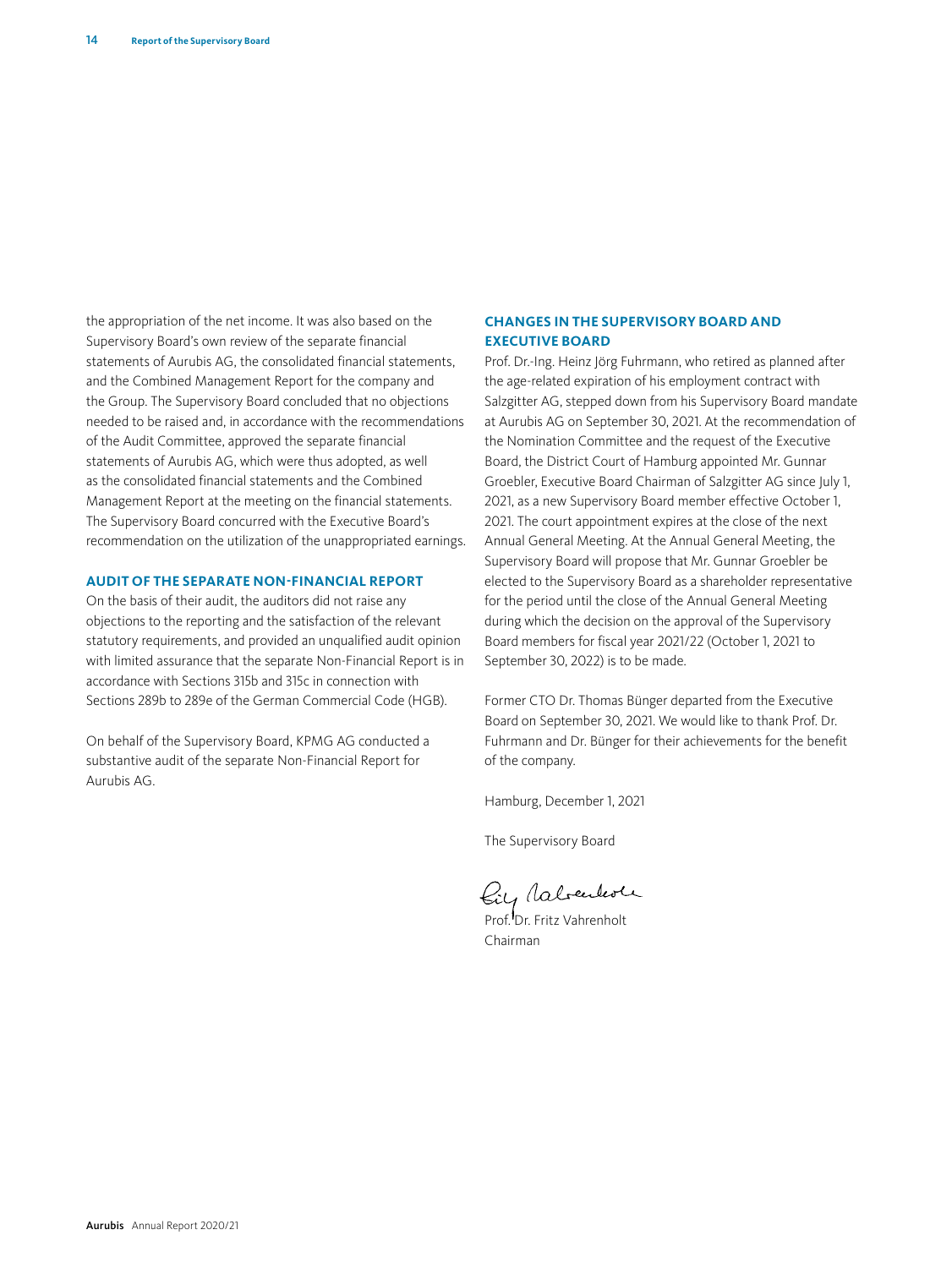# Corporate Governance

# Report and declaration on corporate governance

The principles of responsible and sustainable corporate governance determine the actions of the management and controlling bodies of Aurubis AG. In this declaration, the Executive Board reports – also for the Supervisory Board – on corporate governance pursuant to Principle 22 of the December 16, 2019 version of the German Corporate Governance Code, as well as Sections 289f and 315d of the German Commercial Code (HGB).

#### **DECLARATION OF CONFORMITY AND REPORTING ON CORPORATE GOVERNANCE**

In accordance with Section 161 of the German Stock Corporation Act (AktG), the Executive Board and Supervisory Board of a company listed in Germany must issue an annual declaration stating that the recommendations of the Government Commission on the German Corporate Governance Code published by the Federal Ministry of Justice and Consumer Protection in the official section of the Federal Gazette (Bundesanzeiger) were/are being complied with, or list the recommendations that were/are not being applied and explain why.

The Executive Board and the Supervisory Board dealt with the topic of corporate governance on several occasions in fiscal year 2020/21 and, on November 2, 2021, jointly issued the annual Declaration of Conformity in accordance with Section 161 of the German Stock Corporation Act (AktG). The declaration is permanently accessible to the public at  $\Box$  [www.aurubis.com/en/about-us/corporate-governance](https://www.aurubis.com/en/about-us/corporate-governance). The Declarations of Conformity from the past five years and the details regarding fulfillment of the Code's requirements are also permanently accessible there.

#### **TEXT OF THE DECLARATION OF CONFORMITY**

"Since the issue of the last Declaration of Conformity dated November 3, 2020, Aurubis AG has followed all of the recommendations of the German Corporate Governance Code in the version dated December 16, 2019 ("DCGK 2020"), which was published by the German Federal Ministry of Justice in the official section of the Federal Gazette on March 20, 2020, with the following exception:

» G.10 (variable compensation predominantly related to share price)

Pursuant to recommendation G.10, Executive Board members'

variable compensation shall be predominantly invested in company shares or shall be granted predominantly as sharebased compensation. The new compensation system includes an annual bonus, deferred stock, and a performance cash plan as variable compensation components, with only the deferred stock being granted as share-based compensation in this regard. The target amount of the deferred stock is 20% of the variable compensation, meaning that the variable compensation is not predominantly share price-based. The compensation system for the Executive Board is aligned with our company strategy and thus establishes the right incentives, especially by taking internal control parameters into consideration, to sustainably increase Aurubis AG's financial success in the medium and long term. Furthermore, Aurubis AG has a relatively low free float due to its anchor shareholder. Because of these overall conditions, the Aurubis AG Supervisory Board does not view a predominant focus on Aurubis AG's share price development as an appropriate incentive mechanism for the Executive Board.

Moreover, Aurubis AG deviates from the recommendations of the DCGK 2020 in the following aspect:

» C.10 (independence of Supervisory Board members) The Supervisory Board chair and the chair of the committee that addresses Executive Board compensation should be independent of the company and of the Executive Board. Prof. Vahrenholt has been on the Supervisory Board for longer than twelve years and thus is not considered independent according to C.7 of the DCGK 2020. When selecting its members, the Supervisory Board focuses on the professional and personal qualifications of the candidates. This also applies to the appointment of Prof. Vahrenholt.

Hamburg, November 2, 2021

For the Executive Board

Roland Harings **Rainer Verhoeven** 

Chairman Member

For the Supervisory Board

Biy Rabendever

Prof. Dr. Fritz Vahrenholt Chairman"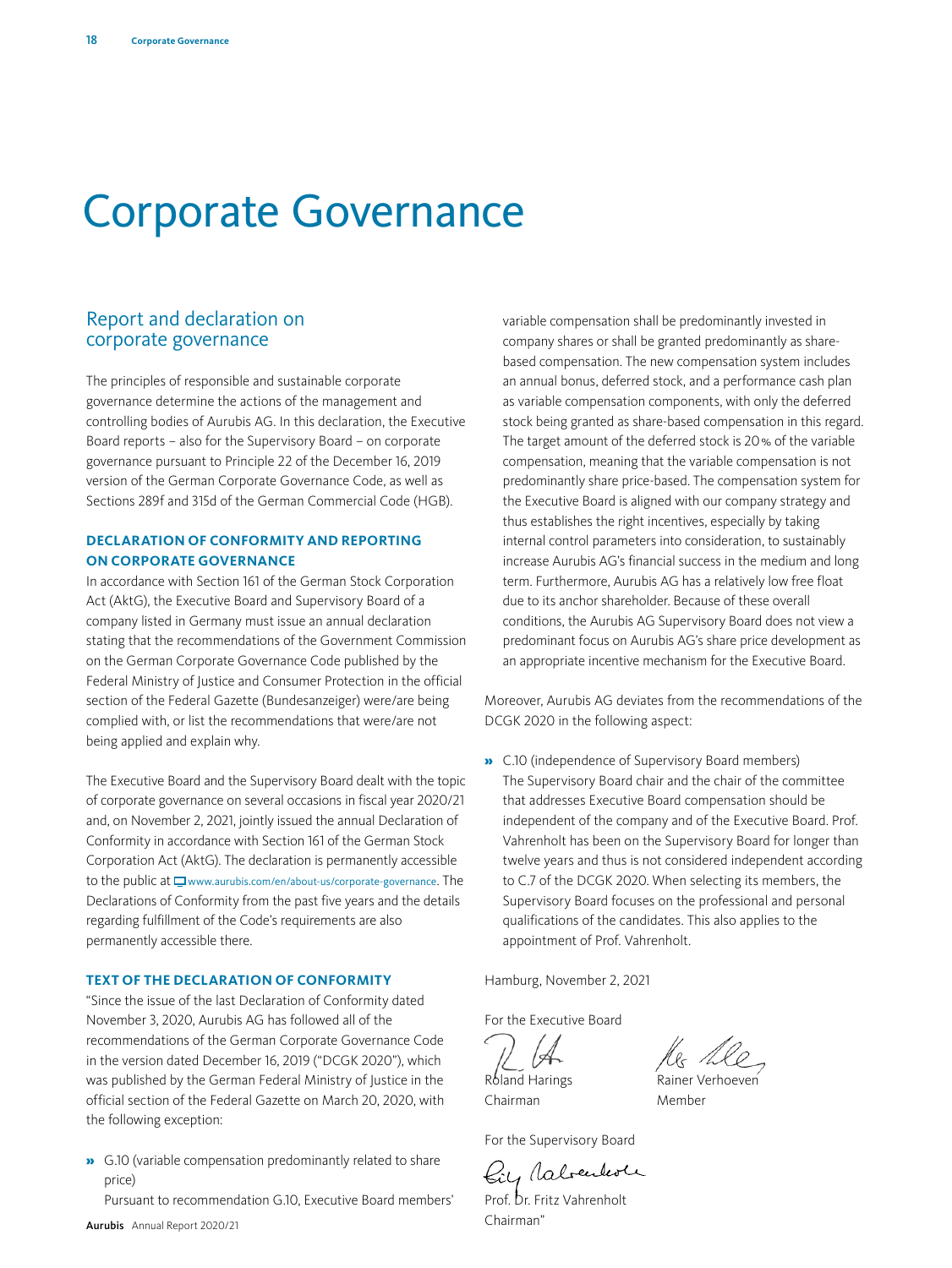#### **DISCLOSURES ON RELEVANT CORPORATE GOVERNANCE PRACTICES**

For Aurubis AG, the applicable legal regulations, especially stock market law, codetermination law, capital market law, the Articles of Association, the German Corporate Governance Code, and the rules of procedure of the Supervisory Board and the Executive Board provide the basis for the structure of management and controlling in the company. Above and beyond its legal obligations, Aurubis has defined values and derived a Code of Conduct from them that establishes a framework for behavior and decisions and provides orientation for corporate activities. The values and the Code of Conduct are published on the company's home page. Each employee is briefed on these Groupwide values and the Code of Conduct, as well as on the corporate guidelines stemming from them. Employees whose roles require them to deal more closely with certain legal regulations (e.g., antitrust law, anti-corruption, environmental protection, occupational safety) will be provided with corresponding mandatory training.

#### **LEADERSHIP STRUCTURE**

Aurubis AG is a company subject to German law, which is also the basis of the German Corporate Governance Code. A basic principle of German stock corporation law is the dual management system with the two bodies of the Executive Board and Supervisory Board, which are strictly separated as regards personnel between the Executive Board as the board of management and the Supervisory Board as the monitoring organ and each assigned independent responsibilities. The Executive Board and Supervisory Board of Aurubis AG work together closely and in a spirit of trust in the governance and supervision of the company for the benefit of the company.

#### **WORKING PROCEDURES, COMPOSITION, AND OBJECTIVES OF THE EXECUTIVE BOARD AND SUPERVISORY BOARD**

#### **EXECUTIVE BOARD**

#### WORKING PROCEDURES

The Executive Board is responsible for running the company without instructions from third parties in accordance with the law, the Articles of Association, and the Executive Board's rules of procedure, taking into account the resolutions passed at the Annual General Meeting. The Executive Board represents the company in dealings with third parties.

As the management body, the Executive Board runs the company's business on its own responsibility with the aim of achieving longterm value added in the company's interests while taking the needs of all stakeholders into account. The principle of overall responsibility applies, meaning that the members of the Executive Board together bear responsibility for the management of the entire company. They work together in a spirit of cooperation and inform one another continuously about important measures and occurrences in their areas of responsibility. The overall responsibility of all Executive Board members notwithstanding, the individual members of the Executive Board oversee the areas of responsibility assigned to them in the Executive Board resolutions on their own responsibility. The principles of the cooperation between Aurubis AG's Executive Board members are stated in the rules of procedure for the Executive Board issued by the Supervisory Board. These regulate, above all, the allocation of responsibilities between the individual Executive Board members, matters reserved for the full Executive Board, the passing of resolutions, i.e., the required majority for resolutions, and the rights and obligations of the chief executive officer.

Certain Executive Board decisions of particular importance require the approval of the Supervisory Board. In addition to legal reservations (particularly Section 111b of the German Stock Corporation Act (AktG)), these are established in a catalogue enacted by the Supervisory Board. For example, the Supervisory Board makes decisions about investments in other companies if the measure is of great significance for the Group, as well as about substantial capital expenditure measures.

The Executive Board keeps the Supervisory Board informed promptly and comprehensively, in written and verbal reports, as well as in the scheduled meetings, about the strategy, planning, business development, important business transactions, and the Group's risk situation, including risk management and compliance, i.e., the measures to comply with legal requirements and the internal corporate guidelines. The Executive Board discusses in detail and provides reasons for deviations in the business performance from previously prepared budgets and targets.

The initial appointment of Executive Board members is three years at the most.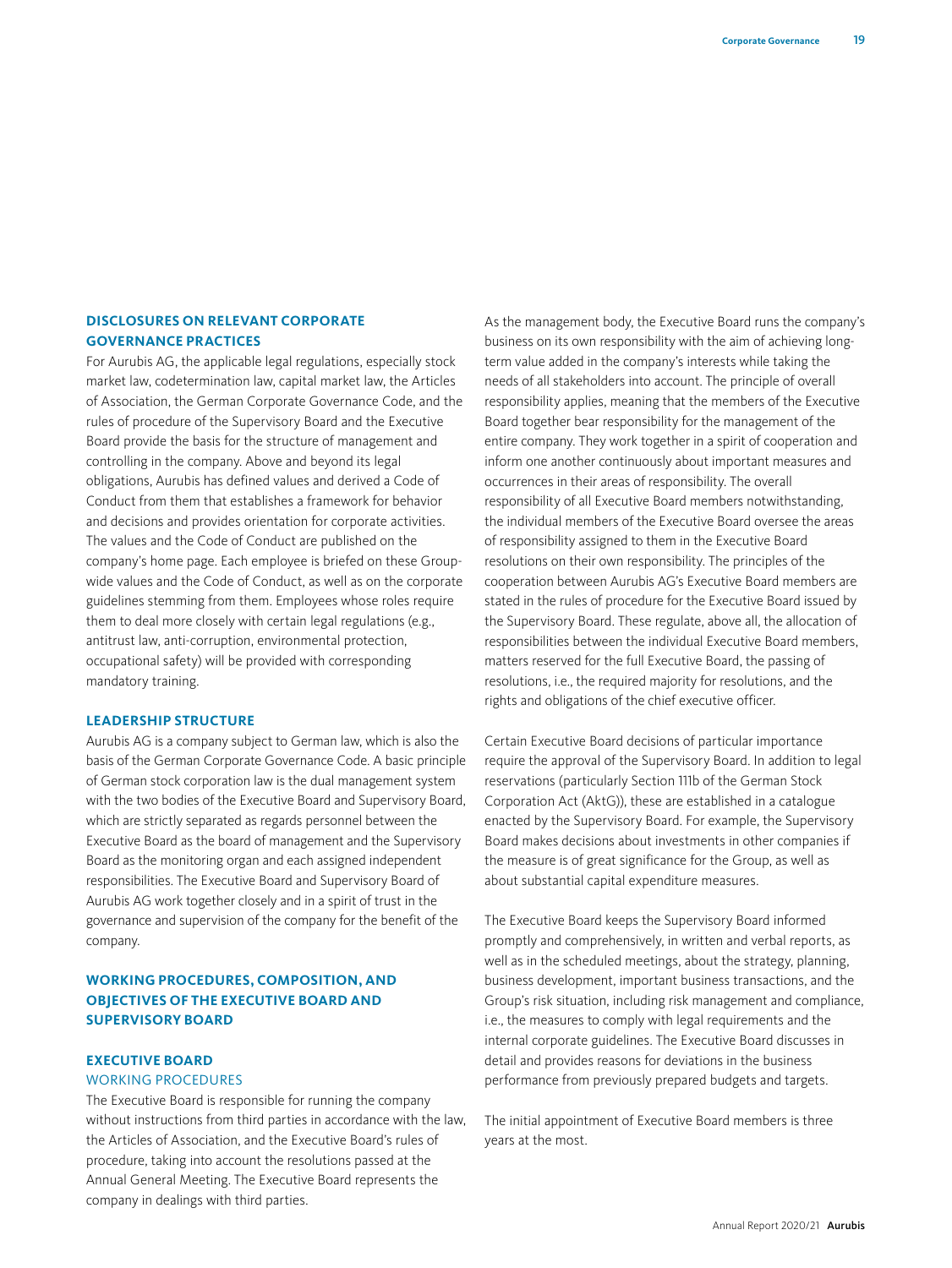#### COMPOSITION AND OBJECTIVES (DIVERSITY CONCEPT)

The Executive Board of Aurubis AG consisted of four members during fiscal year 2020/21: Mr. Roland Harings as chairman, Dr. Heiko Arnold, Dr. Thomas Bünger, and Mr. Herr Rainer Verhoeven.

With the expiration of his contract, Dr. Thomas Bünger departed from the Executive Board on September 30, 2021. The Aurubis AG Executive Board has consisted of three members since October 1, 2021.

When it comes to selecting the members of the Executive Board, the Supervisory Board focuses first and foremost on the members' specialist knowledge and personal qualities. On the basis of their knowledge, skills, and professional experience, the Executive Board members must be able to fulfill their duties in a company operating within the copper/metal sector and to safeguard and promote the Aurubis Group's reputation in the public sphere.

Furthermore, the Supervisory Board adopted a diversity concept for the Executive Board on September 11, 2018. According to this concept, the Supervisory Board must, by taking into account aspects such as age, gender, education, and professional background, strive to put together an Executive Board that boasts a broad spectrum of skills, experience, and educational and professional backgrounds, as well as the requisite personal and specialist skills. As an additional criterion of the diversity concept, the Executive Board as a whole should exhibit a balanced age structure and thus include younger individuals who have experience with newer technical knowledge and leadership methods, as well as older individuals who have more professional, life, and management experience. With the same level of personal and professional suitability, both women and men should be represented in the Executive Board if possible. With this diversity concept for the composition of the Executive Board, the Supervisory Board pursues the objective of achieving the highest level of diversity with respect to age, gender, education, and professional background. In this way, a variety of perspectives should be included in the management of the company, in addition to the high individual suitability of each of the members.

Pursuant to Section 111 (5) of the German Stock Corporation Act (AktG), the Supervisory Board passed a minimum target quota of 33.3% for the proportion of women in the Executive Board (one

woman on a three-member Executive Board) by September 30, 2026.

The age limit for Executive Board appointments shall be 65 years.

Together with the Executive Board, the Supervisory Board ensures long-term succession planning for filling Executive Board positions. The long-term succession planning is oriented to the company strategy and is based on systematic supervisor development with the following key elements:

- » A shared understanding of leadership (Aurubis Leadership Behaviors) and leadership skills (Aurubis Skills Model)
- » Early identification (potential management process) and systematic development support for suitable potential candidates (development programs)
- » Transfer and successful takeover of management tasks with growing responsibility

The Supervisory Board decides on the personality that should fill each concrete Executive Board position in the interest of the company, taking all of the circumstances of the individual case into account.

#### STATUS OF TARGET IMPLEMENTATION

The Supervisory Board dealt intensively with the topic of diversity in the Executive Board in general and in the case of personnel changes in the Executive Board. The diversity concept was implemented to the extent possible in the process. The Executive Board members possess a broad spectrum of skills, experience, and educational and professional backgrounds, with some members holding business degrees and others, qualifications of a more technical nature.

However, it has not been possible so far to achieve the target for the proportion of female members in the Executive Board.

The Supervisory Board's efforts to ensure that women are adequately represented in the Executive Board are ongoing.

In accordance with the legal stipulations of Section 76 (4) of the German Stock Corporation Act (AktG), there are also targets for the proportion of female employees in the first and second management levels under the Executive Board. The targets must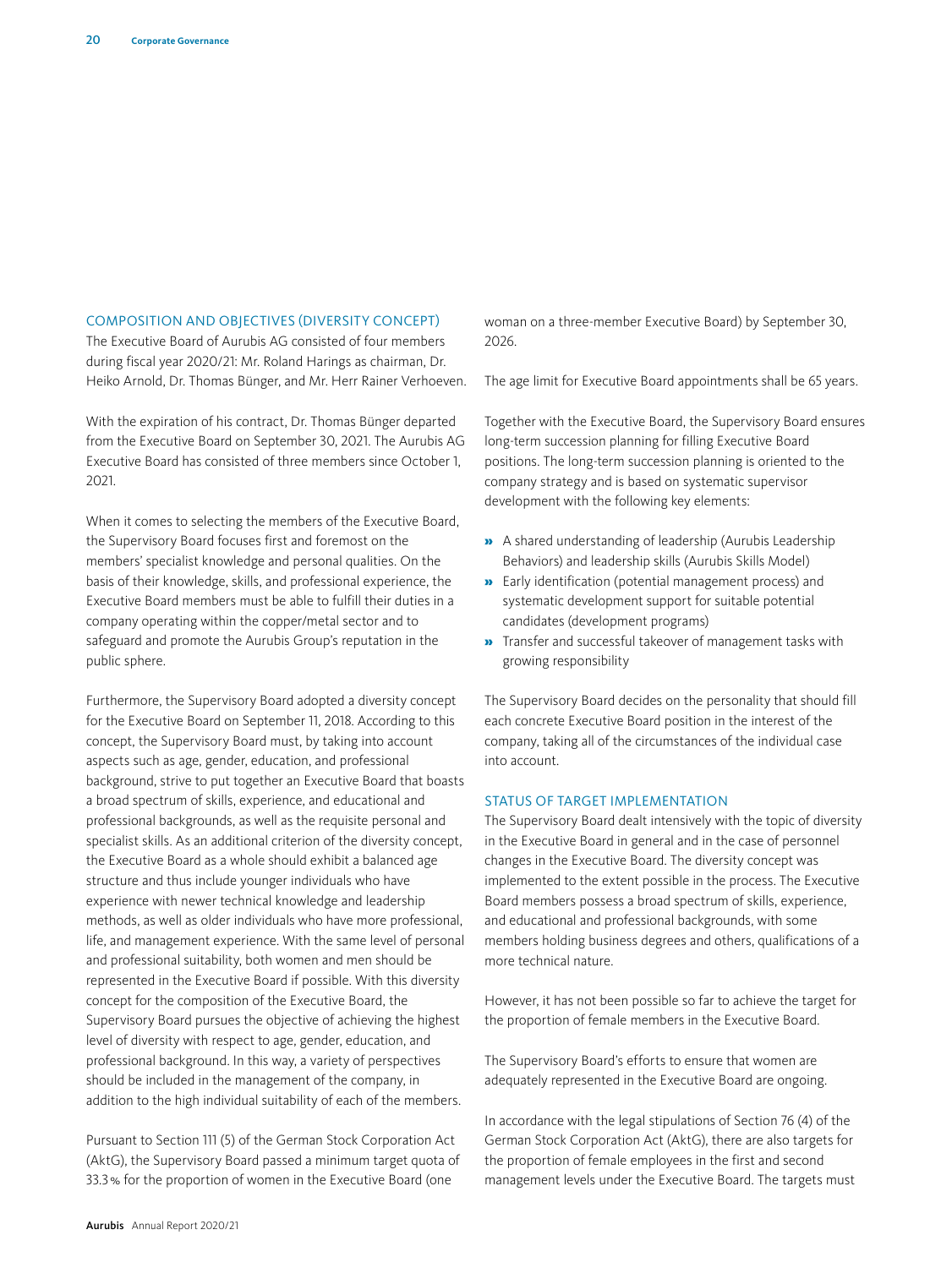describe the intended percentage of women in the management level in question and, in the case of percentages, be equivalent to absolute headcounts.

With a resolution dated August 30, 2021, the Executive Board set an increased target of 30% female employees (eight women) for the first management level and a target of 25% (32 women) for the second management level. These targets should be achieved from October 1, 2021 to September 30, 2026.

The previous targets, which would have expired on June 30, 2022, were 20% for the first management level below the Executive Board and 25% for the second management level below the Executive Board.

As at the reporting date (September 30, 2021), the proportion of women was about 28% (previous year: about 20%) for the first management level below the Executive Board and 20% (previous year: about 21%) for the second management level below the Executive Board. The proportion of women in the first management level therefore increased significantly as at the reporting date, while the percentage in the second level decreased slightly.

In the past fiscal year, intensive efforts were once again made to fill open positions with female applicants and to facilitate internal development prospects. Through the communication campaign MyCareer@Aurubis, individual career paths of successful women in the Group are presented regularly and transparently, providing female role models. With the Women4Metals initiative, Aurubis encourages women, even beyond the company, to apply for jobs and take on responsibility in the metals industry, both in commercial and technical roles. Ongoing development is already promoted for women internally, for example through a mentoring program and targeted career consultation that highlights concrete development paths. Aurubis will continue to reinforce its future efforts to promote female employees because the Executive Board strives for a suitable consideration of women in the first and second management levels. Further increasing the number of women in both management positions and technical roles, independently of legal regulations, is an important goal for the Group. The Executive Board did not form any committees in fiscal year 2020/21.

#### **SUPERVISORY BOARD** WORKING PROCEDURES

The Supervisory Board advises and monitors the Executive Board in the management of the company. It appoints and rescinds the contracts of Executive Board members, decides on the compensation system for Executive Board members, and specifies their respective total compensation. It also defines the target pension level for Executive Board members. The Personnel Committee submits corresponding suggestions to the Supervisory Board.

The Supervisory Board is involved in strategy and planning work, and in all aspects of major significance for the company. The Supervisory Board has defined rights of veto in favor of the Supervisory Board for transactions of fundamental importance, particularly those that would significantly change the company's net assets, financial position, and results of operations. In the case of important events, an extraordinary Supervisory Board meeting is convened if deemed necessary. The chairman of the Supervisory Board coordinates the work within the Supervisory Board, chairs its meetings, and attends to the affairs of the Supervisory Board externally. He also maintains regular contact with the Executive Board, especially its chairman, between meetings and consults with him regarding issues that arise in relation to the strategy, business development, the risk situation, risk management, and compliance within the company. The Supervisory Board regularly convenes without the Executive Board during its meetings. In a regular Supervisory Board meeting, time is also reserved for discussion among the Supervisory Board members without the Executive Board.

The Supervisory Board has defined rules of procedure for its work, which are available on the home page  $\Box$  [www.aurubis.com/en/](https://www.aurubis.com/en/about-us/management/supervisory-board) [about-us/management/supervisory-board](https://www.aurubis.com/en/about-us/management/supervisory-board). [Shareholder and employee](http://www.aurubis.com/de/uber-aurubis/konzern/aufsichtsrat)  [representatives generally meet separately to prepare for the](http://www.aurubis.com/de/uber-aurubis/konzern/aufsichtsrat)  [meetings.](http://www.aurubis.com/de/uber-aurubis/konzern/aufsichtsrat)

When taking office and participating in training and continuing education measures, the Supervisory Board members receive the appropriate support. For example, extensive briefings regarding the special features of the copper industry and the business model are customarily provided. Internal and external experts provide training when there are notable changes to the regulatory environment that impact the Supervisory Board or the company.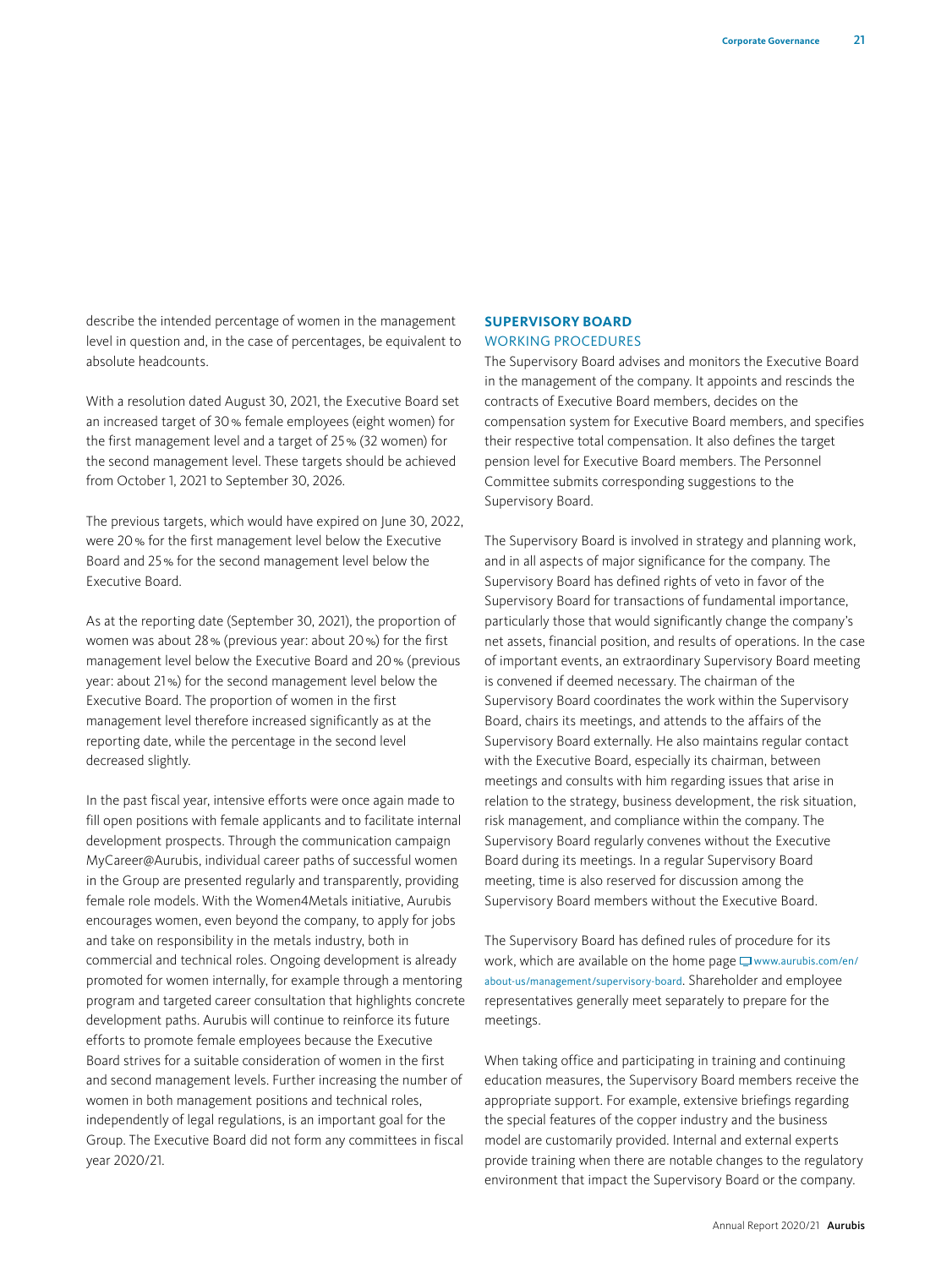### COMPOSITION AND OBJECTIVES (DIVERSITY CONCEPT AND SKILLS PROFILE)

The Supervisory Board of Aurubis AG, which exercises the codetermination principle, has twelve members in accordance with the Articles of Association. Six of these members are elected by the shareholders and six by the employees in accordance with the German Codetermination Act. The periods of office are identical. In accordance with the recommendations of the German Corporate Governance Code, the shareholders' representatives were elected individually to the Supervisory Board in the last election at the Annual General Meeting on March 1, 2018 and in the follow-up election on February 28, 2019. The Supervisory Board's term of office amounts to five years; the current term of office ends at the close of the Annual General Meeting during which the resolution regarding the approval of the Supervisory Board members is passed for fiscal year 2021/22.

Prof. Dr.-Ing. Heinz Jörg Fuhrmann, who retired as planned after the age-related expiration of his employment contract with Salzgitter AG, stepped down from his Supervisory Board mandate at Aurubis AG on September 30, 2021. At the recommendation of the Nomination Committee and the request of the Executive Board, the District Court of Hamburg appointed Mr. Gunnar Groebler, Executive Board chairman of Salzgitter AG since July 1, 2021, as a new Supervisory Board member effective October 1, 2021. The court appointment expires at the close of the next Annual General Meeting, at which the Supervisory Board will propose that Mr. Gunnar Groebler be elected to the Supervisory Board as a shareholder representative for the period until the close of the Annual General Meeting during which the decision on the approval of the Supervisory Board members for fiscal year 2021/22 (October 1, 2021 to September 30, 2022) will be made.

With respect to the new edition of the German Corporate Governance Code, the Supervisory Board passed a resolution regarding a slightly amended concept for the Supervisory Board composition on September 23, 2021, which takes the standards outlined in the new Code into consideration. The concept includes concrete targets for the Supervisory Board's composition, skills profile, and diversity concept. The concept has been made permanently accessible at  $\Box$  [www.aurubis.com/en/](https://www.aurubis.com/en/about-us/management/supervisory-board) [about-us/management/supervisory-board](https://www.aurubis.com/en/about-us/management/supervisory-board).

#### Concept for the composition of the Supervisory Board *Composition of the Supervisory Board*

The Supervisory Board strives for a composition that ensures qualified supervision and advice for the Executive Board.

Candidates who can fulfill the duties of a Supervisory Board member in an exchange-listed, international company in the copper/metal industry due to their knowledge and experience, integrity, and personality should be recommended for election to the Supervisory Board.

These objectives take into account the legal requirements for the composition of the Supervisory Board as well as the corresponding recommendations of the German Corporate Governance Code.

In addition to the individual requirements that apply to each member, there is a skills profile and a diversity concept for the entire Board.

The principal of managerial codetermination at Aurubis AG contributes to diversity with regard to professional experience and cultural background. However, the Supervisory Board does not have the possibility to select employee representatives.

The following requirements and targets shall apply to the composition of the Aurubis AG Supervisory Board.

#### Requirements for the individual Supervisory Board members

#### *Professional suitability*

Supervisory Board members shall have business/company experience and general knowledge of the copper/metal industry or related sectors. On the basis of their knowledge, skills, and professional experience, they shall be able to fulfill the duties of a Supervisory Board member in an international company and to safeguard the Aurubis Group's reputation in the public sphere.

In regard to nominations for elections at the Annual General Meeting, the candidate's personality, integrity, commitment, and professionalism shall be considered in particular.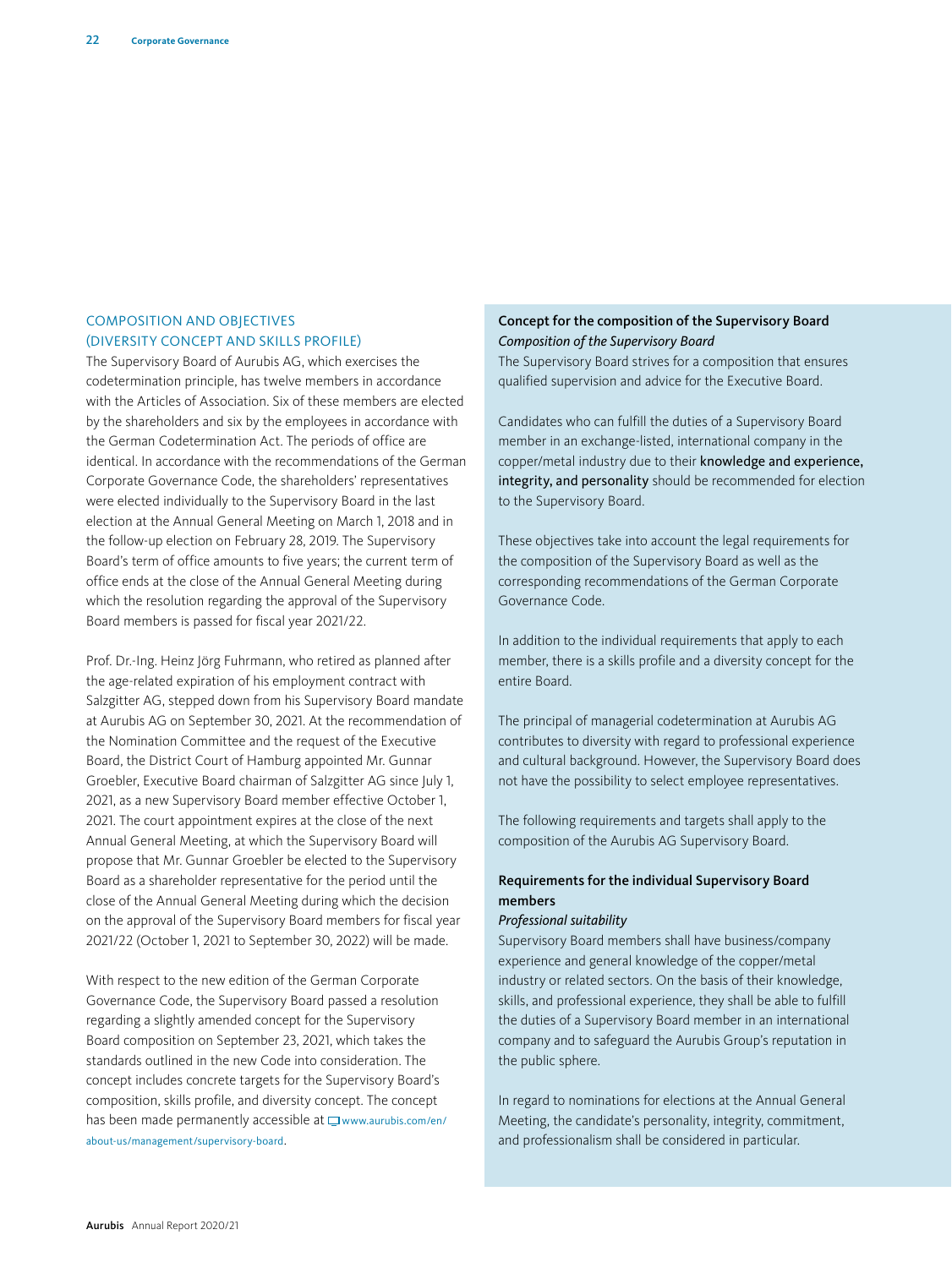Supervisory Board members shall, as a general rule, comply with the Supervisory Board term limit recommended by the German Corporate Governance Code.

#### *Independence*

A Supervisory Board member shall be considered independent within the meaning of the German Corporate Governance Code if he/she is independent of Aurubis AG and its Executive Board and independent of a controlling shareholder of Aurubis AG. When assessing independence, the Supervisory Board will be guided by the recommendations of the German Corporate Governance Code at the very least.

According to the rules of the German Corporate Governance Code, more than half of the shareholder representatives should be independent of Aurubis AG and the Executive Board.

As a matter of principle, the Supervisory Board does not question the independence of the employee representatives based on their representation of the employees or an employment relationship with a Group company.

#### *Time availability*

Every Supervisory Board member shall ensure that he/she is able to devote the necessary time for the proper execution of the Supervisory Board mandate. In doing so, it shall be taken into consideration that at least four ordinary meetings of the Supervisory Board will be held annually, each of which requires appropriate preparation; that enough time shall be provided to review the documentation for the annual financial statements and the consolidated financial statements; and that additional time demands arise with membership in one or more Supervisory Board committees. Furthermore, additional extraordinary meetings for the Supervisory Board or a committee may become necessary in order to deal with special issues.

In addition to the legal mandate limits, the recommended upper limits of the German Corporate Governance Code for Supervisory Board mandates shall be taken into account.

#### *Age limit for Supervisory Board members*

Those who have reached the age of 75 at the time of appointment may not be elected to the Supervisory Board.

#### *Former members of the Aurubis AG Executive Board*

For former members of the Aurubis AG Executive Board, the cooling-off period of two years prescribed in stock company law applies. No more than two members of the Executive Board may be members of the Supervisory Board.

#### Suggestions regarding the composition of the entire Supervisory Board

#### *Skills profile for the entire Supervisory Board*

The Supervisory Board shall have at its collective disposal the skills that are considered essential with respect to the Aurubis Group's activities. In particular, this includes in-depth knowledge and experience in the following skill areas:

| Skill area                                          | Skill description                                                                                                                       |
|-----------------------------------------------------|-----------------------------------------------------------------------------------------------------------------------------------------|
| Management                                          | Experience and knowledge regarding the<br>management of an industrial company                                                           |
| <b>Technology</b>                                   | Knowledge of metallurgy and the procurement<br>markets for a resource-intensive group of<br>companies                                   |
| International<br>experience                         | Experience and knowledge in international<br>business and related topics (e.g., sales/marketing)                                        |
| <b>Risk</b><br>management                           | Knowledge and experience in risk management<br>and compliance                                                                           |
| <b>Finance</b>                                      | Knowledge and experience in the application of<br>accounting principles and internal control<br>procedures                              |
| <b>Environmen-</b><br>tal, social, and<br>corporate | Knowledge of ESG factors and their significance<br>for Aurubis, particularly as an energy-intensive<br>company                          |
| governance<br>(ESG)                                 | Experience in the area of sustainability and<br>corporate responsibility                                                                |
|                                                     | Knowledge of corporate governance of an<br>exchange-listed company (German Corporate<br>Governance Code, Market Abuse Regulation, etc.) |
| <b>Strategy</b>                                     | Experience with strategy processes and with the<br>implementation of M&A projects                                                       |

Furthermore, in accordance with the requirements of Section 100 (5) of the German Stock Corporation Act (AktG), at least one member of the Supervisory Board must have expert knowledge in the area of accounting, and at least one additional member of the Supervisory Board must have expert knowledge in the area of auditing; the members as a whole must be familiar with the sector in which the company is active.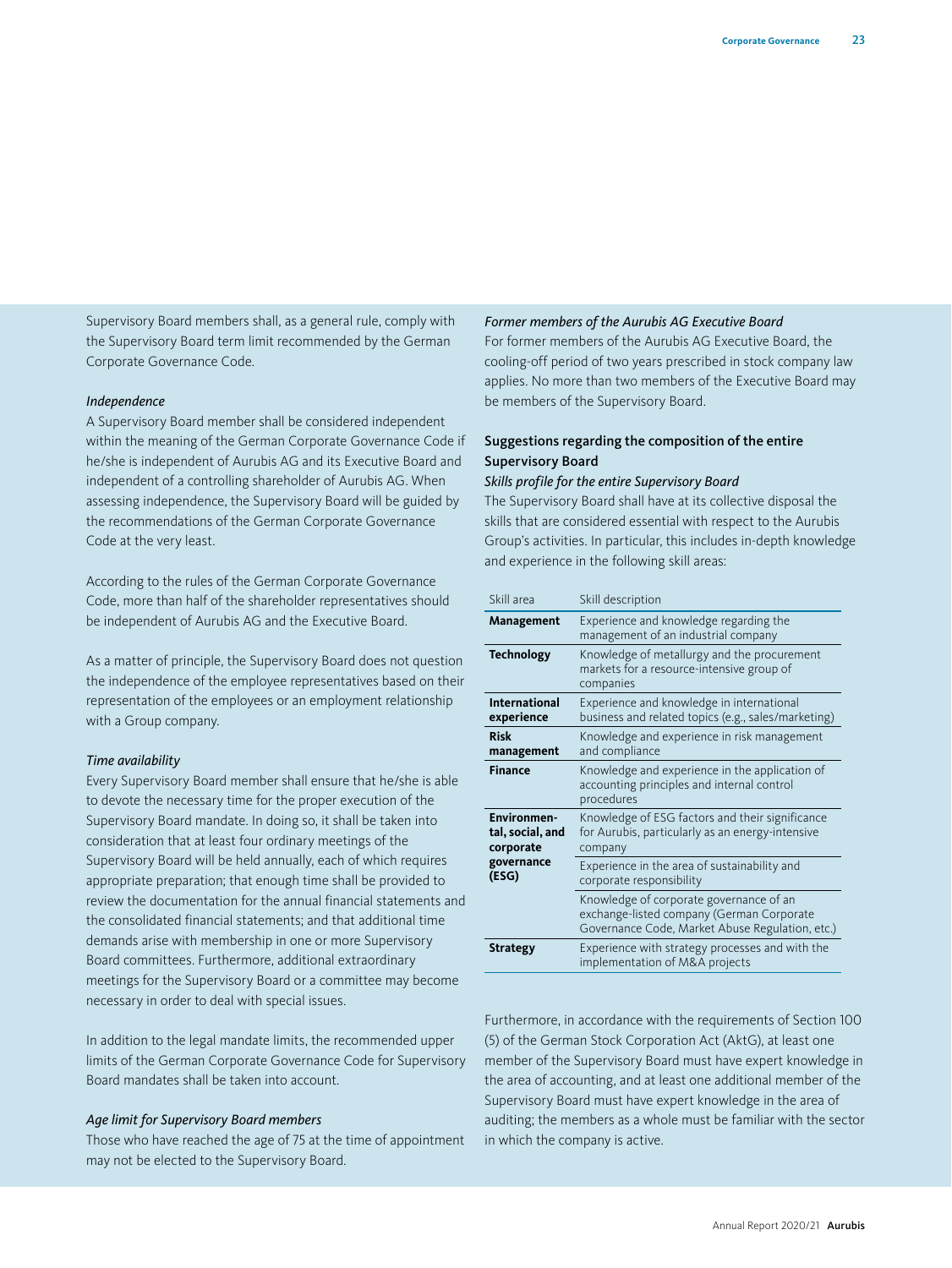#### *Diversity concept*

With regard to diversity in its composition, the Supervisory Board strives for the consideration of varied professional and international experience and, in particular, appropriate representation of both genders.

- » The Supervisory Board as a whole should exhibit a balanced age structure and thus include both younger individuals in the midst of their professional lives and older individuals with more professional and life experience.
- » During Supervisory Board elections, it must be considered that in addition to their suitability based on personal and professional skills, the Supervisory Board must include both women and men and be composed of at least 30% women and men, respectively, in accordance with the legal requirements.
- » The Supervisory Board is composed of personalities that are suitable due to their personal and specialist skills, and that demonstrate different educational backgrounds if possible – including technical, business, legal, and humanities-related education – as well as different professional backgrounds – including members of technical, commercial, and humanities-related professions.

#### *Current composition of the entire Supervisory Board*

Aurubis' Supervisory Board is composed in accordance with its objective. It has an appropriate number of independent members with international experience. There is sufficient participation of women, with four female members (two shareholder representatives and two employee representatives) currently on the Supervisory Board.

#### *Skills matrix*

On the basis of the targets for its composition, the Supervisory Board of Aurubis AG has created an overview of its qualifications (skills matrix): this is available at [www.aurubis.com/en/about-us/management/supervisory-board](https://www.aurubis.com/en/about-us/management/supervisory-board).

The Supervisory Board strives to implement the concept for its composition by considering the aspects in the concept when making recommendations for the election of Supervisory Board members representing the shareholders. The Aurubis AG shareholders at the Annual General Meeting are responsible for the final decision on the composition of the Supervisory Board.

The current composition of the Supervisory Board and its committees is printed in the Annual Report and is available online at  $\Box$  [www.aurubis.com/en/about-us/management/supervisory-board](https://www.aurubis.com/en/about-us/management/supervisory-board).

#### STATUS OF TARGET IMPLEMENTATION

The concept was implemented to the extent possible. In the Supervisory Board's view, the side representing the shareholders demonstrates a balanced age structure that includes younger and older individuals. The Supervisory Board is composed of at least 30% women and men, respectively, in accordance with the legal requirements. The Supervisory Board members have different educational and professional backgrounds. Additional information regarding the Supervisory Board members' personal and specialist skills is available in their résumés, which are permanently accessible at  $\Box$  [www.aurubis.com/en/about-us/management/supervisory](https://www.aurubis.com/en/about-us/management/supervisory-board)[board](https://www.aurubis.com/en/about-us/management/supervisory-board).

In the Supervisory Board's estimate, Prof. Dr.-Ing. Heinz Jörg Fuhrmann, Prof. Dr. Karl Friedrich Jakob, Dr. Stephan Krümmer, Dr. Sandra Reich, and Ms. Andrea Bauer were seen as independent shareholder members during fiscal year 2020/21 pursuant to point C.1 of the December 16, 2019 version of the German Corporate Governance Code. Mr. Gunnar Groebler, who took over the position of Prof. Dr.-Ing. Heinz Jörg Fuhrmann on the Supervisory Board on October 1, 2021, is also considered independent in the Supervisory Board's opinion.

The Supervisory Board, with its five independent shareholder members, thus has a sufficient number of independent members.

#### SUPERVISORY BOARD COMMITTEES

The Supervisory Board has formed five committees for its members to prepare and complement its work: the Personnel Committee, the Audit Committee, the Nomination Committee, the Technology Committee, and the Conciliation Committee. Some of the committees' tasks, as well as their composition and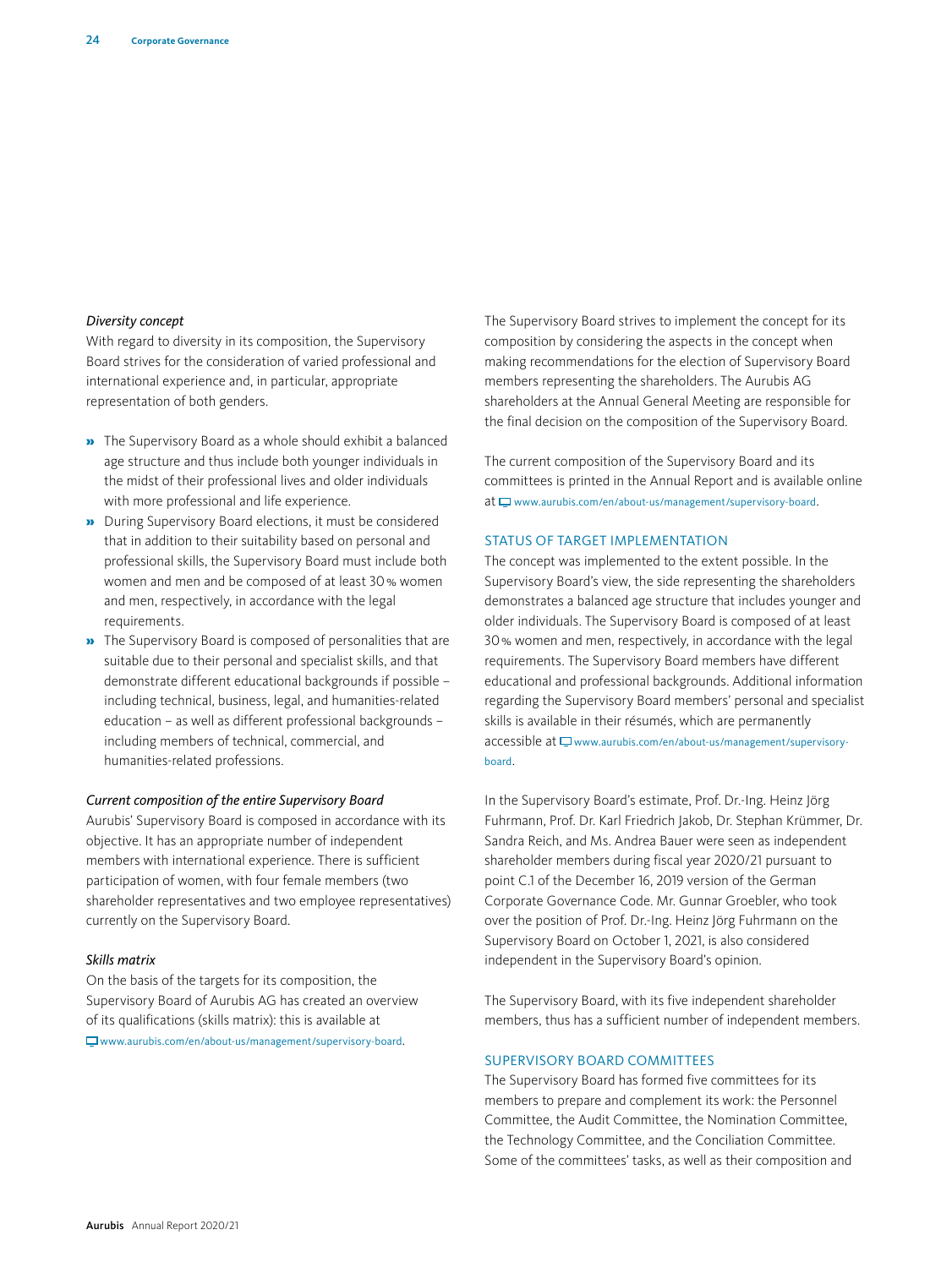work, are specified in the rules of procedure of the Supervisory Board. The committees' compositions are provided in this Annual Report. The mandates of the Supervisory Board members in other legally formed Supervisory Boards and comparable German and foreign controlling bodies are also specified in this Annual Report.

#### Personnel Committee

The six-member Personnel Committee has equal numbers of shareholder and employee representatives. It considers the structure and level of compensation paid to all members of the Executive Board, selects qualified candidates for Executive Board positions, and discusses their contracts when preparing the necessary Supervisory Board resolutions.

The chairman of the Personnel Committee is the chairman of the Supervisory Board, Prof. Dr. Fritz Vahrenholt. The other members of the committee in fiscal year 2020/21 were Ms. Deniz Filiz Acar, Ms. Andrea Bauer, Prof. Dr.-Ing. Heinz Jörg Fuhrmann, Mr. Jan Koltze, and Mr. Stefan Schmidt. Mr. Gunnar Groebler took over the position of Prof. Dr.-Ing. Heinz Jörg Fuhrmann on the Personnel Committee on October 1, 2021.

#### Audit Committee

The six-member Audit Committee with equal representation has the main tasks of reviewing the accounting and overseeing the accounting process, the effectiveness of the internal control system, the risk management system, the internal auditing system, the annual audit, and compliance. The accounting particularly comprises the consolidated financial statements and the Group management report (including CSR reporting), interim financial information, and the single-entity financial statements in accordance with the German Commercial Code (HGB).

The Audit Committee submits a preference and a justified recommendation for the choice of an auditor to the Supervisory Board. Where the auditing mandate is subject to an invitation to tender, at least two candidates are put forward. The Audit Committee monitors the independence of the auditors and furthermore concerns itself with the additional services performed by the auditors, the appointment of the auditors, the determination of the audit's focus areas, and the agreement of the fee. The Audit Committee regularly assesses the quality of the annual audit.

In accordance with Section 107 (4) in connection with Section 100 (5) of the German Stock Corporation Act (AktG) and recommendation D.4 of the DCGK 2020, the Audit Committee chairman during the fiscal year, Dr. Stephan Krümmer, has special expertise and experience in the application of accounting principles, internal control procedures, and annual audits, which he has gathered over the course of his career. He is not a former member of the company's Executive Board.

An additional expert on the Audit Committee in accordance with Section 100 (5) of the German Stock Corporation Act (AktG) is Dr. Sandra Reich, who also has special expertise and experience in the application of accounting principles, internal control procedures, and annual audits.

In addition to Committee Chairman Dr. Stephan Krümmer, the Audit Committee included Prof. Dr.-Ing. Heinz Jörg Fuhrmann, Mr. Jan Koltze, Dr. Elke Lossin, Dr. Sandra Reich, and Mr. Melf Singer in fiscal year 2020/21. Mr. Gunnar Groebler took over the position of Prof. Dr.-Ing. Heinz Jörg Fuhrmann on the Audit Committee on October 1, 2021.

#### Nomination Committee

The Nomination Committee has only shareholder representatives in accordance with the German Corporate Governance Code. The Nomination Committee has the duty of suggesting suitable candidates for the Supervisory Board to propose for election to the Supervisory Board at the Annual General Meeting.

Prof. Dr. Fritz Vahrenholt is the committee chairman. The other members of the committee in fiscal year 2020/21 were Prof. Dr.- Ing. Heinz Jörg Fuhrmann, Prof. Dr. Karl Friedrich Jakob, and Dr. Stephan Krümmer. Mr. Gunnar Groebler took over the position of Prof. Dr.-Ing. Heinz Jörg Fuhrmann on the Nomination Committee on October 1, 2021.

#### Conciliation Committee

The legally mandated Conciliation Committee submits suggestions for the appointment or dismissal of Executive Board members to the Supervisory Board if the required majority of two-thirds of the Supervisory Board's votes is not achieved in the first round of voting. The Conciliation Committee is made up of the Supervisory Board chairman, his deputy, one Supervisory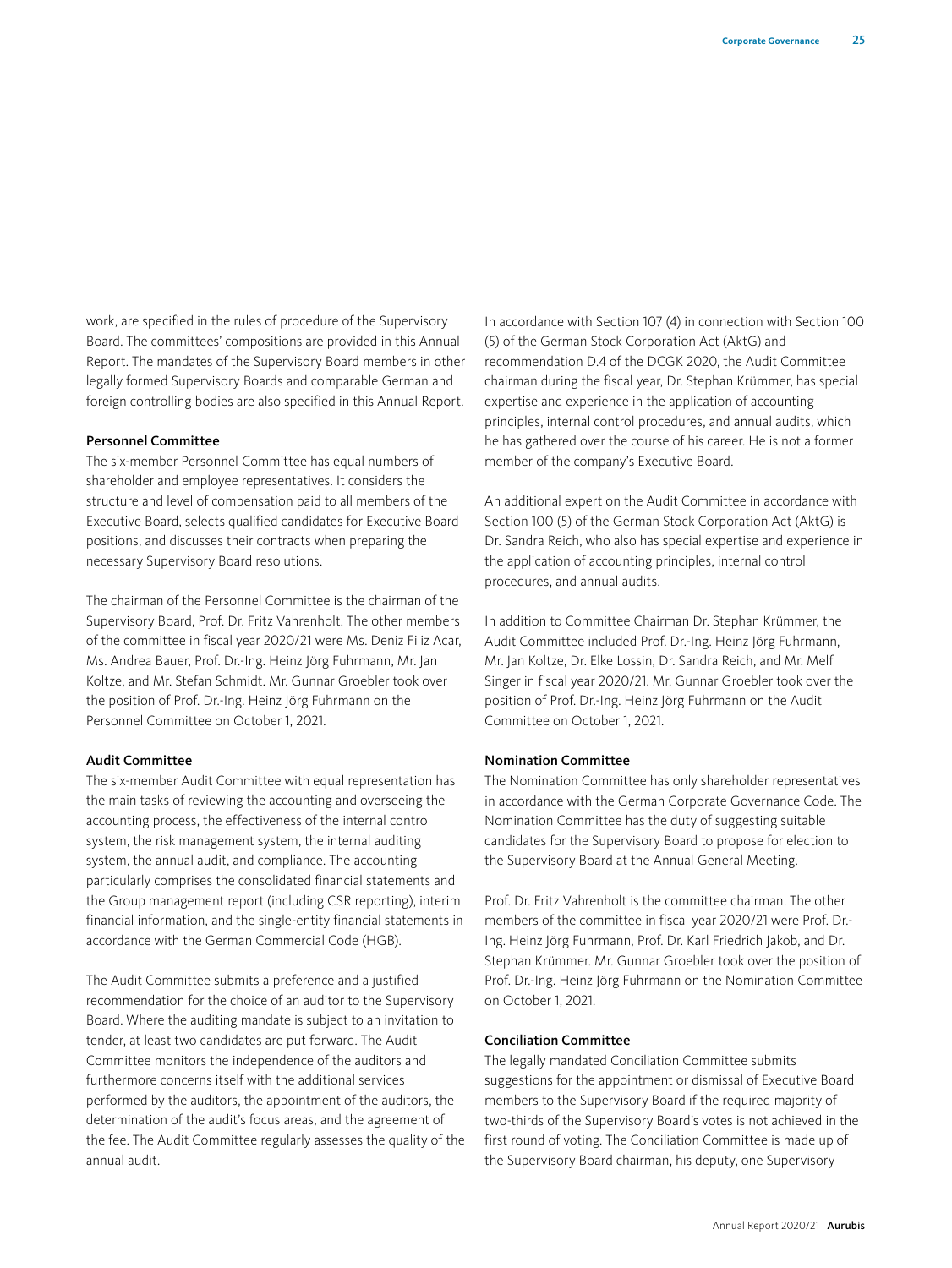Board member representing the shareholders, and one Supervisory Board member representing the employees.

Prof. Dr. Fritz Vahrenholt is the committee chairman. The other members of the committee are Mr. Stefan Schmidt (deputy chairman), Ms. Andrea Bauer, and Mr. Christian Ehrentraut.

#### Technology Committee

The four-member committee has equal numbers of shareholder and employee representatives. The Technology Committee's main duty is to strategically support and monitor the Executive Board in the implementation of significant capital expenditure projects.

Prof. Dr. Karl Friedrich Jakob is the committee chairman. The other members of the committee are Mr. Christian Ehrentraut, Dr. Stephan Krümmer, and Mr. Stefan Schmidt.

#### RETENTION IN D&O INSURANCE

Aurubis AG has taken out D&O insurance (pecuniary loss/thirdparty indemnity) for the Executive Board and the Supervisory Board with a reasonable retention. A deductible of 10% of the damage or one-and-a-half times the fixed annual compensation has been agreed.

#### SUPERVISORY BOARD SELF-ASSESSMENT

A regular self-assessment was performed by the Supervisory Board at its meeting on September 23, 2021 to evaluate the effectiveness of the Supervisory Board as a whole and all of its committees in fulfilling their duties. Following a detailed discussion and an open dialogue, the Supervisory Board declared its efficiency and the efficiency of its committees.

#### **SHAREHOLDERS AND THE ANNUAL GENERAL MEETING**

The shareholders of Aurubis AG exercise their codetermination and supervisory rights at the Annual General Meeting, which occurs at least once a year. Resolutions are passed at the Annual General Meeting on all matters defined by law that are binding for all shareholders and the company. Each share grants the holder one vote in the Annual General Meeting voting processes. There are no different categories of shares.

The shareholders at the Annual General Meeting elect the members of the Supervisory Board, who are chosen by the shareholders without obligation to a particular nomination, and pass a resolution on the approval of the members of the Executive Board and Supervisory Board. They decide on the utilization of the unappropriated earnings, on capital measures, and on the approval of company agreements. Furthermore, they make decisions regarding the approval of the Executive Board compensation system presented by the Supervisory Board, and pass resolutions on Supervisory Board compensation at least every four years and – at the Annual General Meeting in early 2023 for the first time – on the approval of the compensation report in accordance with Section 162 of the German Stock Corporation Act (AktG). The shareholders at the Annual General Meeting also decide on amendments to the company's Articles of Association. In special cases, the German Stock Corporation Act (AktG) stipulates that an extraordinary General Meeting can be convened and/or the German Corporate Governance Code recommends that such a meeting be convened.

The invitation to the Annual General Meeting and the relevant reports and information for the resolutions are published in accordance with German stock corporation and capital market law and made available in English and German on the Aurubis AG website.

#### **CONTROLLING/RISK MANAGEMENT AND COMPLIANCE**

The company's responsible handling of risks is also part of good corporate governance. As part of our value-oriented Group management, adequate risk management ensures that risks are identified early on and risk positions are minimized. Risk management reports regularly to the Executive Board and the Supervisory Board's Audit Committee. Details of risk management at Aurubis AG are given in the risk report. This includes the report on the accounting-related internal control and risk management system required pursuant to Section 289 (4) and Section 315 (4) of the German Commercial Code (HGB).

The Executive Board ensures adherence to legal requirements and the internal company guidelines, and works toward compliance across all Group companies. The compliance management system was expanded to include the newly acquired Metallo Group so as to comply with the requirements resulting from the legal stipulations and the Code of Conduct.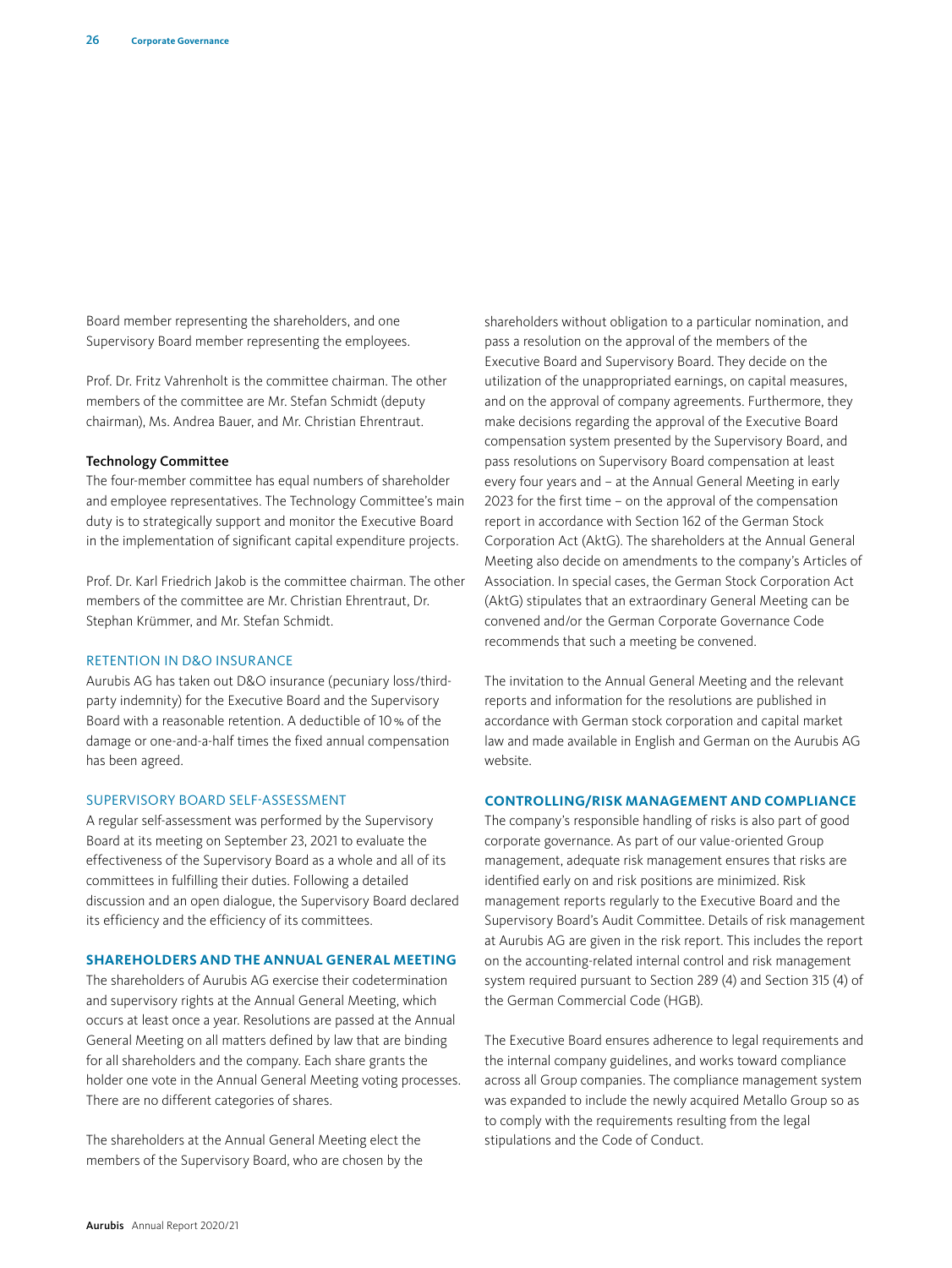Compliance is ensured in the company by means of prevention, controls, and sanctions. Preventive measures include internal regulations, guidance, and particularly the training of employees. In the event that violations of laws or internal regulations are detected, labor, civil, or criminal penalties are imposed.

The company's chief compliance officer is the central point of contact for all compliance-relevant issues. He reports regularly to the Executive Board and the Supervisory Board's Audit Committee. At the individual Group sites, local compliance officers are available as a point of contact for employees.

Employees are also given the opportunity to provide anonymous tips regarding legal violations in the company by means of a whistleblower hotline operated by an external service provider. This option can also be used by third parties.

#### **DIRECTORS' DEALINGS**

Pursuant to Article 19 of the Market Abuse Regulation (EU 596/2014), the members of Aurubis AG's Executive and Supervisory Boards, certain employees in management positions, and people closely associated with them are required to disclose acquisitions and sales of company shares and related financial instruments. This does not apply if the total transactions per person do not exceed € 20,000 per calendar year.

The following directors' dealings subject to disclosure according to Article 19 of the Market Abuse Regulation were reported in fiscal year 2020/21:

#### **FINANCIAL REPORTING AND ANNUAL AUDIT**

Aurubis AG prepares its consolidated financial statements and Combined Management Report, as well as the consolidated interim reports, in accordance with International Financial Reporting Standards (IFRS) as they should be applied in the European Union. The financial statements of Aurubis AG are issued in compliance with the German Commercial Code (HGB) and the German Stock Corporation Act (AktG). The financial statements of Aurubis AG and the consolidated financial statements, as well as the Combined Management Report, are compiled by the Executive Board and examined by the auditors and the Supervisory Board. Aurubis AG released a Combined Management Report for Aurubis AG and the Aurubis Group for fiscal year 2020/21. The interim report and the quarterly reports are discussed by the Audit Committee and the Executive Board before publication.

The company's auditor was elected at the Annual General Meeting in compliance with the provisions of the German Stock Corporation Act (AktG). Deloitte GmbH Wirtschaftsprüfungsgesellschaft, Hamburg, was appointed auditor of the 2020/21 consolidated financial statements and the Combined Management Report, as well as the 2020/21 HGB financial statements of Aurubis AG. Deloitte GmbH Wirtschaftsprüfungsgesellschaft, Hamburg, has been the appointed auditor since fiscal year 2018/19. The fiscal year 2020/21 audit marked the third time it had audited Aurubis. Auditor Annika Deutsch oversaw the audit of the Group and the company for the third time.

| <b>Issuer</b> | Name            | Position                                | Type of<br>transaction | Date of<br>transaction | Quantity | Aggregated<br>volume |
|---------------|-----------------|-----------------------------------------|------------------------|------------------------|----------|----------------------|
| Aurubis AG    | Roland Harings  | Executive Board Chairman                | Purchase               | 5/11/2021              | 2.000    | € 155.800.00         |
| Aurubis AG    |                 | Dr. Heiko Arnold Executive Board member | Purchase               | 5/28/2021              | 1.000    | € 76.244.00          |
| Aurubis AG    | Dr. Elke Lossin | Supervisory Board member                | Purchase               | 8/30/2021              | 1.500    | € 108.762.00         |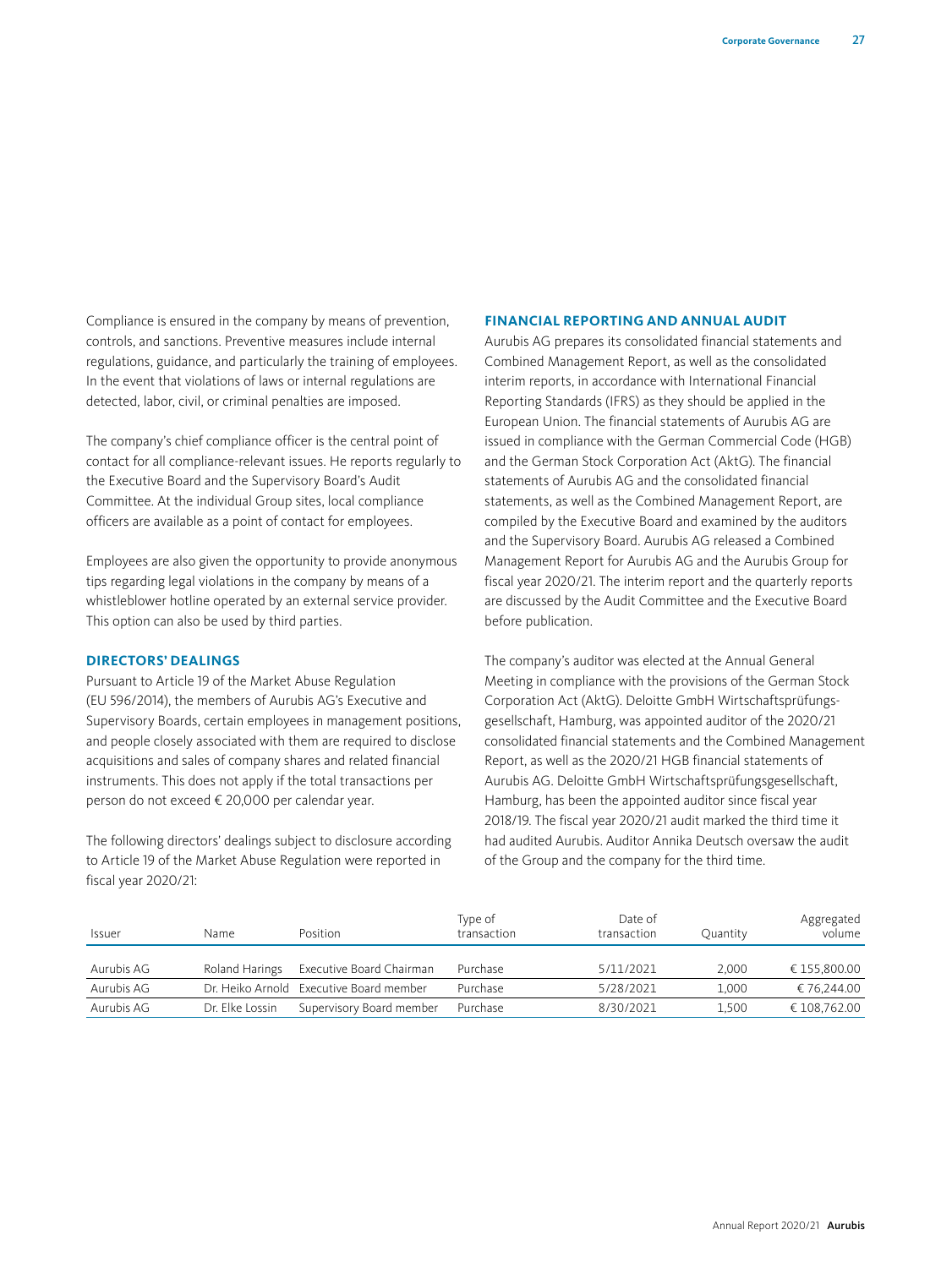Before submitting the proposal for the election of the auditors, the Supervisory Board obtained the declaration from Deloitte GmbH Wirtschaftsprüfungsgesellschaft, Hamburg, on their independence. The audits were performed in accordance with German auditing regulations, taking into account the generally accepted standards for the audit of financial statements promulgated by the German Institute of Public Auditors (IDW); in addition, the International Standards on Auditing were also observed. The audits also covered risk management and compliance with reporting obligations on corporate governance in accordance with Section 161 of the German Stock Corporation Act (AktG).

Furthermore, it was also agreed with the auditors that they would inform the Supervisory Board without delay about any possible grounds for exclusion or lack of impartiality and about the main findings and incidents arising during the audit.

Hamburg, December 2021

For the Executive Board

Roland Harings Chairman

Rainer Verhoeven

Member

# Compensation Report for the Executive Board and the Supervisory Board of Aurubis AG

The following Compensation Report is part of the Combined Management Report. It outlines the structure and level of the Aurubis AG's Executive Board and Supervisory Board compensation.

The Compensation Report provides detailed and individualized information about the compensation granted and owed to active and former members of the Executive Board and Supervisory Board of Aurubis AG, as well as benefits promised for the fiscal year. Pursuant to Section 26j (2) of the Introductory Act to the German Stock Corporation Act (EGAktG), Aurubis AG only has to compile a Compensation Report pursuant to Section 162 of the

new version of the German Stock Corporation Act (AktG) as of fiscal year 2021/22. This Compensation Report for fiscal year 2020/21 is therefore subject to the previous regulations, particularly Section 289a (2) and Section 285 no. 9 of the previous version of the German Commercial Code (HGB) in connection with Article 83 (1) p. 2 of the Introductory Act to the German Commercial Code (EGHGB). The report fulfills the relevant accounting principles (HGB, IFRS). The previous notwithstanding, and without opting for premature reporting in accordance with Section 162 of the German Stock Corporation Act (AktG), the presentation of the report already takes key requirements of Section 162 of the German Stock Corporation Act (AktG) into account.

Additional detailed information about the compensation systems for the Executive Board and Supervisory Board members of Aurubis AG are provided on the company's website. [www.aurubis.com/en/about-us/management/supervisory-board](https://www.aurubis.com/en/about-us/management/supervisory-board)

#### **PRINCIPLES OF THE COMPENSATION SYSTEM FOR EXECUTIVE BOARD MEMBERS**

The Supervisory Board as a whole is responsible for the structure of the compensation system for the Executive Board members and for establishing the individual compensation. The Personnel Committee supports the Supervisory Board in this process, monitors the compensation system to ensure that it is appropriate, and prepares the Supervisory Board's resolutions on this matter. The Personnel Committee recommends that the Supervisory Board make changes as needed. In the case of significant changes to the compensation system, but at least every four years, the compensation system is presented to the shareholders at the Annual General Meeting for approval.

The compensation system for the Executive Board takes the stipulations of the German Stock Corporation Act (AktG) and most of the recommendations and suggestions of the German Corporate Governance Code in the version dated December 16, 2019 into consideration. In its entirety, the compensation system makes a significant contribution to fostering and implementing the company strategy by linking the payout to relevant, ambitious performance criteria. A key target of the company strategy is financial growth at Group level. An important driver for financial growth is the set of performance criteria that are accounted for in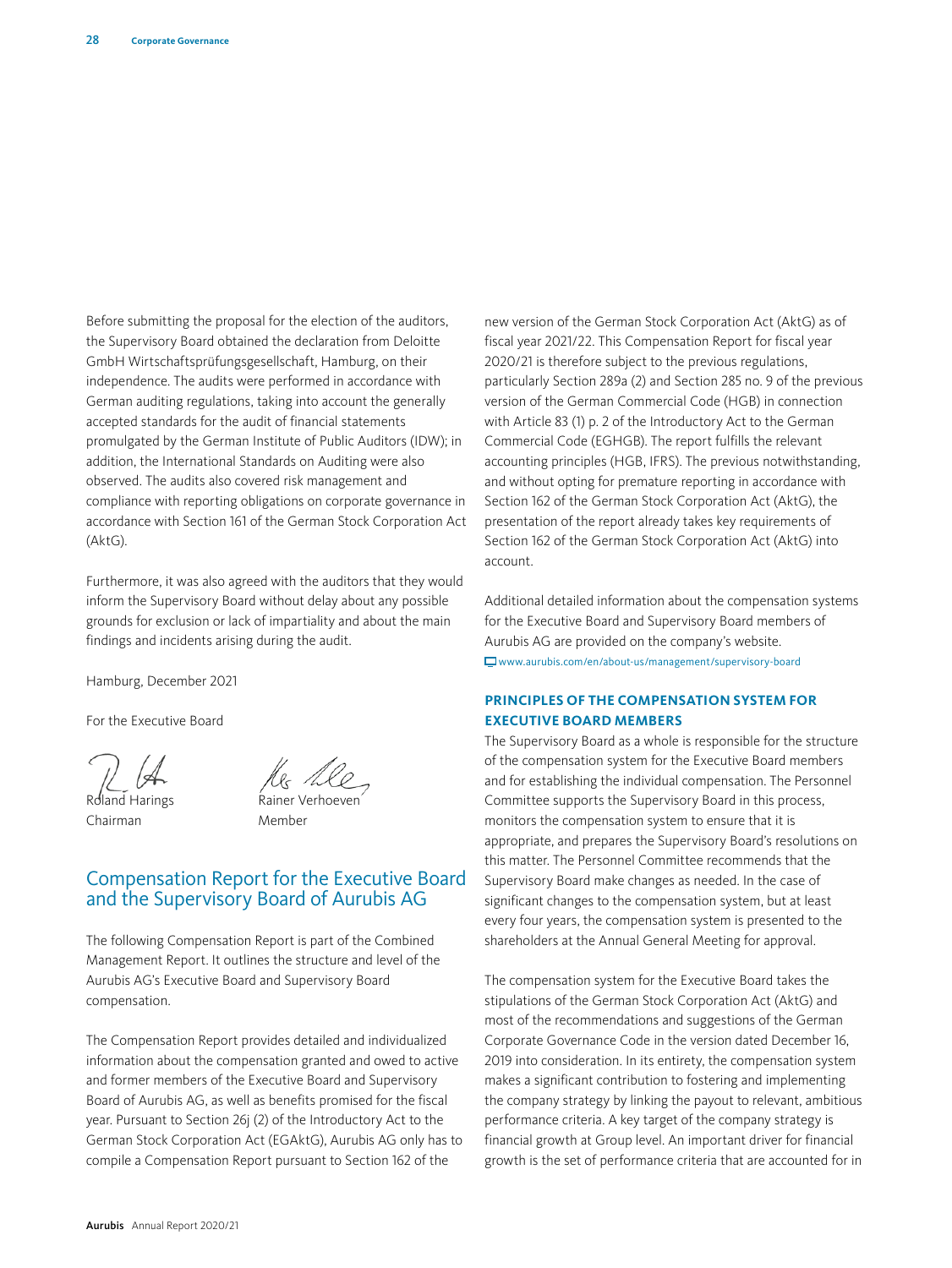Aurubis' company management. All Aurubis Group companies are managed at Group level according to segments, using operating EBT (operating earnings before taxes) and operating ROCE (ratio of earnings before taxes and the financial result, plus the operating result from investments measured using the equity method, to capital employed) as the financial performance indicators. In this respect, the two performance indicators EBT and ROCE represent the financial development of the Aurubis Group and are therefore key performance criteria for the variable compensation. Moreover, Aurubis has a stable and well-diversified shareholder structure.

To ensure that the interests of our shareholders are considered in the compensation system, part of the variable compensation is dependent on the development of the Aurubis share price. This incentivizes the Executive Board members to boost enterprise value for our shareholders and make the company more attractive on the capital market. To promote sustainable company development, the annual performance criteria account for ecological and social responsibility as well.

In establishing the total compensation of the individual Executive Board members, the Supervisory Board ensures that this is proportionate to the tasks and achievements of the Executive Board member, as well as to the company's position, and doesn't exceed the customary compensation without a special reason.

#### **EVENTS IN COMPENSATION YEAR 2020/21**

In light of the fundamental revision of the German Corporate Governance Code and the transposition of the second EU Shareholder Rights Directive (EU 2017/828) in the German Stock Corporation Act (SRD II), the Supervisory Board revised the Executive Board compensation system in 2020 with the support of an independent external compensation expert. In its meeting on July 29, 2020, the Supervisory Board of Aurubis AG passed a resolution on the compensation system for the Executive Board pursuant to Section 87a of the German Stock Corporation Act (AktG). The participants of the Annual General Meeting approved the new compensation system pursuant to Section 120a (1) of the German Stock Corporation Act (AktG) on February 11, 2021 ("2020 compensation system").

The 2020 compensation system applies to current and future Executive Board members starting October 1, 2020. For former Executive Board member Dr. Thomas Bünger, who left the Executive Board on September 30, 2021 after his contract expired, the previous compensation system, which the participants of the Annual General Meeting authorized on March 1, 2018 and which was first used in fiscal year 2017/18 ("2017 compensation system"), applied in fiscal year 2020/21 as well. This is explained in detail in the Annual Report 2016/17. Deviations from the current compensation system in this regard are presented transparently.

In fiscal year 2020/21, the Aurubis Group generated outstanding operating earnings before taxes of € 353 million. Key factors influencing the operating result in the reporting period included strong increases in refining charges for copper scrap and other recycling materials, a well as a very good metal result with significantly higher metal prices. Positive contributions to earnings from the Performance Improvement Program and considerably improved demand for various copper products and sulfuric acid supported the result as well. At the same time, high ongoing energy costs had a negative impact. Aurubis was able to secure a good ongoing supply of both copper concentrates and recycling materials. While concentrate throughput was negatively influenced by a planned maintenance shutdown at the Pirdop site, the Aurubis Group achieved a notably higher throughput of copper scrap and other recycling materials, due in part to the consolidation of the Beerse and Berango sites.

#### **AN OVERVIEW OF THE COMPENSATION COMPONENTS**

The 2020 compensation system at Aurubis is made up of fixed compensation components (basic compensation, pension plans, and fringe benefits) and variable compensation components (annual bonus, deferred stock, and performance cash plan). Moreover, the compensation system also includes arrangements for additional compensation-related legal transactions (e.g., contract durations and commitments when an Executive Board member steps down). The following table provides an overview of the components of the current compensation system: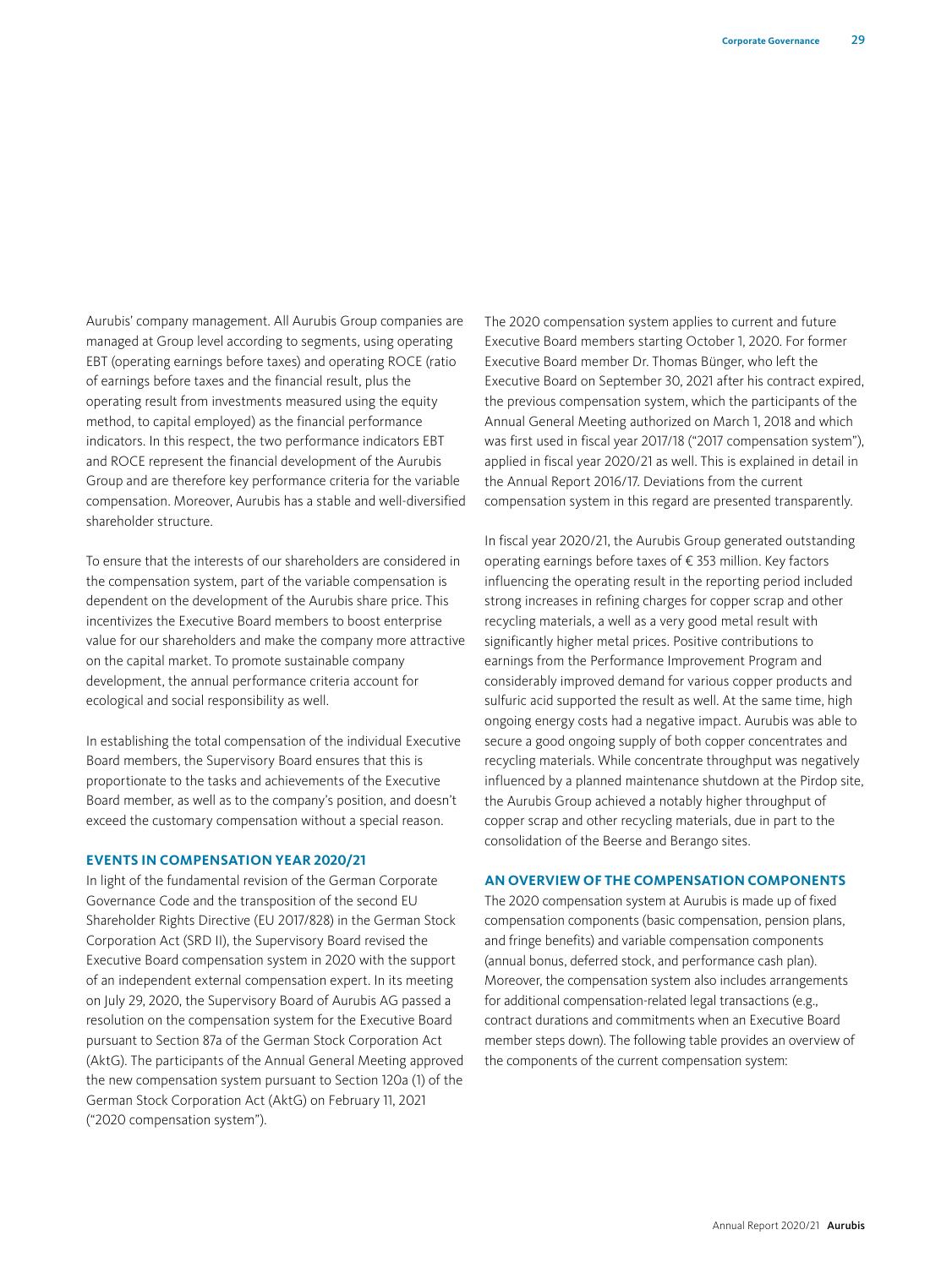#### Fundamentals of the 2020 compensation system

| <b>Fixed</b><br>compensation                                       | <b>Basic compensation</b>                  | Fixed annual basic compensation that is paid out monthly in equal installments<br>Executive Board chairman: € 600,000<br>Regular member of the Executive Board: € 420,000                                                                                                                                                                                                                                                                                                                                                                                                                                                                                                                                                                                                                                                                                                                                                                                                                                                             |
|--------------------------------------------------------------------|--------------------------------------------|---------------------------------------------------------------------------------------------------------------------------------------------------------------------------------------------------------------------------------------------------------------------------------------------------------------------------------------------------------------------------------------------------------------------------------------------------------------------------------------------------------------------------------------------------------------------------------------------------------------------------------------------------------------------------------------------------------------------------------------------------------------------------------------------------------------------------------------------------------------------------------------------------------------------------------------------------------------------------------------------------------------------------------------|
|                                                                    | <b>Pension plans</b>                       | Entitlement to the company pension plan in the form of a pension commitment,<br>$\mathbf{p}$<br>financed through a liability insurance policy<br>Executive Board chairman: € 140,000<br>¥.<br>Regular member of the Executive Board: € 100,000<br>×.<br>Defined contribution company pension plan in the form of a capital commitment,<br>y,<br>financed through a liability insurance policy<br>Executive Board chairman: € 120,000<br>×.<br>Regular member of the Executive Board: € 80,000<br>×.                                                                                                                                                                                                                                                                                                                                                                                                                                                                                                                                   |
|                                                                    | <b>Fringe benefits</b>                     | Insurance premiums<br>»<br>Use of a company car<br>$\mathbf{p}$                                                                                                                                                                                                                                                                                                                                                                                                                                                                                                                                                                                                                                                                                                                                                                                                                                                                                                                                                                       |
| Variable<br>compensation                                           | Variable compensation<br>for one year      | Type: annual bonus<br>$\mathbf{p}$<br>Performance criteria:<br>• Operating earnings before taxes (EBT) (60%)<br>Individual performance of the Executive Board member (40 %)<br>Target amount in the case of 100% target fulfillment 2020/21<br>y,<br>Executive Board chairman: $\epsilon$ 600,000<br>Regular member of the Executive Board: € 408,000<br>У.<br><b>»</b> Payout:<br>2/3 in cash after the fiscal year has concluded<br>1/3 transferred to deferred stock<br>Caps:<br>y,<br>Executive Board Chairman<br>• Cap for the 2/3 cash payout in the case of 125% of the target amount: $\epsilon$ 500,000<br>• Cap for the 1/3 transfer to deferred stock in the case of 125% of the target amount:<br>€ 250,000<br>Regular member of the Executive Board<br>У.<br>• Cap for the 2/3 cash payout in the case of 125% of the target amount: $\epsilon$ 340,000<br>• Cap for the 1/3 transfer to deferred stock in the case of 125% of the target amount:<br>€ 170,000<br>A discretionary special bonus has not been agreed upon |
|                                                                    | Variable compensation<br>for several years | Type: deferred stock<br>$\mathbf{p}$<br>Vesting period: 3 years (2 years in the 2017 compensation system)<br>»<br>Cap: 150 % of the starting value<br>Executive Board chairman: $\epsilon$ 375,000<br>Regular member of the Executive Board: $\epsilon$ 255,000<br>Payout: in cash at the end of the 3-year vesting period<br>$\mathbf{p}$                                                                                                                                                                                                                                                                                                                                                                                                                                                                                                                                                                                                                                                                                            |
|                                                                    |                                            | Type: performance cash plan<br>$\mathbf{p}$<br>Performance period: 4 years (3 years in the 2017 compensation system)<br>$\mathbf{p}$<br>Performance criterion: return on capital employed (ROCE) (100 %)<br>»<br>$\bullet$ Target amount in the case of 100% target fulfillment 2020/21<br>Executive Board Chairman: $\epsilon$ 400,000<br>Regular member of the Executive Board: € 272,000<br>$\mathbf{r}$<br>Cap: 125% of the target amount<br>Executive Board chairman: $\epsilon$ 500,000<br>Regular member of the Executive Board: $\epsilon$ 340,000<br>,<br>Payout: in cash at the end of the 4-year performance period                                                                                                                                                                                                                                                                                                                                                                                                        |
| <b>Malus and clawback</b>                                          |                                            | Possibility of a partial or full reduction (malus) or reclamation (clawback) of the variable<br>compensation (variable compensation for one year and several years) in the case of a compliance<br>offense or errors in the consolidated financial statements                                                                                                                                                                                                                                                                                                                                                                                                                                                                                                                                                                                                                                                                                                                                                                         |
| <b>Premature termination of</b><br><b>Executive Board contract</b> |                                            | In the event of a premature termination of an Executive Board contract without good cause, a<br>severance payment will be made within the scope of the compensation system. Such payment is<br>limited to two years' total annual compensation and does not provide compensation for any<br>period longer than the remaining term of the employment contract                                                                                                                                                                                                                                                                                                                                                                                                                                                                                                                                                                                                                                                                          |
|                                                                    | Post-contractual non-compete clause        | The employment contracts do not include any post-contractual non-compete clauses                                                                                                                                                                                                                                                                                                                                                                                                                                                                                                                                                                                                                                                                                                                                                                                                                                                                                                                                                      |
| Change of control                                                  |                                            | There are no promises of payments in the case of the Executive Board's premature termination<br>of the employment contract resulting from a change of control                                                                                                                                                                                                                                                                                                                                                                                                                                                                                                                                                                                                                                                                                                                                                                                                                                                                         |
| <b>Maximum compensation</b>                                        |                                            | Reduction in variable compensation if the upper limit is exceeded for a fiscal year<br>Executive Board chairman: € 2,600,000<br>Þ.<br>Regular member of the Executive Board: € 1,800,000                                                                                                                                                                                                                                                                                                                                                                                                                                                                                                                                                                                                                                                                                                                                                                                                                                              |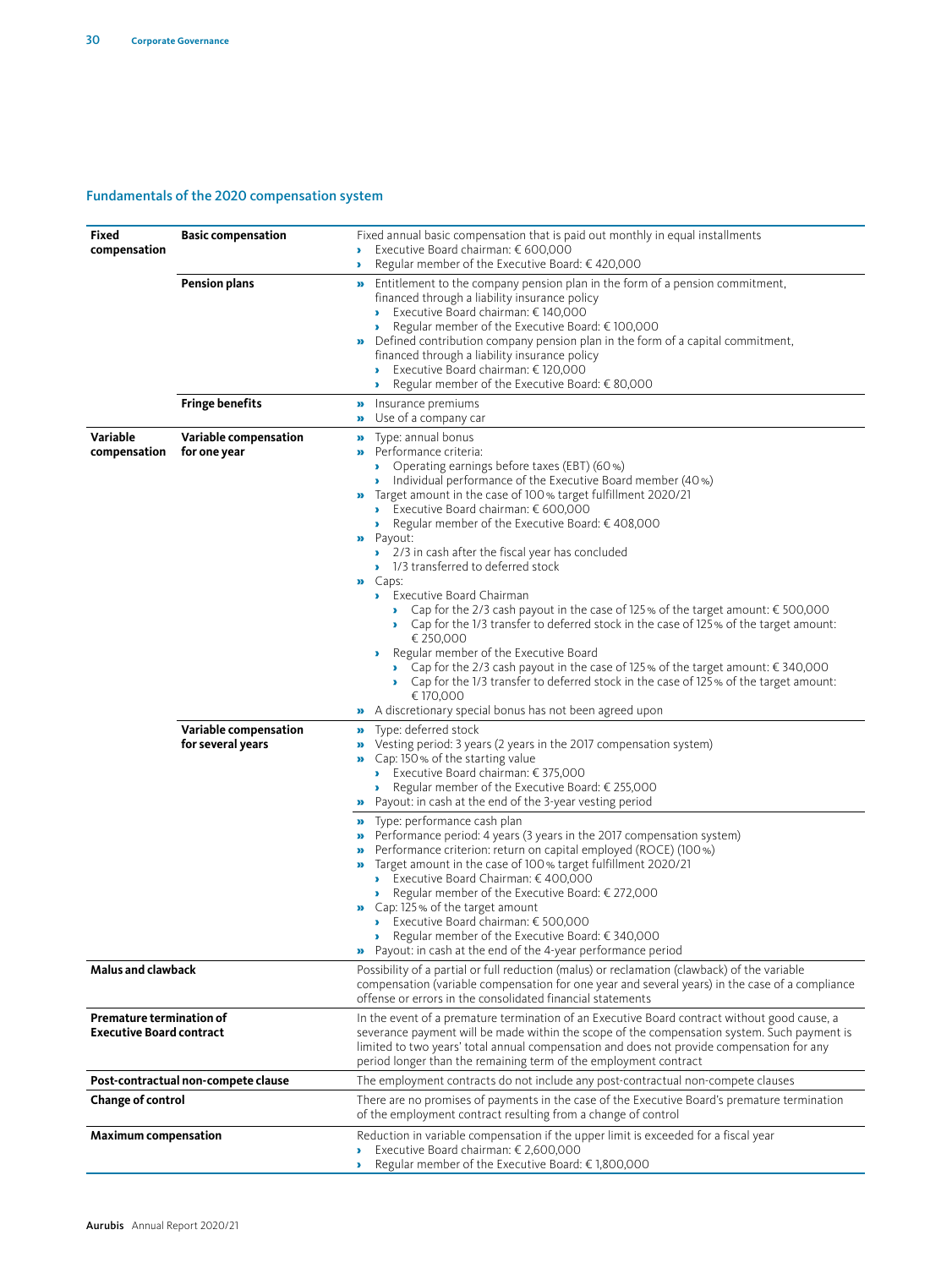# **TOTAL COMPENSATION GRANTED AND OWED IN FISCAL YEAR 2020/21**

Individual details of the compensation (inflows) granted and owed to each individual member of the Executive Board, as well as the contractual benefits for fiscal year 2020/21, are shown in the following tables.

The "inflow" indicated for the reporting year includes the fixed compensation components actually paid out in the reporting year plus the variable compensation due and paid out in the fiscal year (2019/20 annual bonus, 2017/18 deferred stock, 2017/18 performance cash plan).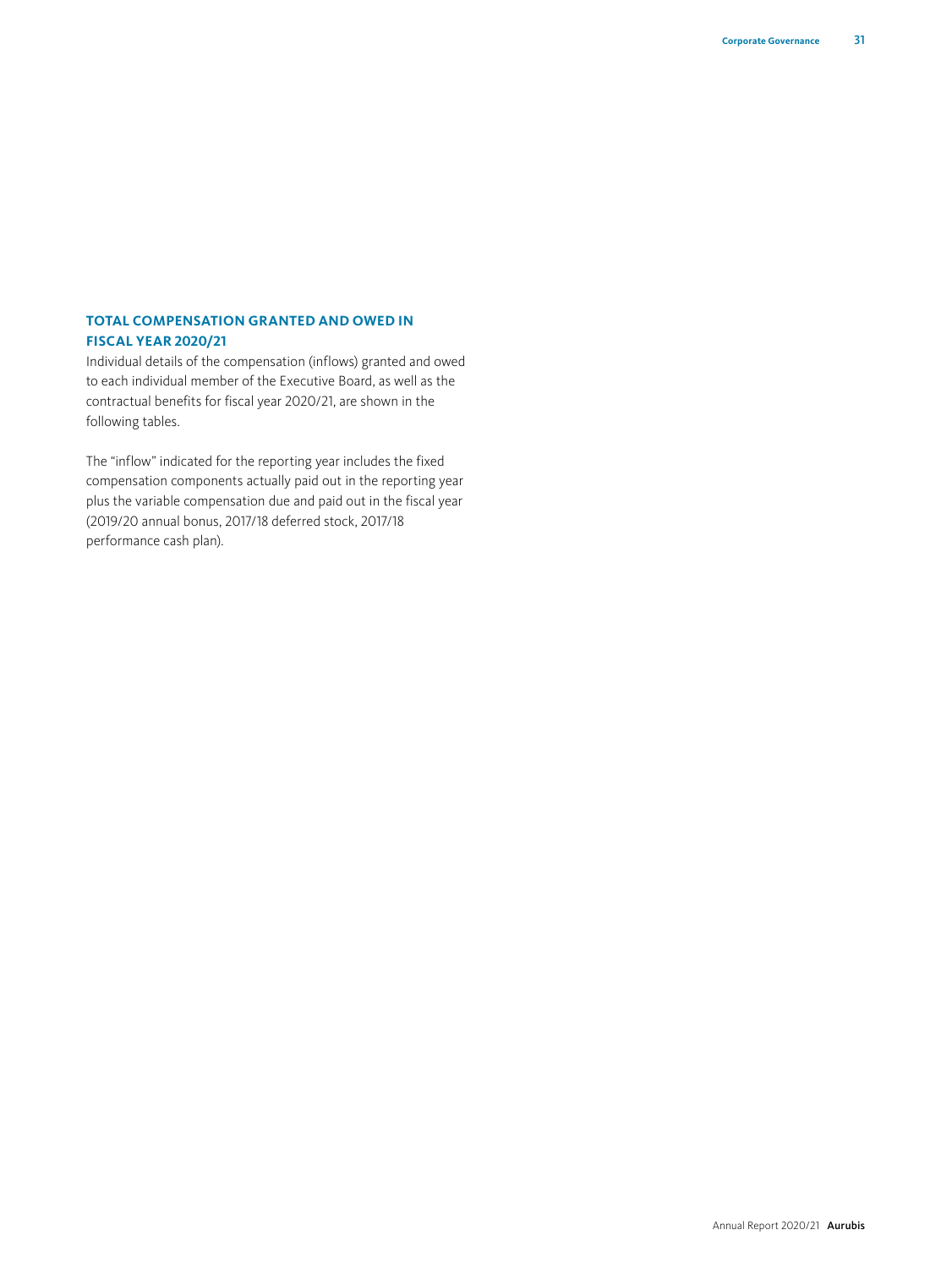# $\blacksquare$

| in $\epsilon$                                                                        |         | Fixed<br>compensation | Fringe<br>benefits | Total     |  |
|--------------------------------------------------------------------------------------|---------|-----------------------|--------------------|-----------|--|
| Roland Harings<br>Deputy Executive Board Chairman                                    | 2019/20 | 600,000               | 12,571             | 612,571   |  |
| from May 20, 2019 to June 30, 2019<br>Executive Board Chairman<br>since July 1, 2019 | 2020/21 | 600,000               | 13,398             | 613,398   |  |
| Dr. Heiko Arnold                                                                     | 2019/20 | 53,333                | 4,035              | 57,368    |  |
| Executive Board member<br>since August 15, 2020                                      | 2020/21 | 420,000               | 24,939             | 444,939   |  |
| Dr. Thomas Bünger                                                                    | 2019/20 | 380,000               | 30,086             | 410,086   |  |
| Executive Board member<br>from October 1, 2018 to<br>September 30, 2021              | 2020/21 | 420,000               | 37,894             | 457,894   |  |
| Rainer Verhoeven                                                                     | 2019/20 | 420,000               | 16,097             | 436,097   |  |
| Executive Board member<br>since January 1, 2018                                      | 2020/21 | 420,000               | 17,536             | 437,536   |  |
| <b>Total</b>                                                                         | 2019/20 | 1,453,333             | 62,789             | 1,516,122 |  |
|                                                                                      | 2020/21 | 1,860,000             | 93,767             | 1,953,767 |  |

1 Figures correspond to 2/3 of the annual bonus achieved and thus the payout amount. The remaining 1/3 will be transferred to deferred stock.

<sup>2</sup> Dr. Arnold's entire annual bonus for FY 2019/20 was calculated on a pro rata temporis basis since he started during FY 2019/20. Accordingly, the transfer of 1/3<br>of the annual bonus to deferred stock didn't take place a

<sup>3</sup> 2017/18 deferred stock

<sup>4</sup> Dr. Arnold's performance cash plan from FY 2019/20 was paid out as a one-time payment since he started during FY 2019/20.<br><sup>5</sup> 2017/18 performance cash plan

As a "contractual benefit," the variable compensation is reported for the respective fiscal year with the value at the time of the commitment (this corresponds to the actual target achievement for the annual bonus and/or the actual value transferred to

deferred stock in fiscal year 2020/21 as well as the planned values for the performance cash plan). The compensation elements are supplemented with information about individually achievable minimum and maximum compensation.

# $\mathsf{Benefits\,granted}$

| in€                                                                   |         | Fixed<br>compensation | Fringe<br>benefits | <b>Total</b> |  |
|-----------------------------------------------------------------------|---------|-----------------------|--------------------|--------------|--|
| Roland Harings                                                        | 2019/20 | 600,000               | 12,571             | 612,571      |  |
| Deputy Executive Board Chairman<br>from May 20, 2019 to June 30, 2019 | 2020/21 | 600,000               | 13,398             | 613,398      |  |
| Executive Board Chairman                                              | Min.    | 600,000               | 13,398             | 613,398      |  |
| since July 1, 2019                                                    | Max.    | 600,000               | 13,398             | 613,398      |  |
| Dr. Heiko Arnold                                                      | 2019/20 | 53,333                | 4,035              | 57,368       |  |
| Executive Board member                                                | 2020/21 | 420,000               | 24,939             | 444,939      |  |
| since August 15, 2020                                                 | Min.    | 420,000               | 24,939             | 444,939      |  |
|                                                                       | Max.    | 420,000               | 24,939             | 444,939      |  |
| Dr. Thomas Bünger                                                     | 2019/20 | 380,000               | 30,086             | 410,086      |  |
| Executive Board member<br>from October 1, 2018 to                     | 2020/21 | 420,000               | 37,894             | 457,894      |  |
| September 30, 2021                                                    | Min.    | 420,000               | 37,894             | 457,894      |  |
|                                                                       | Max.    | 420,000               | 37,894             | 457,894      |  |
| Rainer Verhoeven                                                      | 2019/20 | 420,000               | 16,097             | 436,097      |  |
| Executive Board member<br>since January 1, 2018                       | 2020/21 | 420,000               | 17,536             | 437,536      |  |
|                                                                       | Min.    | 420,000               | 17,536             | 437,536      |  |
|                                                                       | Max.    | 420,000               | 17,536             | 437,536      |  |
| <b>Total</b>                                                          | 2019/20 | 1,453,333             | 62,789             | 1,516,122    |  |
|                                                                       | 2020/21 | 1,860,000             | 93,767             | 1,953,767    |  |

<sup>1</sup> Figures correspond to 2/3 of the annual bonus achieved and thus the payout amount. The remaining 1/3 will be transferred to deferred stock.

<sup>2</sup> The multiannual variable compensation shown in the benefits is the compensation achieved in FY 2020/21 prior to any measurement effects from standards related to commercial law or international accounting.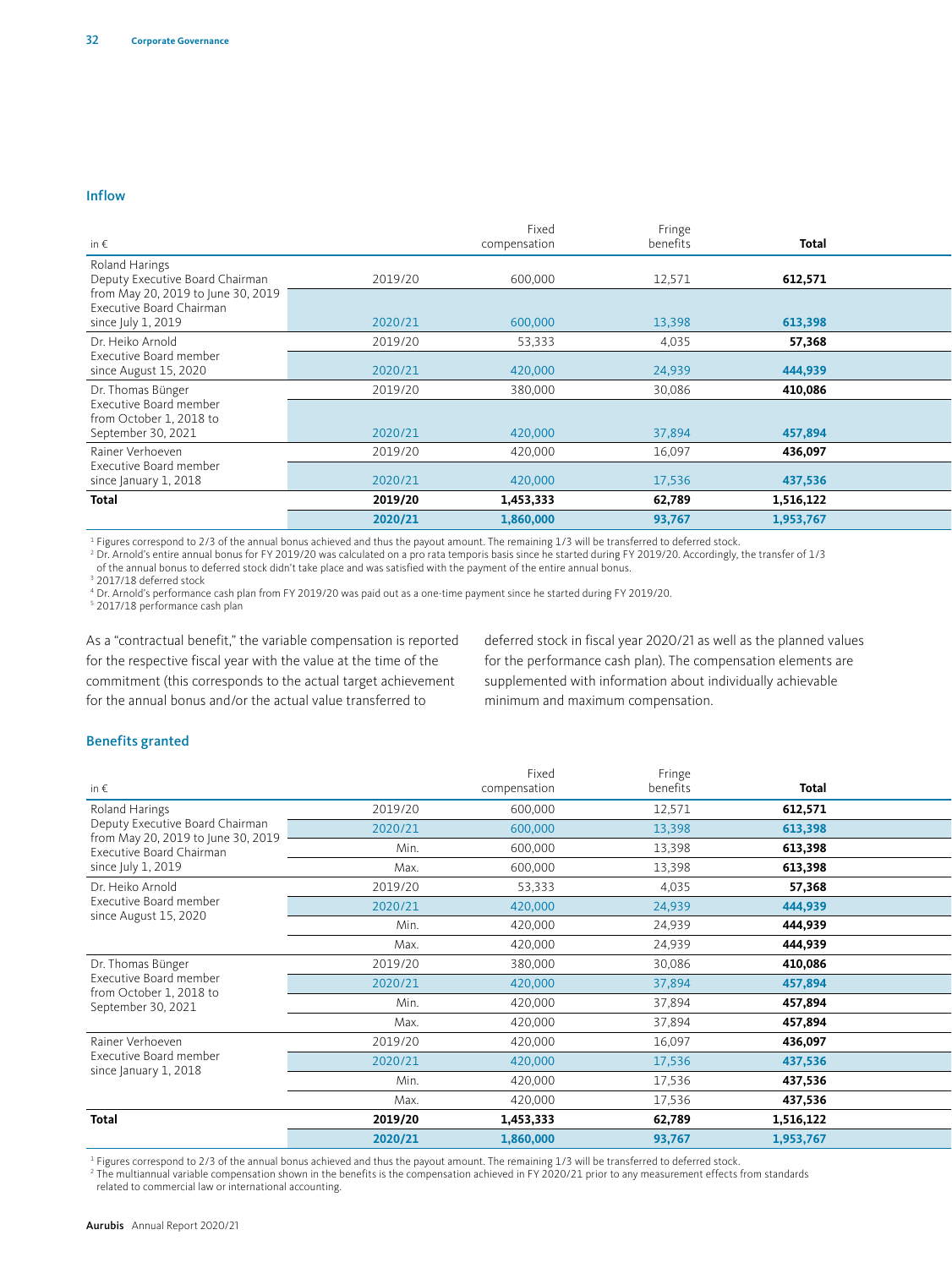|                       |                              |           |                          | Variable compensation for several years |                              |
|-----------------------|------------------------------|-----------|--------------------------|-----------------------------------------|------------------------------|
| Total<br>compensation | Benefit<br>Total<br>expenses |           | Performance<br>cash plan | Deferred<br>stock                       | Annual<br>bonus <sup>1</sup> |
| 995,886               | 260,000                      | 735,886   | $\overline{0}$           |                                         | 123,315                      |
| 1,262,510             | 260,000                      | 1,002,510 | $\overline{0}$           |                                         | 389,112                      |
| 167,669               | 110,301                      | 57,368    | $\Omega$                 |                                         | $\overline{0}$               |
| 712,501               | 180,000                      | 532,501   | 35,025 <sup>4</sup>      |                                         | 52,537 <sup>2</sup>          |
| 735,229               | 180,000                      | 555,229   | $\Omega$                 |                                         | 145,143                      |
|                       |                              |           |                          |                                         |                              |
| 877,198               | 180,000                      | 697,198   | $\Omega$                 |                                         | 239,304                      |
| 839,067               | 180,000                      | 659,067   | $\Omega$                 |                                         | 222,970                      |
| 1,180,178             | 180,000                      | 1,000,178 | 185,9745                 | 112,072 <sup>3</sup>                    | 264,596                      |
| 2,737,851             | 730,301                      | 2,007,550 | $\mathbf{0}$             |                                         | 491,428                      |
| 4,032,387             | 800,000                      | 3,232,387 | 220,999                  | 112,072                                 | 945,549                      |

|                       |                     |           |                          | Variable compensation for several years <sup>2</sup> |                              |
|-----------------------|---------------------|-----------|--------------------------|------------------------------------------------------|------------------------------|
| Total<br>compensation | Benefit<br>expenses | Total     | Performance<br>cash plan | Deferred<br>stock                                    | Annual<br>bonus <sup>1</sup> |
| 1,775,129             | 260,000             | 1,515,129 | 312,222                  | 196,778                                              | 393,557                      |
| 1,954,590             | 260,000             | 1,694,590 | 375,832                  | 235,120                                              | 470,240                      |
| 873,398               | 260,000             | 613,398   | $\overline{0}$           | $\Omega$                                             |                              |
| 2,248,398             | 260,000             | 1,988,398 | 500,000                  | 375,000                                              | 500,000                      |
| 255,231               | 110,301             | 144,930   | 35,025                   | $\Omega$                                             | 52,537                       |
| 1,360,150             | 180,000             | 1,180,150 | 255,566                  | 159,882                                              | 319,763                      |
| 624,939               | 180,000             | 444,939   | $\circ$                  | $\Omega$                                             | $\cap$                       |
| 1,559,939             | 180,000             | 1,379,939 | 340,000                  | 255,000                                              | 340,000                      |
| 1,145,159             | 180,000             | 965,159   | 192,017                  | 121,019                                              | 242,038                      |
| 1,373,105             | 180,000             | 1,193,105 | 255,566                  | 159,882                                              | 319,763                      |
| 637,894               | 180,000             | 457,894   | $\overline{0}$           | $\Omega$                                             | $\cap$                       |
| 1,572,894             | 180,000             | 1,392,894 | 340,000                  | 255,000                                              | 340,000                      |
| 1,229,836             | 180,000             | 1,049,836 | 212,311                  | 133,809                                              | 267,619                      |
| 1,352,747             | 180,000             | 1,172,747 | 255,566                  | 159,882                                              | 319,763                      |
| 617,536               | 180,000             | 437,536   | $\circ$                  | $\Omega$                                             |                              |
| 1,552,536             | 180,000             | 1,372,536 | 340,000                  | 255,000                                              | 340,000                      |
| 4,405,355             | 730,301             | 3,675,054 | 751,575                  | 451,607                                              | 955,750                      |
| 6,040,592             | 800,000             | 5,240,592 | 1,142,530                | 714,766                                              | 1,429,529                    |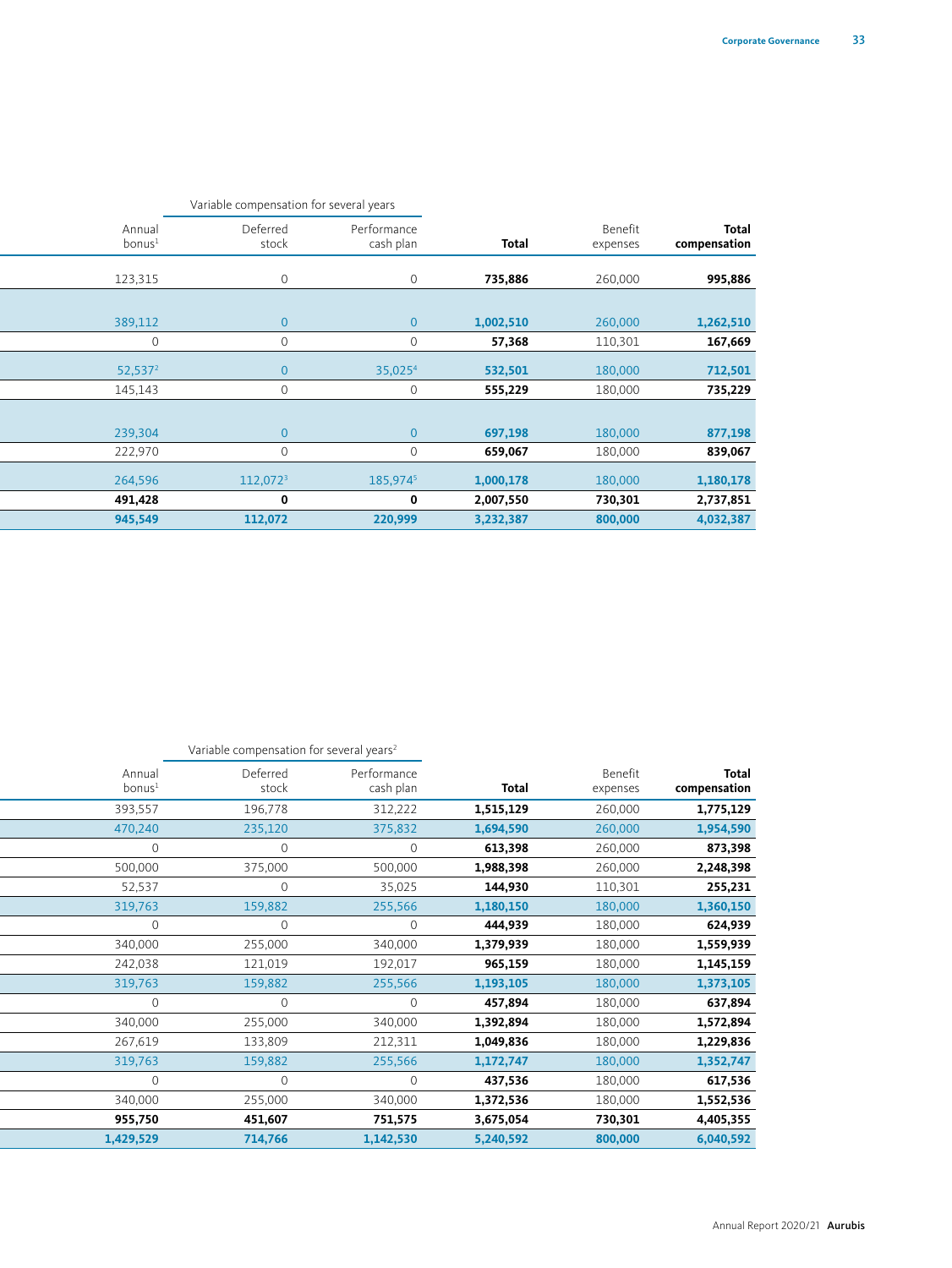#### **DETAILED EXPLANATIONS OF INDIVIDUAL COMPENSATION COMPONENTS** FIXED COMPONENTS

The fixed compensation components consisted of fixed compensation, pension plans, and fringe benefits.

The annual fixed compensation amounted to  $\epsilon$  600,000 for the Executive Board chairman and € 420,000 for regular Executive Board members. These amounts were paid out monthly in equal installments.

All Executive Board members received an entitlement for the company pension plan in the form of a pension commitment. Aurubis AG's contribution amounted to € 140,000 per year for the Executive Board chairman and € 100,000 per year for regular Executive Board members. The contributions were paid into liability insurances.

Furthermore, all members of the Executive Board also had a defined contribution company pension plan in the form of a capital commitment. Aurubis AG's contribution amounted to € 120,000 per year for the Executive Board chairman and € 80,000 per year for regular Executive Board members. The contributions were paid into liability insurances. The respective Executive Board member can use the accumulated capital after reaching the age of 62 at the earliest, however not before ceasing to be employed by the company.

Executive Board members also received fringe benefits in the form of benefits in kind, consisting of insurance premiums and company car use, which are assessed according to tax guidelines.

The fixed components of the 2020 compensation system are identical to the 2017 compensation system.

#### VARIABLE COMPENSATION

In accordance with the guidelines of the 2020 compensation system, the system for variable compensation includes both annual variable compensation ("annual bonus") and multiannual variable compensation, which is forward-looking. The multiannual, forward-looking variable compensation consists of both a performance cash plan over four fiscal years and stock deferred over three fiscal years (virtual stock). The ratio of multiannual to annual variable compensation is 60:40. The compensation structure is therefore oriented to Aurubis' sustainable, long-term development.

# Variable compensation Variable compensation



The multiannual variable compensation currently includes programs from the 2017 compensation system that are still ongoing. The previous compensation system only marginally differs from the current compensation system. In particular, the previous compensation system stipulated a two-year (now threeyear) assessment basis for deferred stock and a three-year (now four-year) assessment basis for the performance cash plan. The components of the compensation system are otherwise identical.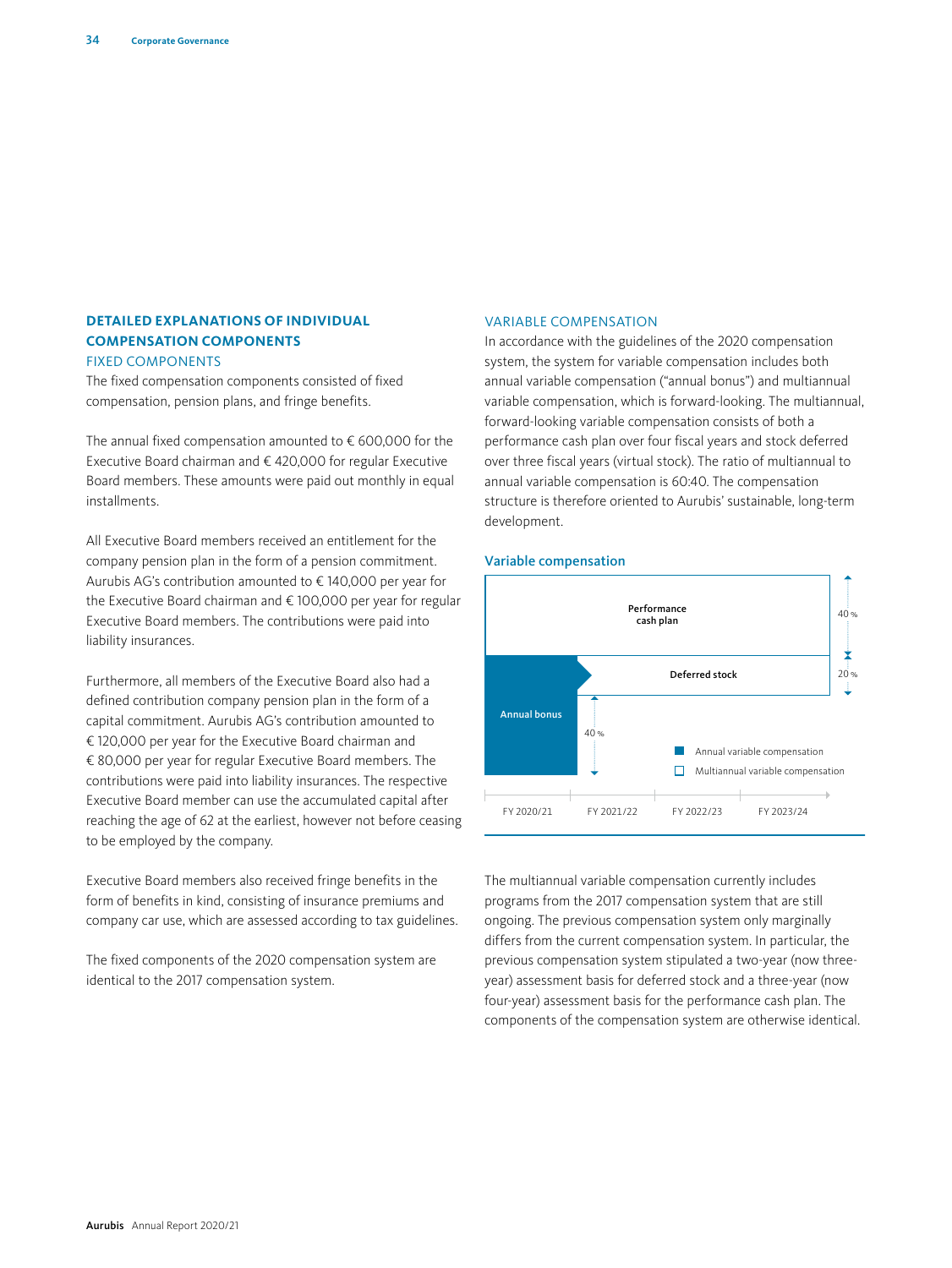#### VARIABLE COMPENSATION IN FISCAL YEAR 2020/21

#### Annual bonus in fiscal year 2020/21

Two-thirds of the annual variable compensation (the annual bonus) is paid out after the end of the fiscal year. The remaining one-third of the annual bonus is transferred to a virtual stock deferral plan with a three-year vesting period.

#### Annual bonus operating principle Annual bonus operating principle



The annual bonus is calculated with a weighting of 60% based on the target set for the fiscal year for the operating EBT components, and a weighting of 40% based on the assessment of each Executive Board member's individual performance for the respective fiscal year. The weighted target achievement for both components is then multiplied by the target amount established in the Executive Board contract. This reflects both the financial and the non-financial company development during the fiscal year. The annual bonus stipulates a cap of 125% on the target amount for Executive Board members.

#### Operating EBT component

Operating EBT is an essential KPI to measure the success of the business strategy and the long-term, successful development of the company. It shows a company's profitability and thus reflects Aurubis' operating success. Moreover, a positive EBT trend contributes to Aurubis' important goal of enhancing enterprise value, which is why the achievement of a stable, positive EBT or an improved EBT compared to the previous year was selected as the main performance criterion for the annual bonus.

The target achievement for the operating EBT is determined on the basis of an actual/actual comparison. The actual value of the operating EBT in the respective fiscal year is compared with the actual value of the operating EBT of the fiscal year preceding the current fiscal year ("previous year"). For an unchanged operating EBT compared to the previous year, the target attainment is 100%. If the operating EBT is increased by 20%, the maximum value of 125% target achievement is reached. For an operating EBT of -40% compared to the previous year, the minimum value of 62.5% target achievement is reached. Target achievements between the established target achievement points (62.5%, 100%, 125%) are interpolated in a linear manner. If the maximum value is reached, further increases to the operating EBT do not lead to an increase in the target achievement. If the minimum value is not reached, the target attainment is 0%. If the operating EBT is negative for both the previous year and the respective fiscal year, the Supervisory Board is authorized to appropriately set the target attainment at its own discretion. If a positive operating EBT was achieved in the previous year and a negative EBT in the fiscal year at hand, the target attainment amounts to 0%.

Operating EBT was € 353 million in fiscal year 2020/21 and € 221 million in the previous year. Operating EBT therefore increased by 60%. After linear interpolation, target achievement amounts to 125% for all Executive Board members.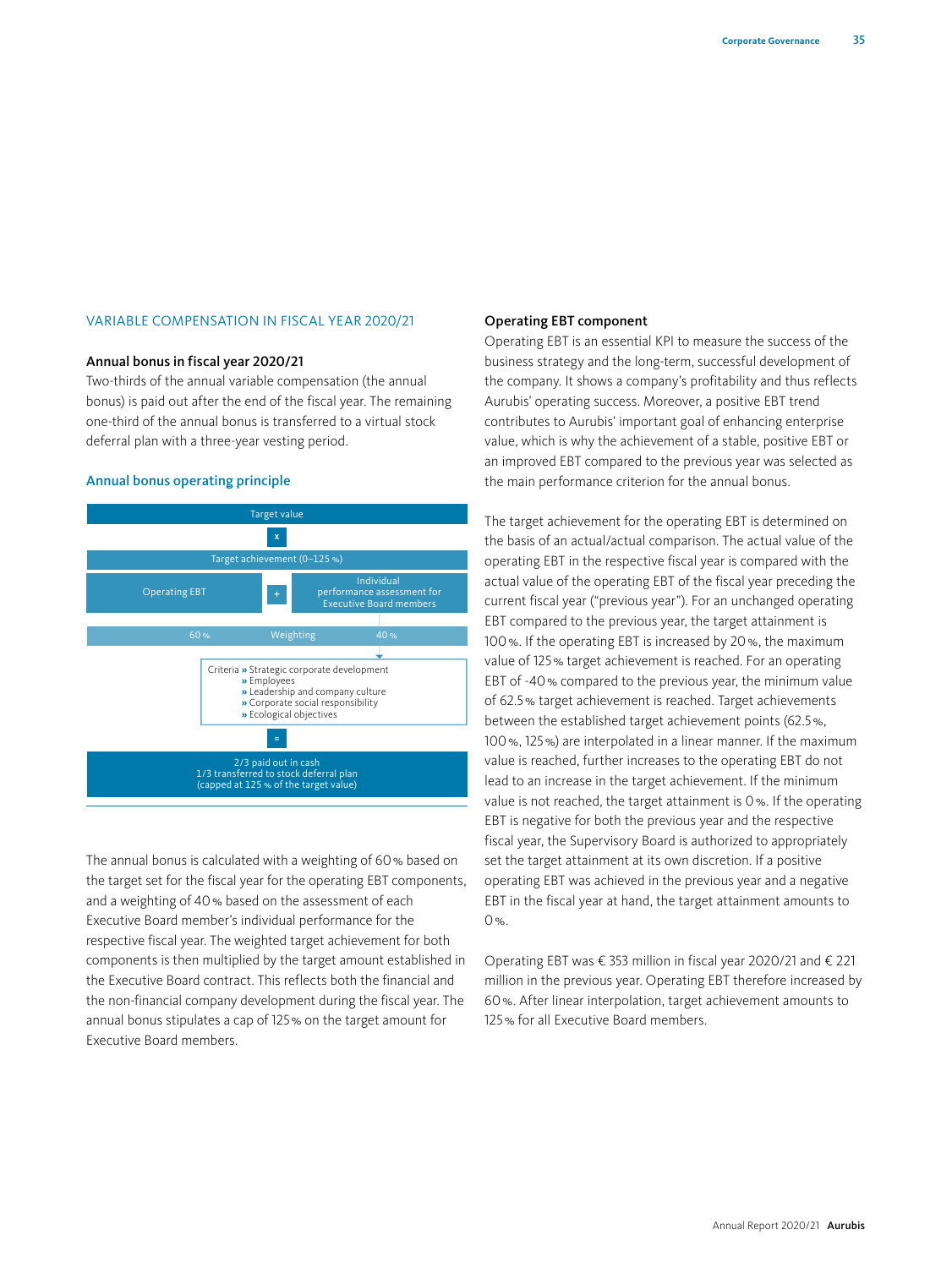#### Individual performance of the Executive Board in fiscal year 2020/21

Apart from this, non-financial criteria also have a substantial influence on the success of the business strategy and the company's long-term development, which is why the Supervisory Board annually establishes additional concrete performance criteria for determining the annual bonus, which can apply individually or for all of the Executive Board members together.

The Executive Board member's performance is assessed by the Supervisory Board based on criteria established beforehand: in addition to the targets being weighted, target values are established that indicate a 100% target achievement. The Supervisory Board can set the degree of target attainment between 0% and a maximum of 125% in a linear or graduated manner.

At the start of fiscal year 2020/21, the Supervisory Board established overarching targets with the following weighting for the entire Executive Board in alignment with the compensation system.

In the process, the Supervisory Board made sure that the targets were challenging and ambitious.

The concrete target achievement for fiscal year 2020/21 can be found in the following table:

#### Target achievement in fiscal year 2020/21

|                                                         | Percentage<br>of overall | Target<br>measure- |           |
|---------------------------------------------------------|--------------------------|--------------------|-----------|
| Description                                             | target                   | ment               | Weighting |
| Strategic company<br>development                        |                          |                    |           |
| PIP                                                     | 35%                      | 125%               | 43.8%     |
| Integration of<br>Metallo Group                         | 25%                      | 125%               | 31.3%     |
| Employees                                               |                          |                    |           |
| Accident reduction                                      | 15%                      | 0%                 | 0%        |
| Digitalization                                          |                          |                    |           |
| Development of<br>digital strategy for<br>Aurubis Group | 10%                      | 125%               | 12.5%     |
| Corporate social<br>responsibility                      |                          |                    |           |
| Improvement in<br>sustainability rating                 | 5 %                      | 125%               | 6.3%      |
| Implementation of RDE<br>project                        | 10%                      | 125%               | 12.5%     |
| Target measurement (total)                              |                          |                    | 106.4%    |

For the criterion "strategic company development," the Supervisory Board determined that the target achievement was 125% due to the successful implementation of PIP and the successful integration of the Metallo Group. For the criterion "employees," a reduction in accidents was not achieved, so the Supervisory Board determined that the target achievement was 0%. For the criterion "digitalization," the Supervisory Board determined that the target achievement was 125% since the development of the digital strategy progressed in line with the guidelines provided. For the criterion "corporate social responsibility," the Supervisory Board determined that the target achievement was 125% due to the improvement in the EcoVadis sustainability rating in the reporting period and the achievement of Platinum status for the Aurubis Group. Within the context of the RDE project (Reducing Diffuse Emissions), a target achievement of 125% was determined.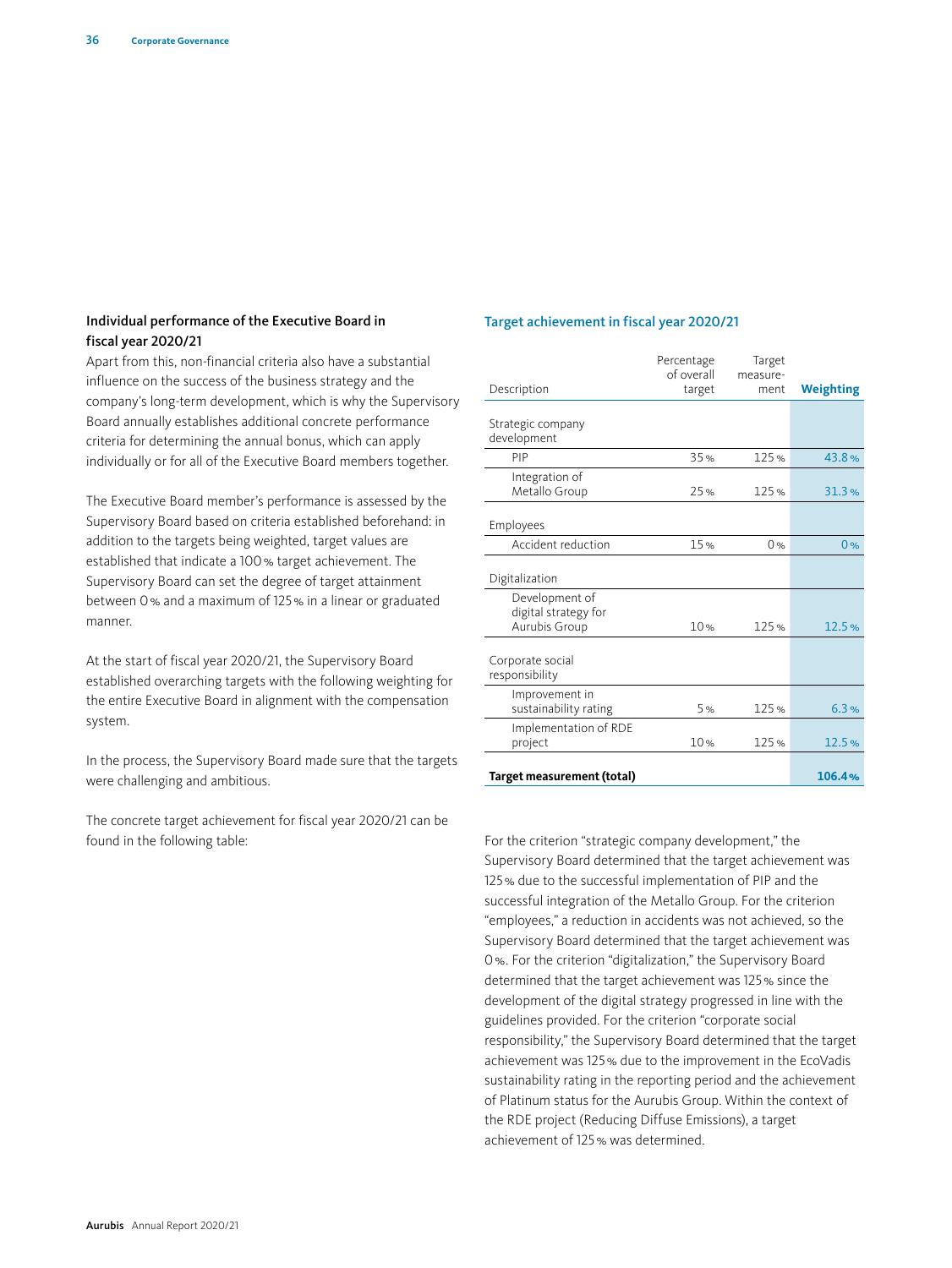On the basis of the target achievement ("TA") for the two components (125% with respect to operating EBT and 106.4% with respect to individual performance), the annual bonus for fiscal year 2020/21 for each Executive Board member was calculated in accordance with the compensation system as follows:



This leads to the 2020/21 annual bonus for the individual Executive Board members as shown in the following table.

#### 2020/21 annual bonus

in €

| Roland Harings    | 705.360 |
|-------------------|---------|
| Dr. Heiko Arnold  | 479.645 |
| Dr. Thomas Bünger | 479.645 |
| Rainer Verhoeven  | 479.645 |

In accordance with the guidelines of the compensation system, two-thirds of the 2020/21 annual bonus that each Executive Board member achieved will be paid out in cash and one-third will be invested in company stock (deferred stock) in fiscal year 2021/22.

#### Deferred stock in fiscal year 2020/21

The transfer of part of the variable compensation to deferred stock supports the business strategy and long-term development of the company by incentivizing Executive Board members to increase the enterprise value, by directly aligning the interests of the Executive Board and the shareholders, and by boosting the company's attractiveness on the capital market.

# Deferred stock operating principle Deferred stock operating principle



<sup>1</sup> Arithmetic average of the Xetra closing price for Aurubis shares on the Frankfurt Stock Exchange over the last 30 trading days before the beginning of the vesting period.

The vesting period was two years in the 2017 compensation system.

<sup>3</sup> Arithmetic average of the Xetra closing price for Aurubis shares on the Frankfurt Stock Exchange over the last 30 trading days before the end of the vesting period.

In accordance with the guidelines of the compensation system, one-third of the 2020/21 annual bonus of each Executive Board member will be invested in company stock (deferred stock) in fiscal year 2021/22.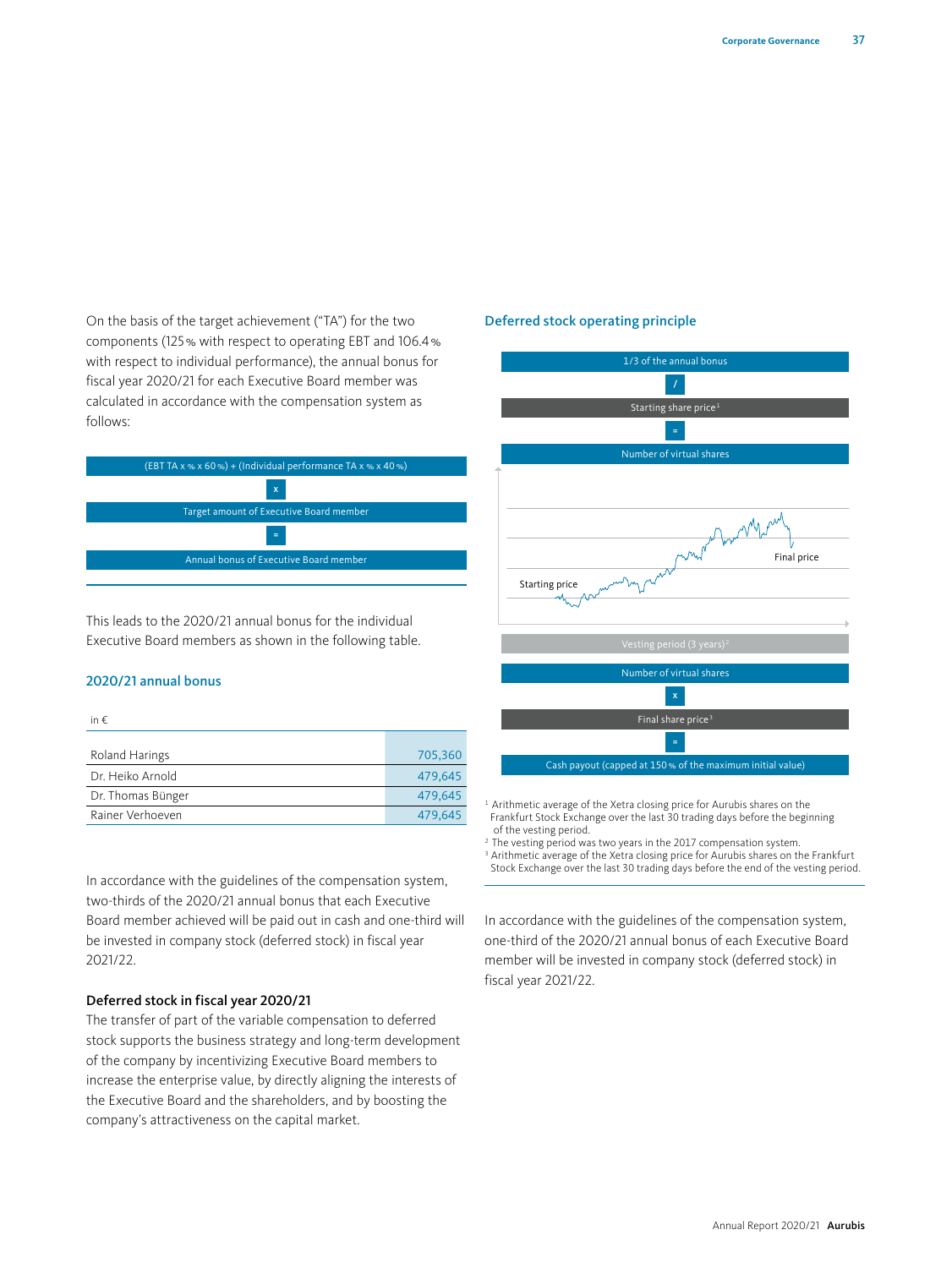The number of virtual shares at the beginning of the three-year vesting period is calculated by dividing one-third of the annual bonus by the starting share price. The starting share price is designated by the arithmetic average of the Xetra closing price for Aurubis shares on the Frankfurt Stock Exchange over the last 30 trading days before the beginning of the three-year vesting period of the deferral. The starting share price for the 2020/21 deferred stock was € 68.93. The number of virtual shares issued to the individual Executive Board members in the reporting year pursuant to the 2020 compensation system and in previous years pursuant to the 2017 compensation system is shown in the following table.

#### Number of virtual shares issued

|                          | 2020/21                                           | 2019/20<br>2018/19                         |                                            | 2017/18                                    |
|--------------------------|---------------------------------------------------|--------------------------------------------|--------------------------------------------|--------------------------------------------|
|                          | <b>Vesting</b><br>period<br>expiring<br>9/30/2024 | Vesting<br>period<br>expiring<br>9/30/2022 | Vesting<br>period<br>expiring<br>9/30/2021 | Vesting<br>period<br>expiring<br>9/30/2020 |
| Roland<br><b>Harings</b> | 3,411.00                                          | 3,268.75                                   | 1,515.68                                   |                                            |
| Dr. Heiko<br>Arnold      | 2.319.48                                          | 0 <sup>1</sup>                             |                                            |                                            |
| Dr. Thomas<br>Bünger     | 2,319.48                                          | 2.010.28                                   | 1.783.96                                   |                                            |
| Rainer<br>Verhoeven      | 2,319.48                                          | 2.222.75                                   | 2,740.53                                   | 1,882.92 <sup>2</sup>                      |

<sup>1</sup> Dr. Arnold's entire annual bonus for FY 2019/20 was calculated on a pro rata temporis basis since he started during FY 2019/20. Accordingly, the transfer of 1/3 of the annual bonus to deferred stock didn't take place and was satisfied with the payment of the entire annual bonus.

2 The payment took place in January 2021.

At the end of the three-year vesting period (two years under the 2017 compensation system and for former Executive Board member Dr. Thomas Bünger), the number of virtual shares is multiplied by the closing share price. The closing share price also results from the arithmetic average of the Xetra closing price for Aurubis shares on the Frankfurt Stock Exchange over the last 30 trading days, this time before the end of the vesting period. The resulting amount is paid out to the Executive Board members in cash. However, the amount of the payout is limited to 150% of the initial value.

In fiscal year 2020/21, the following payouts were carried out from deferred stock in accordance with the guidelines of the 2017 compensation system:

#### Payouts from deferred stock in fiscal year 2020/21

|                         | Program                                     | <b>Vesting</b><br>period | <b>Number</b><br>оf<br>virtual<br>shares | Start-<br>ing<br>share<br>price | <b>Final</b><br>share | price Amount                         |
|-------------------------|---------------------------------------------|--------------------------|------------------------------------------|---------------------------------|-----------------------|--------------------------------------|
| Roland<br>Harings       |                                             |                          |                                          |                                 |                       |                                      |
| Dr. Heiko<br>Arnold     |                                             |                          |                                          |                                 |                       |                                      |
| Dr.<br>Thomas<br>Bünger |                                             |                          |                                          |                                 |                       |                                      |
| Rainer<br>Verhoeven     | <b>Deferred</b><br>stock<br>2017/18 2 years |                          |                                          |                                 |                       | $1,882.92$ € 60.39 € 59.52 € 112,072 |

#### Performance cash plan in fiscal year 2020/21

The performance cash plan stipulates a four-year, forward-looking performance period (the period is three years under the 2017 compensation system and for former Executive Board member Dr. Thomas Bünger) pursuant to the recommendations of the German Corporate Governance Code. The relevant performance target is the Aurubis Group's average operating return on capital employed (ROCE) during the four-year performance period. With the ROCE as a performance criterion and the ambitious target range for the variable compensation, the multi-year variable compensation is directly tied to the company's operating performance and aligned with the company's financial target of generating a significant premium on the capital costs. This target reflects the communicated goal of generating an annual ROCE that considerably exceeds the cost of capital.

#### Performance cash plan operating principle Performance Cash Plan operating principle



<sup>1</sup> The performance period was three years in the 2017 compensation system.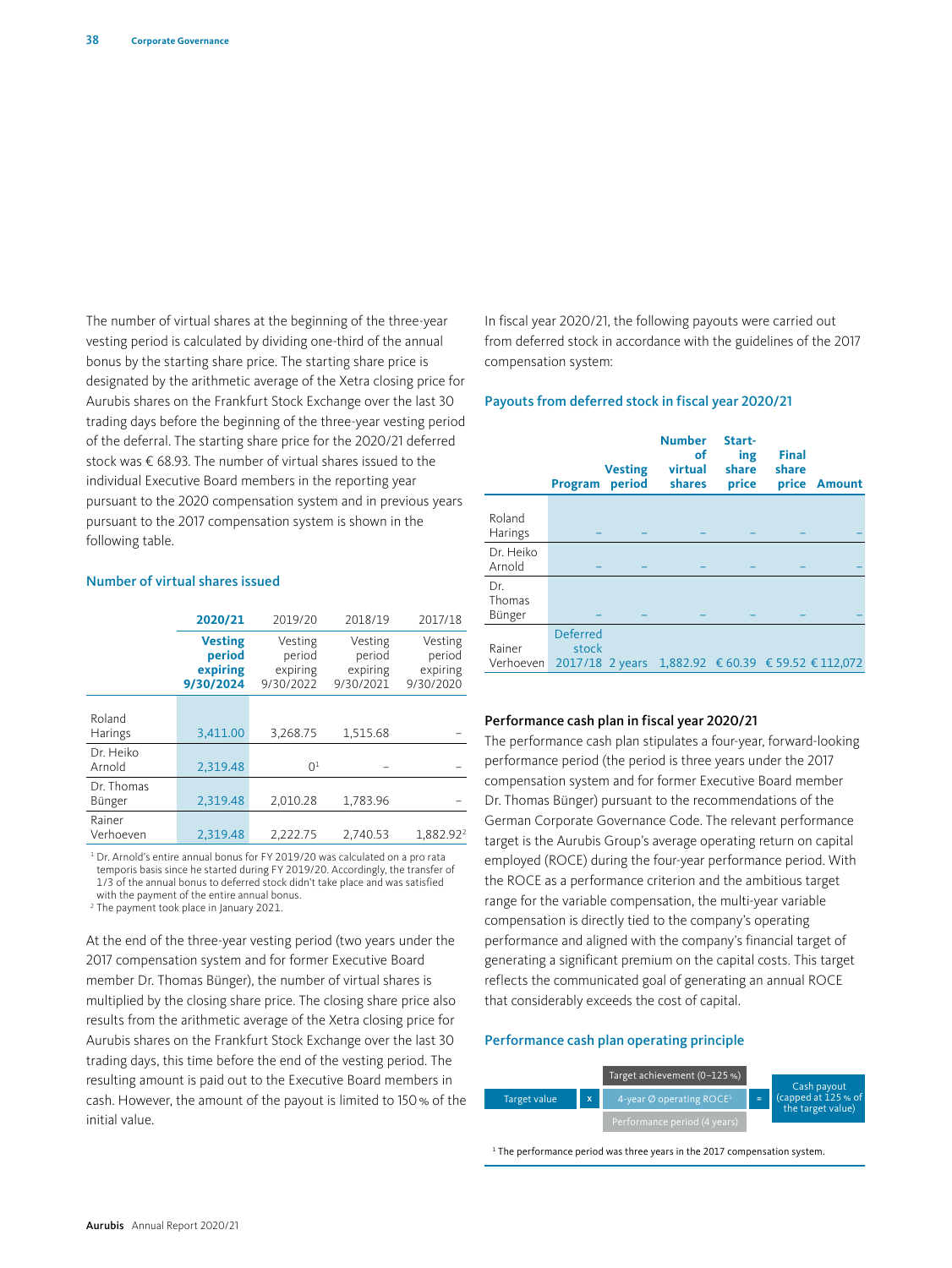In order to determine the final target achievement for the performance cash plan, the average operating ROCE achieved after the end of the respective fiscal years during the performance period is calculated at the end of the performance period. For the granting of each tranche, the Supervisory Board determines an amount for 100% target achievement ("target value") for the average operating ROCE as well as amounts for 50% target achievement ("minimum value") and 125% target achievement ("maximum value").

The target value of the average operating ROCE for the four-year tranche 2020/21–2023/24 amounts to 12%, with the minimum value being 6% and the maximum value 15%. For Dr. Thomas Bünger, the target value of the average operating ROCE for the three-year tranche 2020/21–2022/23 also amounts to 12%, with the minimum value being 6% and the maximum value 15%.

Target achievements between the established target achievement points (50%, 100%, 125%) are interpolated in a linear manner. If the minimum value is not reached, there is no payout from the performance cash plan. If the maximum value is reached, further increases in the average operating ROCE do not lead to an increase in the target achievement.

The payout takes place at the end of the respective four-year period in cash.

The 2020/21 performance cash plan is paid out in cash in accordance with the guidelines of the 2020 compensation system after the performance period 2020/21 to 2023/24 has concluded, or, for Dr. Thomas Bünger, after the performance period 2020/21 to 2022/23 has concluded.

In fiscal year 2020/21, the following payouts were carried out from the performance cash plans in accordance with the guidelines of the 2017 compensation system:

#### Payouts from the performance cash plan in fiscal year 2020/21

| in $\epsilon$           | Program                                     | <b>Perfor-</b><br>mance<br>period | <b>ROCE</b> | Target Average achieve-<br><b>ROCE</b> | <b>Target</b><br>ment | <b>Amount</b>               |
|-------------------------|---------------------------------------------|-----------------------------------|-------------|----------------------------------------|-----------------------|-----------------------------|
| Roland<br>Harings       |                                             |                                   |             |                                        |                       |                             |
| Dr. Heiko<br>Arnold     | 2019/20<br>perfor-<br>mance<br>cash<br>plan |                                   |             |                                        |                       | € 35,025                    |
| Dr.<br>Thomas<br>Bünger |                                             |                                   |             |                                        |                       |                             |
| Rainer<br>Verhoeven     | 2017/18<br>perfor-<br>mance<br>cash<br>plan | 3 years                           |             |                                        |                       | 12% 10.94% 91.16% € 185,974 |

<sup>1</sup> Dr. Arnold's performance cash plan for FY 2019/20 was paid out as a one-time payment since he started during FY 2019/20.

#### **AMOUNT OF COMPENSATION FOR THE EXECUTIVE BOARD IN FISCAL YEAR 2020/21**

In total, compensation for active Executive Board members for activities in fiscal year 2020/21 amounted to € 3,232,387.

The company has set up pension provisions on the basis of IFRS for the Executive Board members. During the reporting year, allocations to pension provisions for the active Executive Board members amounted to € 800,000. This amount comprises contributions to an external pension fund.

Former members of the Executive Board and their surviving dependents received a total of € 2,862,241 in fiscal year 2020/21, while € 28,463,374 (in accordance with HGB) and € 31,976,822 (in accordance with IAS) has been provided for their pension entitlements.

#### MALUS AND CLAWBACK

Moreover, the Executive Board contracts include a malus and clawback arrangement. If it is determined that the Executive Board member deliberately violated a significant duty of care in accordance with Section 93 of the German Stock Corporation Act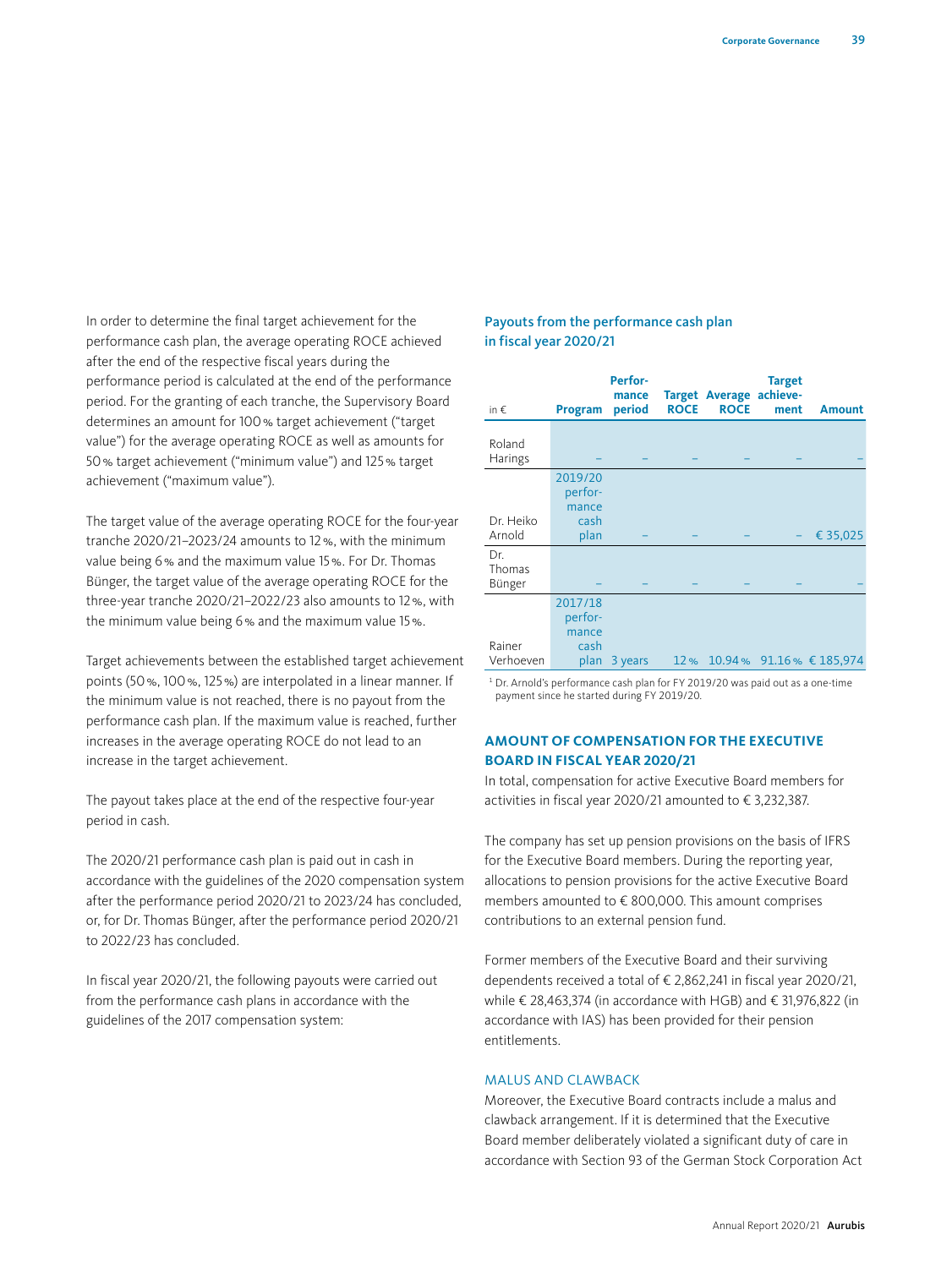(AktG), a significant contractual obligation, or other significant company principles of conduct, for example from the Code of Conduct or the compliance regulations, and this violation fulfills the conditions of a gross breach of duty that justifies revocation of the appointment to the Executive Board in accordance with Section 84 (3) of the German Stock Corporation Act (AktG), the Supervisory Board can reduce the variable compensation that hasn't been paid yet, in whole or in part, to zero ("malus") or reclaim the net variable compensation, in whole or in part, that has already been paid out ("clawback").

Furthermore, the Executive Board members must pay back variable compensation that has already been paid out if and to the extent that it is determined after the payment that the audited and confirmed consolidated financial statements on which the calculation of the payment amount was based were incorrect and thus have to be corrected in accordance with the relevant accounting regulations and, based on the corrected, audited consolidated financial statements and the relevant compensation system, a lower payment or no payment from the variable compensation would have been owed.

In fiscal year 2020/21, the Supervisory Board did not exercise the option of retaining or reclaiming variable compensation components.

#### MAINTAINING UPPER COMPENSATION LIMITS

For fiscal year 2020/21, in addition to the upper limits on the amounts for variable compensation for one year and several years in accordance with Section 87a (1) sentence 2 no. 1 of the German Stock Corporation Act (AktG), an upper limit on the amount of compensation for the fiscal year overall is intended (including fringe benefits and pension commitments). This maximum compensation amounts to € 2,600,000 for the Executive Board chairman and € 1,800,000 for a regular Executive Board member. If compensation for fiscal year 2020/21 exceeds the upper limit mentioned, the compensation component scheduled to be paid last (usually deferred stock or the performance cash plan) is reduced accordingly.

These limits were adhered to, as shown in the following comparison.

#### Upper compensation limits

| in $\epsilon$     | Maximum<br>compensation | <b>Compensation</b><br>granted and<br>owed (inflow) |
|-------------------|-------------------------|-----------------------------------------------------|
|                   |                         |                                                     |
| Roland Harings    | 2,600,000               | 1,262,510                                           |
| Dr. Heiko Arnold  | 1,800,000               | 712,501                                             |
| Dr. Thomas Bünger | 1,800,000               | 877,198                                             |
| Rainer Verhoeven  | 1,800,000               | 1,180,178                                           |

#### PAYMENTS IN THE CASE OF EMPLOYMENT TERMINATION

In the event of a premature termination of an Executive Board contract without good cause, a severance payment will be made within the scope of the compensation system. Such payment is limited to two years' total annual compensation and does not provide compensation for any period longer than the remaining term of the employment contract. The payout of variable compensation components that are still open and that are due in the period until the contract ends takes place as normal at the end of the originally established due dates – there is no premature payout. If the employment contract is ended for an important, justified reason, there are no payments.

There are no promises of payments in the case of the Executive Board's premature termination of the employment contract resulting from a change of control.

Moreover, the employment contracts do not include any postcontractual non-compete clauses. As a result, the compensation system does not arrange for non-compete compensation.

The Executive Board members weren't promised any payments for the normal termination of their employment, either.

#### **NO DEVIATION FROM THE COMPENSATION SYSTEM**

The Supervisory Board can temporarily deviate from the Executive Board compensation system pursuant to Section 87a (2) of the German Stock Corporation Act (AktG) if this is necessary in the interests of the company's long-term well-being. The establishment of the fixed and variable compensation in fiscal year 2020/21 corresponds to the guidelines of the compensation system; there were no deviations.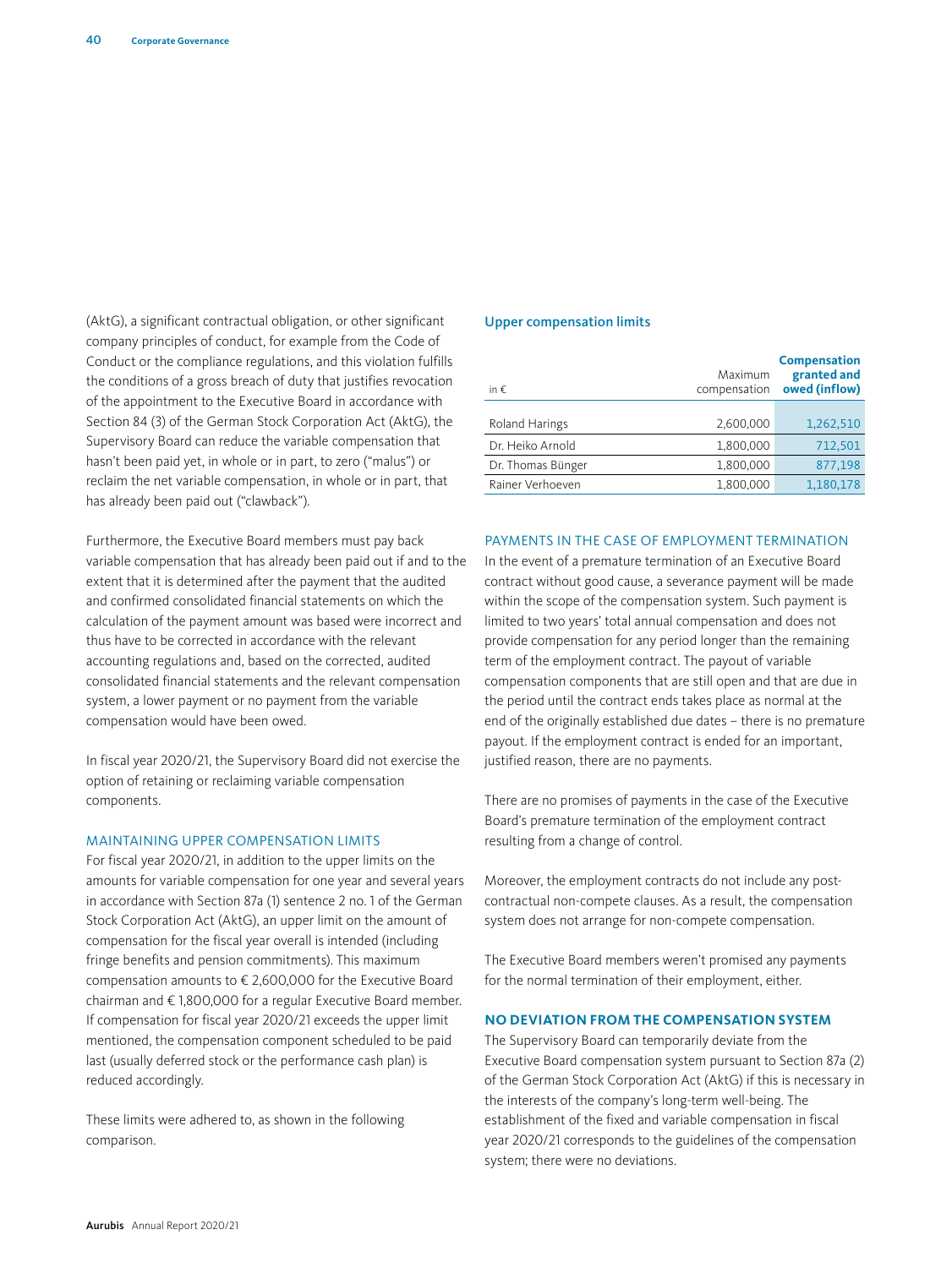#### **REVIEW OF THE APPROPRIATENESS OF EXECUTIVE BOARD COMPENSATION**

In fiscal year 2020/21, too, the Supervisory Board reviewed the amount and structure of the Executive Board's compensation and confirmed the appropriateness of this compensation.

When reviewing the appropriateness of the Executive Board's compensation, the Supervisory Board accounts for how customary the compensation is, taking the amount and structure of the Executive Board compensation at comparable companies and the ratio of Executive Board compensation to the compensation of the upper management level and the total workforce into consideration, including the development of these aspects over time. According to the Supervisory Board's definition, the upper management level comprises the senior vice presidents of Aurubis AG. The workforce comprises all employees of Aurubis AG (both those who are covered by collective wage agreements and those who are not).

To assess if Executive Board compensation is customary, the companies of the MDAX and SDAX are used as a comparison group because these companies can be compared when it comes to size and complexity in particular. In the process, the Supervisory Board regularly considers how the Aurubis Group's economic situation has developed compared to the companies of the MDAX and SDAX.

#### **COMPENSATION FOR THE SUPERVISORY BOARD** PRINCIPLES OF THE COMPENSATION SYSTEM FOR THE SUPERVISORY BOARD

The compensation for the Supervisory Board is governed by Section 2 of Aurubis AG's Articles of Association. It is oriented toward the various demands of the Supervisory Board and its committees. The participants of the Annual General Meeting passed a resolution on the compensation of the Supervisory Board members pursuant to Section 113 (3) of the German Stock Corporation Act (AktG) on February 11, 2021.

All Supervisory Board members receive fixed compensation of € 75,000/fiscal year each, in addition to the reimbursement of expenses incurred while performing their duties. The Supervisory Board chairman receives three times that amount, and the deputy receives twice that.

Supervisory Board members who serve on the Personnel and/or Audit Committee additionally receive fixed compensation of € 15,000 per fiscal year per committee. Supervisory Board members who serve on the other Supervisory Board committees additionally receive fixed compensation in the amount of € 7,500 per fiscal year per committee. Supervisory Board members who chair a Supervisory Board committee receive twice that amount per fiscal year for each committee chairmanship.

The fixed compensation for committee activity is limited to € 25,000 per fiscal year for each Supervisory Board member, in accordance with Section 12 (2) of the Articles of Association. The limit for every committee chairmanship is € 50,000/fiscal year.

Supervisory Board members who do not belong to the Supervisory Board or one of its committees for a full fiscal year receive compensation commensurate with the duration of their service. Furthermore, Supervisory Board members receive an attendance fee in the amount of € 1,000 for each meeting of the Supervisory Board and of its committees attended.

# Contribution of the compensation toward long-term development and fostering the business strategy

Overall, the system complies with the requirements of the German Corporate Governance Code in the version dated December 16, 2019. The Supervisory Board is primarily responsible for advising and monitoring the Executive Board, which is why, in compliance with the recommendation in G.18 sentence 1 of the German Corporate Governance Code, solely – that is, 100% – fixed compensation components together with reimbursement of expenses are intended, but not variable compensation components. The fixed compensation strengthens the independence of the Supervisory Board members in fulfilling their monitoring duty and thus directly contributes to the long-term development of the company. Likewise, the compensation system incentivizes Supervisory Board members to proactively work toward fostering the business strategy by appropriately taking into account the higher time commitment required from the chairman, who is especially closely involved in discussing strategic issues (D.6 of the German Corporate Governance Code), and from the deputy Supervisory Board chairman, as well as the chairmen and members of committees, pursuant to G.17 of the German Corporate Governance Code.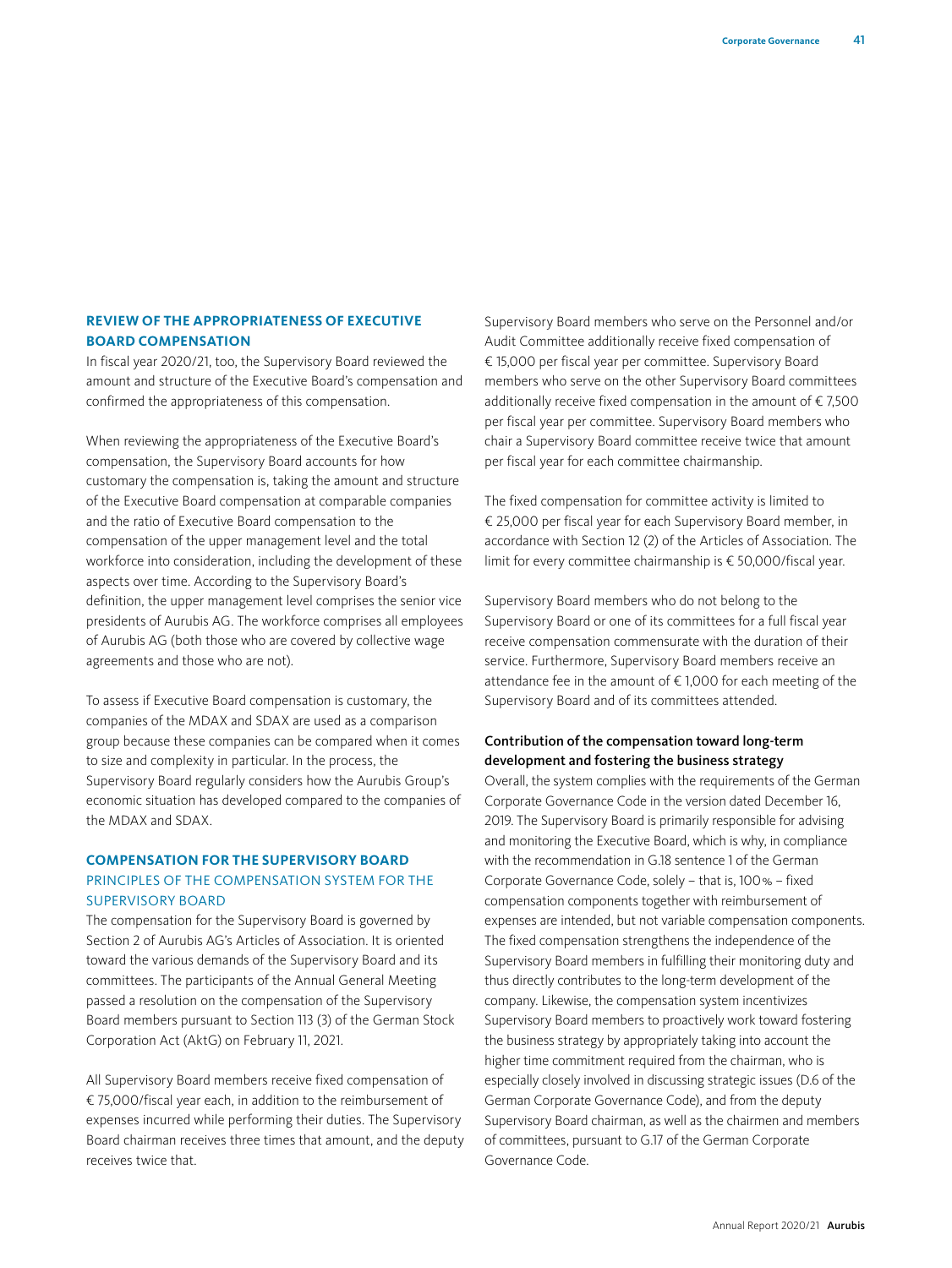#### SUPERVISORY BOARD COMPENSATION FOR FISCAL YEAR 2020/21

The Supervisory Board members were compensated in accordance with the compensation system presented above and outlined in the Articles of Association. They received a total of € 1,549,000 in fiscal year 2020/21.

The individual compensation is shown in the following table:

# Supervisory Board compensation for fiscal year 2020/21

in €

|                                    |         | Fixed        | Compensation<br>for committee |                 |              |
|------------------------------------|---------|--------------|-------------------------------|-----------------|--------------|
| Name                               |         | compensation | membership                    | Attendance fees | <b>Total</b> |
| Prof. Dr. Fritz Vahrenholt         | 2019/20 | 225,000      | 50,000                        | 9.000           | 284,000      |
|                                    | 2020/21 | 225,000      | 50,000                        | 9,000           | 284,000      |
| Deniz Filiz Acar                   | 2019/20 | 75,000       | 15,000                        | 9,000           | 99,000       |
|                                    | 2020/21 | 75,000       | 15,000                        | 8,000           | 98,000       |
| Andrea Bauer                       | 2019/20 | 75,000       | 22,500                        | 9,000           | 106,500      |
|                                    | 2020/21 | 75,000       | 22,500                        | 8,000           | 105,500      |
| Christian Ehrentraut               | 2019/20 | 75,000       | 15,000                        | 10,000          | 100,000      |
|                                    | 2020/21 | 75,000       | 15,000                        | 10,000          | 100,000      |
| Prof. Dr.-Ing. Heinz Jörg Fuhrmann | 2019/20 | 75,000       | 25,000                        | 12,000          | 112,000      |
|                                    | 2020/21 | 75,000       | 25,000                        | 14,000          | 114,000      |
| Prof. Dr. Karl Friedrich Jakob     | 2019/20 | 75,000       | 22,500                        | 10,000          | 107,500      |
|                                    | 2020/21 | 75,000       | 22,500                        | 11,000          | 108,500      |
| Jan Koltze                         | 2019/20 | 75,000       | 25,000                        | 13,000          | 113,000      |
|                                    | 2020/21 | 75,000       | 25,000                        | 13,000          | 113,000      |
| Dr. Stephan Krümmer                | 2019/20 | 75,000       | 45,000                        | 14,000          | 134,000      |
|                                    | 2020/21 | 75,000       | 45,000                        | 16,000          | 136,000      |
| Dr. Elke Lossin                    | 2019/20 | 75,000       | 15,000                        | 10,000          | 100,000      |
|                                    | 2020/21 | 75,000       | 15,000                        | 11,000          | 101,000      |
| Dr. Sandra Reich                   | 2019/20 | 75,000       | 15,000                        | 10,000          | 100,000      |
|                                    | 2020/21 | 75,000       | 15,000                        | 11,000          | 101,000      |
| Stefan Schmidt                     | 2019/20 | 150,000      | 25,000                        | 13,000          | 188,000      |
|                                    | 2020/21 | 150,000      | 25,000                        | 12,000          | 187,000      |
| Melf Singer                        | 2019/20 | 75,000       | 15,000                        | 10,000          | 100,000      |
|                                    | 2020/21 | 75,000       | 15,000                        | 11,000          | 101,000      |
| <b>Total</b>                       | 2019/20 | 1,125,000    | 290,000                       | 129,000         | 1,544,000    |
|                                    | 2020/21 | 1,125,000    | 290,000                       | 134,000         | 1,549,000    |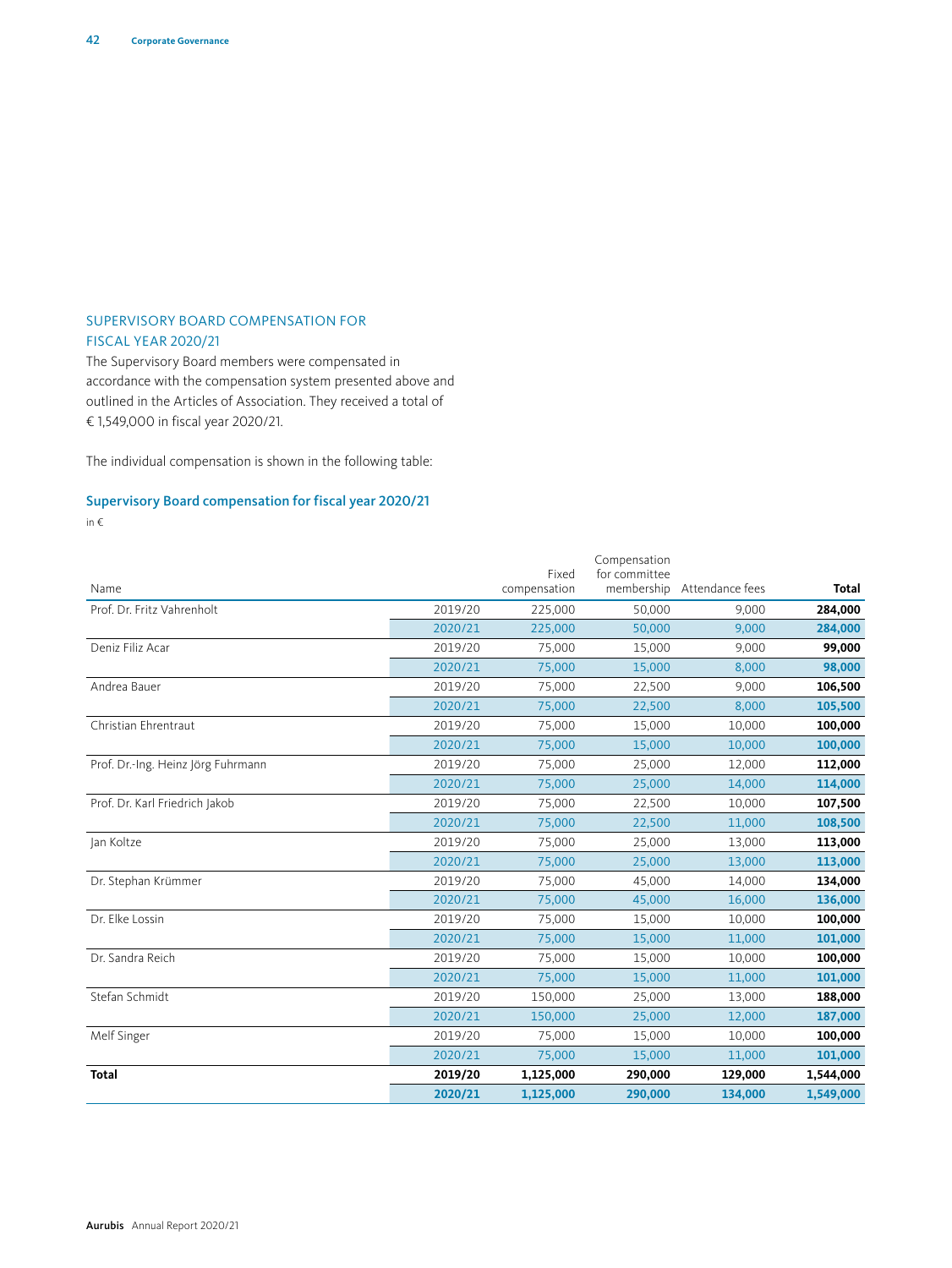In the absence of variable compensation components, there is no option to reclaim variable compensation components, nor was an option of this kind exercised.

Hamburg, December 1, 2021

For the Executive Board

Roland Harings

Res 1. Rainer Verhoeven

Chairman

Member

For the Supervisory Board

Prof. Dr. Fritz Vahrenholt

Chairman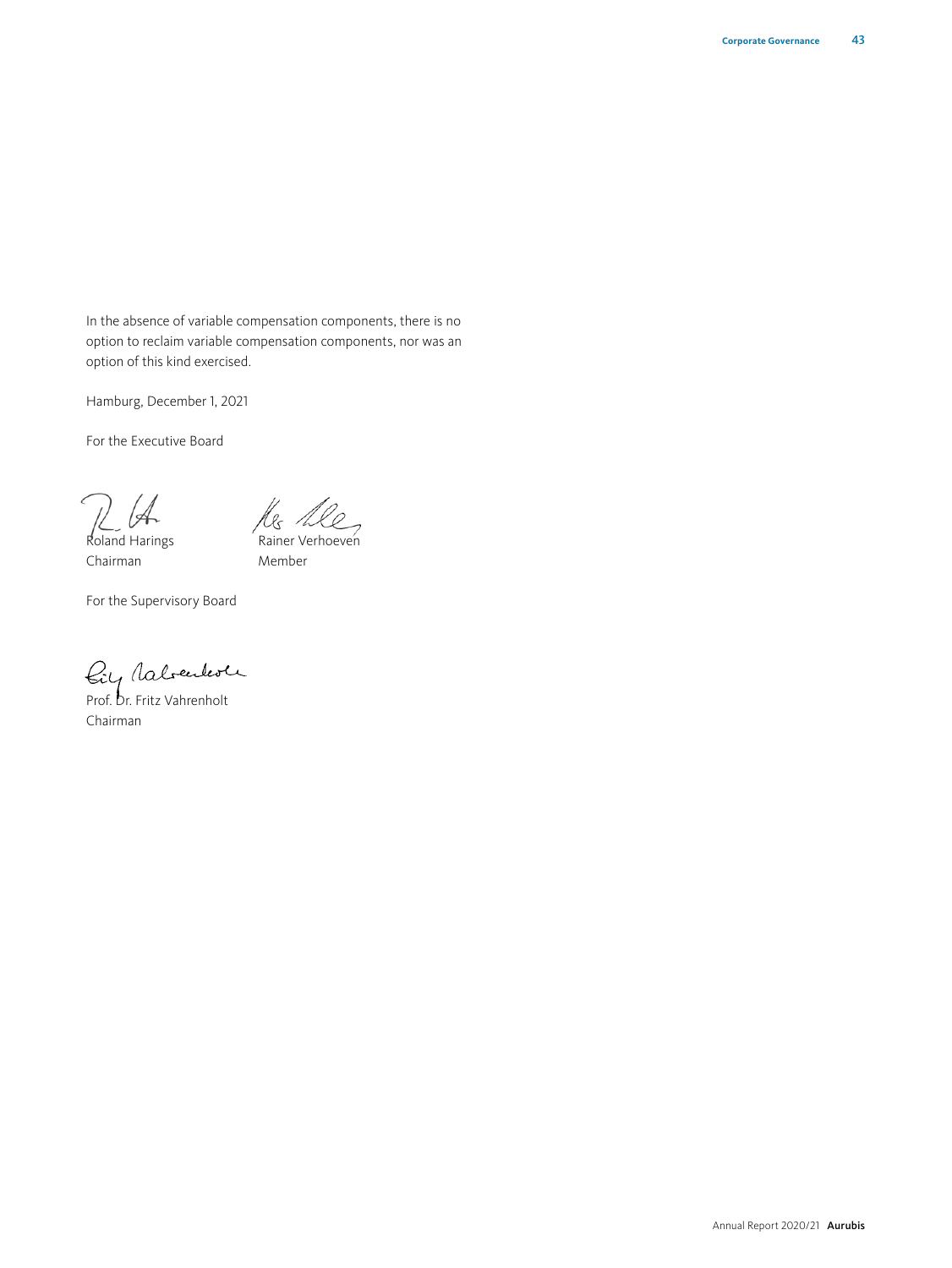# Aurubis Shares on the Capital Market

# Stock markets on the upswing

The stock market development in fiscal year 2020/21 exhibited an upward trend. The positive situation at the end of the previous fiscal year continued into the end of calendar year 2020, only interrupted by a setback in late October 2020 – in light of another pandemic-related lockdown in Europe and uncertainties about the power succession following the presidential election in the US. With the increasing availability of vaccines, stock markets rallied for several months, only shifting to a sideways trend at the end of the fiscal year. The DAX closed the fiscal year with 15,261 points – a 19.9% plus compared to the start of the fiscal year. Closing at 34,370 points, the MDAX even achieved a 25.7% plus.

# Aurubis share price rally thwarted at the end of the fiscal year

The Aurubis share price initially developed similarly to the market indices DAX and MDAX. A correction in late October 2020, which led to the fiscal-year low of € 54.94 (closing price) on October 30, 2020, was followed by a long-lasting upward trend that brought the shares to a year high of € 87.30 (closing price) on July 27, 2021. When very good nine-month results and a mere confirmation of

the overall annual forecast didn't completely fulfill market expectations for the final fiscal quarter, Aurubis shares came under selling pressure and continued to decline. The shares then recovered again in mid-September 2021 and closed at € 65.38 (closing price) on the last trading day of the fiscal year. The share value therefore increased by 12.6% during the fiscal year but nevertheless remained behind the value gains of the DAX (19.9%) and MDAX (25.7%).

From a long-term perspective, Aurubis shares remain an attractive investment. Shareholders who, for example, invested € 1,000 on September 30, 2011 and reinvested the dividends they received (without a tax deduction) into Aurubis shares had a portfolio value of € 2,153 on September 30, 2021. This is a 117% increase in value or a total annual return of 8.04%.

# Trading volume of Aurubis shares significantly below prior-year level

At 124,445 shares, the average daily Xetra trading volume of Aurubis shares was significantly below the prior-year level (192,482).

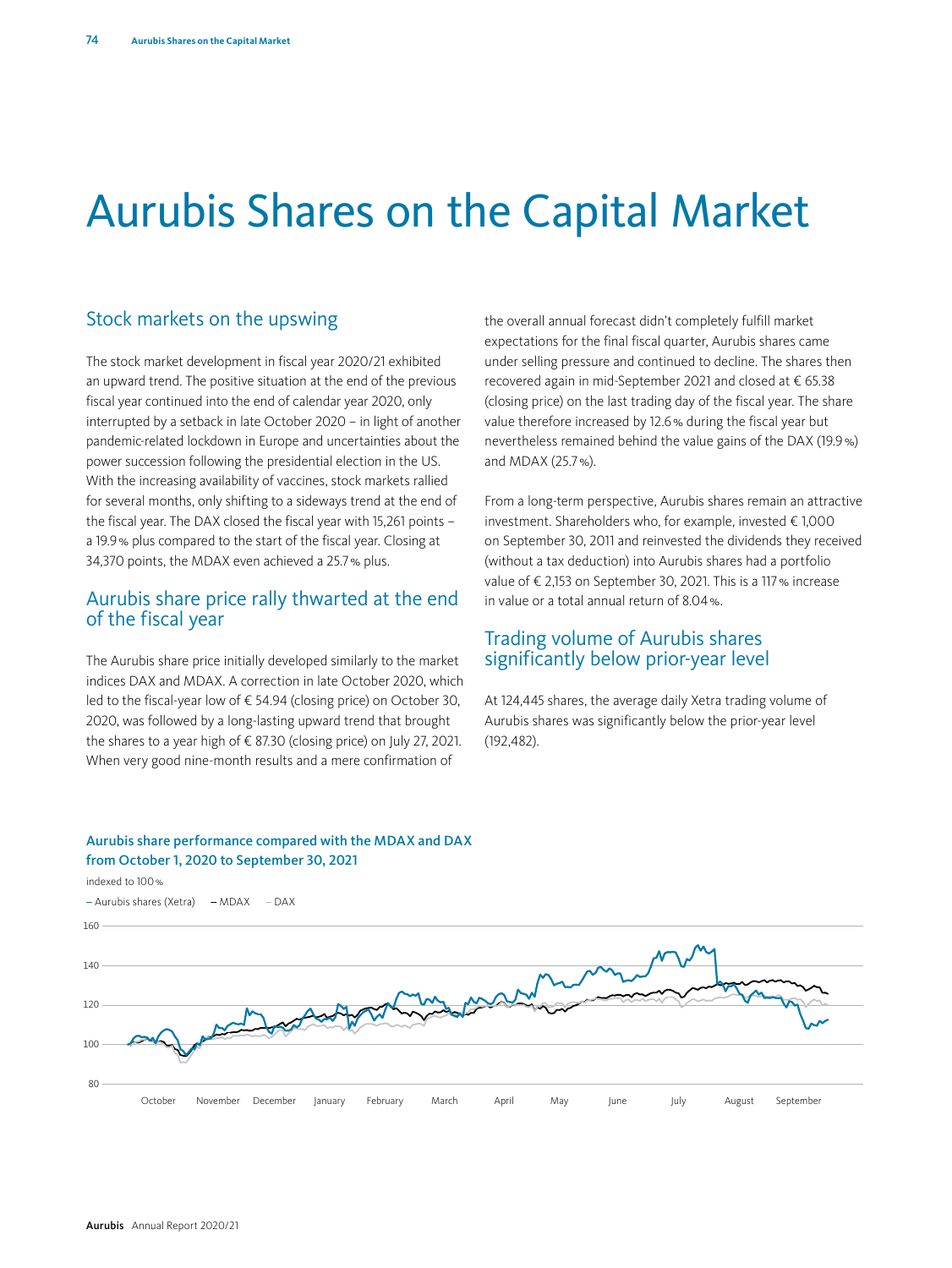# Aurubis has stable, diversified shareholder structure

Aurubis maintained its stable and well-diversified shareholder structure in fiscal year 2020/21.

In its analysts' conference on the first half of 2020/21, which took place August 12, 2020, Salzgitter AG announced that its stake in Aurubis AG was at 29.99%. At the time this report was compiled, we were not aware of any change in this position.

An analysis carried out in September/October 2021 indicated that the proportion of institutional investors increased slightly compared to the previous year, to 43% (previous year: 40%). As in the previous year, the proportion of institutional investors located in the UK/Ireland decreased, while the number of US institutional investors rose considerably. The majority of institutional investors are located outside of Germany. The percentage of retail investors decreased slightly to 24% (previous year: 28%).

#### Shareholder structure

in% (prior-year figures in parentheses)



On March 18, 2020, the Executive Board of Aurubis AG passed a resolution exercising the authorization granted by the shareholders represented at the 2018 Annual General Meeting to purchase and use the company's own shares, to purchase up to 10% of the existing share capital in multiple tranches, up

to a total purchase price of € 200 million. The goal of the share buyback program is to have treasury shares on hand for possible acquisitions or future financing needs. The buyback program started on March 19, 2020 and expired on September 17, 2021. During the course of the buyback program, Aurubis AG purchased a total of 1,297,693 treasury shares (about 2.89% of Aurubis AG's share capital) in two tranches for a total purchase price of € 60.2 million.  $\Box$  www.aurubis.com/en/about-us/corporategovernance/share\_Buyback

# Executive Board and Supervisory Board propose a dividend of  $\epsilon$  1.60

The objective of our dividend policy is to allow our shareholders to participate in the company's success adequately and continuously. The Executive Board and Supervisory Board will propose a dividend of € 1.60 at the Annual General Meeting on February 17, 2022. This corresponds to a payout ratio of 26 % of the operating consolidated net income (previous year: 35%). The dividend yield based on the closing price as at September 30, 2021 amounts to 2.5% (previous year: 2.2%). The increase in the dividend yield results from the significant improvement in the consolidated result and a higher share price (13%) compared to the previous year.

# Central topics of capital market communication: Metallo integration, sustainability, and energy

Our capital market communication in fiscal year 2020/21 focused in large part on the integration process of the new Beerse and Berango sites, the founding and approval of the joint venture with TSR Recycling GmbH & Co. KG, our environmental protection projects (RDE (Reducing Diffuse Emissions), the construction of the solar plant, and the use of hydrogen in the production process), rising energy costs, and the declaration of force majeure at Aurubis Stolberg. Furthermore, we reported on the partial sale of the Flat Rolled Products (FRP) segment, internal growth projects, and the extension of CEO Roland Harings' contract by an additional five years.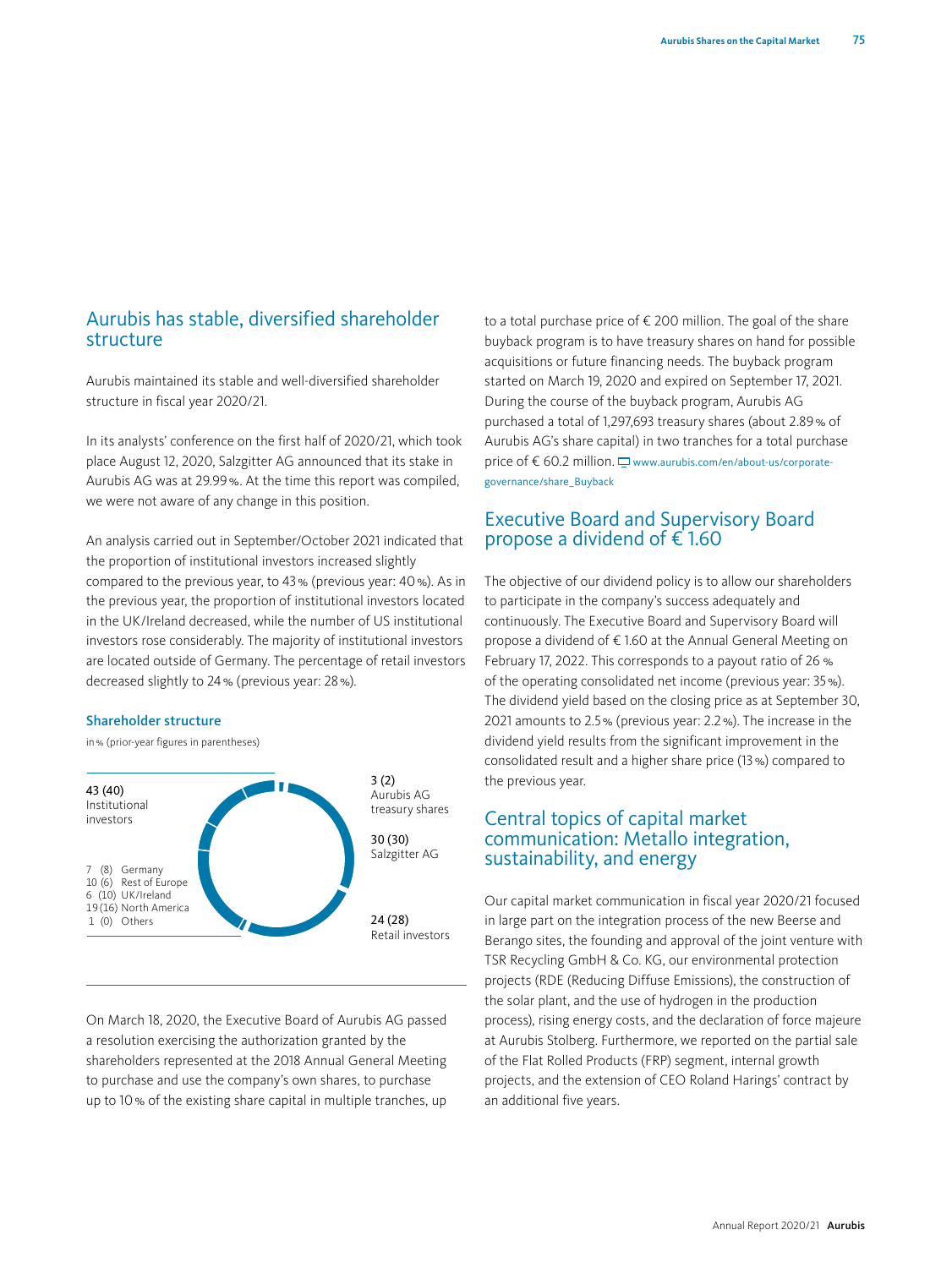#### Key figures of Aurubis shares

|                                                          |                       | 2020/21 <sup>2</sup> | 2019/202  | 2018/19 <sup>2</sup> | 2017/18 <sup>2</sup> | 2016/17 <sup>2</sup> |
|----------------------------------------------------------|-----------------------|----------------------|-----------|----------------------|----------------------|----------------------|
|                                                          |                       |                      |           |                      |                      |                      |
| Closing price as at fiscal year-end <sup>1</sup>         | in $\epsilon$         | 65.38                | 58.14     | 40.89                | 60.24                | 68.54                |
| Year high (close) $1$                                    | in $\epsilon$         | 87.30                | 62.22     | 61.02                | 86.12                | 78.47                |
| Year low (close) $1$                                     | in $\epsilon$         | 54.94                | 32.31     | 35.60                | 55.44                | 46.79                |
| Market capitalization as at fiscal year-end <sup>1</sup> | in $\epsilon$ million | 2,939                | 2.614     | 1,838                | 2.708                | 3,081                |
| Number of shares as at fiscal year-end                   | in '000               | 44,956.70            | 44.956.70 | 44.956.70            | 44.956.70            | 44,956.70            |
| Dividend or recommended dividend                         | in $\epsilon$         | 1.60                 | 1.30      | 1.25                 | 1.55                 | 1.45                 |
| Payout ratio                                             | in %                  | 26                   | 35        | 41                   | 26                   | 28                   |
| Dividend yield                                           | in %                  | 2.5                  | 2.2       | 3.1                  | 2.6                  | 2.1                  |
| Operating earnings per share                             | in $\epsilon$         | 6.10                 | 3.73      | 3.08                 | 5.87                 | 5.21                 |
| Operating price/earnings ratio as at fiscal year-end     |                       | 10.72                | 15.59     | 13.28                | 10.26                | 13.16                |

1 Xetra disclosures.

<sup>2</sup> Values have been "operationally" adjusted for measurement effects deriving from the application of IAS 2. In consequence, metal price fluctuations resulting from the<br>use of the average cost method, as well as non-perma also made for reporting date-related effects deriving from market valuations of metal derivatives that haven't been realized, which concern the main metal inventories at our smelter sites. Fixed assets have been adjusted for non-cash-effective impacts deriving from purchase price allocations from FY 2010/11 onwards.

Dialogue with institutional investors made up a considerable part of our capital communication during this fiscal year again. Over the entirety of fiscal year 2020/21, investor conferences and roadshows hosted by the major banks were carried out digitally. The Executive Board and the Investor Relations department discussed the current business situation and the outlook regarding the Aurubis Group's strategy update in a number of presentations and individual meetings. Digital communication through phone and video conferences enabled us to reach an even higher number of current and potential investors in Germany and abroad.

Webcasts on the release dates of our quarterly reports enabled investors and analysts to communicate with the Executive Board and management representatives.

We informed the capital markets about special developments in the form of ad hoc releases. On January 21, 2021, we announced the increase in the forecast for the fiscal year. On October 28, 2021, we published that the Aurubis Group's operating EBT according to preliminary figures, at € 353 million, exceeded the forecast range of € 270–330 million. With an ad hoc release on November 10, 2021, we announced the Supervisory Board's approval of the construction of a new recycling plant in the US.

A total of 13 financial analysts from national and international research firms regularly published recommendations and analyses about Aurubis' shares during fiscal year 2020/21. Bankhaus Lampe ended its coverage in late 2020 after the sale of the institute to Hauck & Aufhäuser. Commerzbank ended its coverage in early October 2021. The ratings were as follows at the end of the fiscal year: